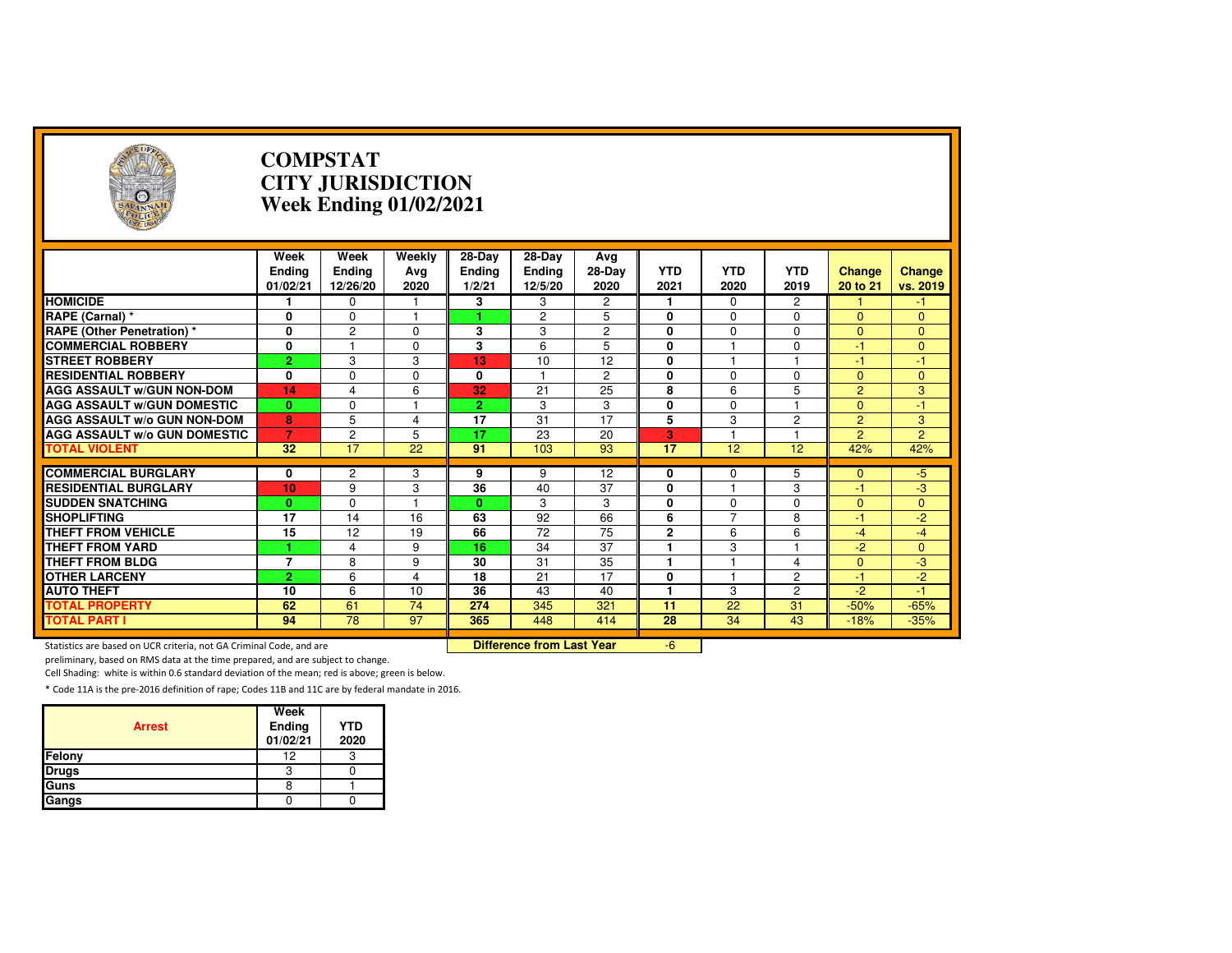

### **COMPSTATNORTH PRECINCTWeek Ending 01/02/2021**

### **PRECINCT COMMANDER:**

**CAPT. CARY HILL**



|                                               | Week<br><b>Ending</b><br>01/02/21 | Week<br><b>Ending</b><br>12/26/20 | Weekly<br>Ava<br>2020 | 28-Day<br><b>Ending</b><br>1/2/21 | 28-Day<br>Ending<br>12/5/20 | Avg<br>28-Day<br>2020 | <b>YTD</b><br>2021 | <b>YTD</b><br>2020 | <b>YTD</b><br>2019 | <b>Change</b><br>20 to 21 | <b>Change</b><br>vs. 2019 |
|-----------------------------------------------|-----------------------------------|-----------------------------------|-----------------------|-----------------------------------|-----------------------------|-----------------------|--------------------|--------------------|--------------------|---------------------------|---------------------------|
| <b>HOMICIDE</b>                               |                                   | $\Omega$                          | 0                     |                                   | $\overline{2}$              |                       |                    | $\Omega$           | $\Omega$           |                           |                           |
| RAPE (Carnal) *                               | 0                                 | $\Omega$                          | 0                     | ٠                                 |                             | $\overline{c}$        | $\bf{0}$           | $\Omega$           | 0                  | $\Omega$                  | 0                         |
| RAPE (Other Penetration) *                    | $\mathbf{0}$                      | $\Omega$                          | 0                     | 0                                 | $\Omega$                    | $\Omega$              | 0                  | $\Omega$           | 0                  | $\Omega$                  | 0                         |
| <b>COMMERCIAL ROBBERY</b>                     | 0                                 | $\Omega$                          | 0                     | 0                                 | 3                           |                       | 0                  | $\Omega$           | 0                  | $\Omega$                  | 0                         |
| <b>STREET ROBBERY</b>                         | 1                                 | $\Omega$                          |                       | 3                                 | 3                           | 4                     | $\bf{0}$           |                    | 0                  | $-1$                      | $\Omega$                  |
| <b>RESIDENTIAL ROBBERY</b>                    | $\bf{0}$                          | $\Omega$                          | 0                     | 0                                 | 0                           | $\Omega$              | $\bf{0}$           | $\Omega$           | 0                  | $\Omega$                  | $\Omega$                  |
| <b>AGG ASSAULT W/GUN NON-DOM</b>              | 5                                 | $\overline{2}$                    | 2                     | 12                                | $\overline{c}$              | $\overline{7}$        | $\mathbf 0$        | 0                  |                    | $\overline{0}$            | 47                        |
| <b>AGG ASSAULT W/GUN DOMESTIC</b>             | $\mathbf{0}$                      | $\Omega$                          | $\Omega$              | ٠                                 | $\Omega$                    | $\overline{1}$        | $\bf{0}$           | $\Omega$           | $\Omega$           | $\Omega$                  | $\Omega$                  |
| <b>AGG ASSAULT W/o GUN NON-DOM</b>            | 3                                 | $\Omega$                          |                       | 4                                 | 17                          | 5                     | 3                  | $\overline{c}$     | 0                  |                           | 3                         |
| <b>AGG ASSAULT W/o GUN DOMESTIC</b>           | 4                                 |                                   |                       | 6                                 | 5                           | 5                     |                    | $\Omega$           | 0                  |                           |                           |
| <b>TOTAL VIOLENT</b>                          | 14                                | $\mathbf{3}$                      | 6                     | 28                                | 33                          | 25                    | 5                  | $\mathbf{3}$       |                    | 67%                       | 400%                      |
| <b>COMMERCIAL BURGLARY</b>                    |                                   |                                   |                       |                                   |                             |                       |                    |                    |                    |                           |                           |
| <b>RESIDENTIAL BURGLARY</b>                   | 0                                 | 0                                 | $\overline{ }$        | 7                                 | 2                           | 3<br>$\overline{7}$   | 0                  | 0                  | 2                  | 0                         | $-2$                      |
|                                               | $\mathbf{2}$                      | $\Omega$                          | 0                     | $\mathbf{0}$                      | 3                           | $\overline{c}$        | 0                  | $\Omega$           | 0<br>0             | $\Omega$                  | $\Omega$                  |
| <b>SUDDEN SNATCHING</b><br><b>SHOPLIFTING</b> | $\bf{0}$                          | $\Omega$                          |                       |                                   |                             |                       | 0                  | $\Omega$           |                    | $\Omega$                  | $\Omega$                  |
|                                               | $\mathbf{2}$                      |                                   | 2                     | 5.                                | 11                          | 10<br>17              | 0                  | $\Omega$           | 0<br><sup>n</sup>  | $\Omega$                  | $\Omega$                  |
| <b>THEFT FROM VEHICLE</b>                     | 4                                 | 5                                 | 4                     | 21                                | 19                          |                       |                    |                    |                    | $\overline{0}$            |                           |
| THEFT FROM YARD                               | 1                                 |                                   | 2                     | 5<br>$\overline{7}$               | 10                          | 10<br>$\overline{7}$  | ۴                  | $\Omega$           | $\Omega$           |                           |                           |
| <b>THEFT FROM BLDG</b>                        | 3                                 |                                   | 2                     |                                   | 8                           |                       |                    | $\Omega$           |                    |                           | $\Omega$                  |
| <b>OTHER LARCENY</b>                          | $\bf{0}$                          | $\Omega$                          |                       | 3                                 | $\overline{7}$              | 4                     | $\bf{0}$           |                    | 0                  | -1                        | $\Omega$                  |
| <b>AUTO THEFT</b>                             | ٠                                 | $\Omega$                          | 2                     | 7                                 | 8                           | 9                     | 0                  |                    | 0                  | $-1$                      | $\mathbf{0}$              |
| <b>TOTAL PROPERTY</b>                         | 13                                | 8                                 | 16                    | 56                                | 69                          | 68                    | $\overline{3}$     | 3                  | 3                  | 0%                        | 0%                        |
| <b>TOTAL PART I</b>                           | $\overline{27}$                   | 11                                | $\overline{22}$       | 84                                | 102                         | $\overline{93}$       | 8                  | 6                  | 4                  | 33%                       | 100%                      |

Statistics are based on UCR criteria, not GA Criminal Code, and are **Difference from Last Year** 

<sup>2</sup>

preliminary, based on RMS data at the time prepared, and are subject to change.

Cell Shading: white is within 0.6 standard deviation of the mean; red is above; green is below.

| <b>Arrests</b> | Week<br>Ending<br>01/02/21 | <b>YTD</b><br>2020 |
|----------------|----------------------------|--------------------|
| Felony         |                            |                    |
| <b>Drugs</b>   |                            |                    |
| Guns           |                            |                    |
| Gangs          |                            |                    |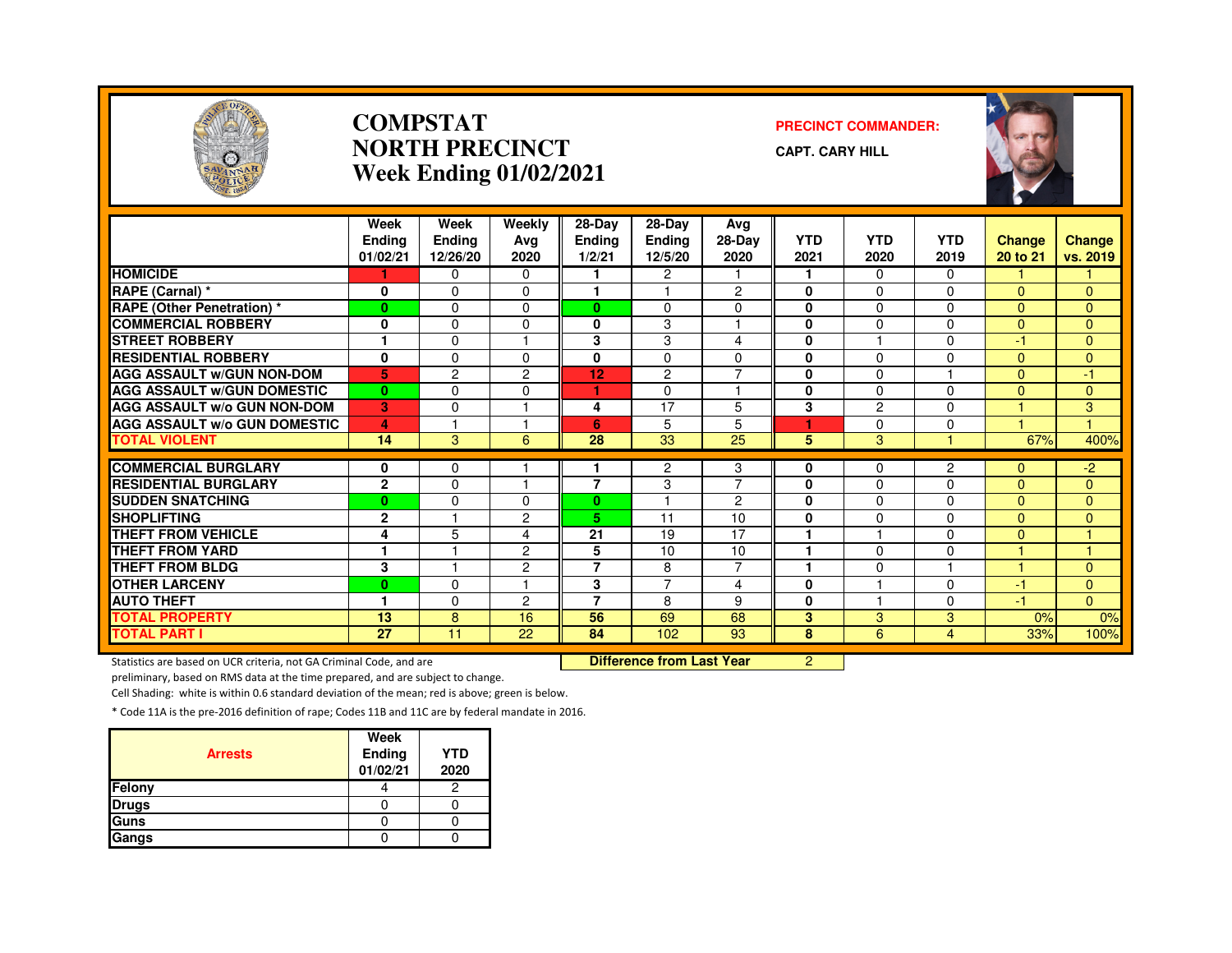

### **COMPSTATCENTRAL PRECINCTWeek Ending 01/02/2021**

#### **PRECINCT COMMANDER:**

**CAPT. TONYA REID**

| <b>ENT. 1854</b>                                          |                                   | $\frac{1}{2}$                     |                       |                            |                                    |                       |                    |                    |                    | ×<br><b>SED</b>    |                      |
|-----------------------------------------------------------|-----------------------------------|-----------------------------------|-----------------------|----------------------------|------------------------------------|-----------------------|--------------------|--------------------|--------------------|--------------------|----------------------|
|                                                           | Week<br><b>Ending</b><br>01/02/21 | Week<br><b>Ending</b><br>12/26/20 | Weekly<br>Avg<br>2020 | 28-Day<br>Ending<br>1/2/21 | 28-Day<br><b>Ending</b><br>12/5/20 | Ava<br>28-Day<br>2020 | <b>YTD</b><br>2021 | <b>YTD</b><br>2020 | <b>YTD</b><br>2019 | Change<br>20 to 21 | Change<br>vs. 2019   |
| <b>HOMICIDE</b>                                           | 0                                 | 0                                 | $\Omega$              |                            |                                    |                       | 0                  | 0                  |                    | 0                  | -1.                  |
| RAPE (Carnal) *                                           | 0                                 | $\Omega$                          | $\Omega$              | 0                          | $\Omega$                           | -4                    | $\bf{0}$           | 0                  | $\mathbf 0$        | $\overline{0}$     | $\mathbf{0}$         |
| <b>RAPE (Other Penetration)</b> *                         | $\mathbf{0}$                      | $\Omega$                          | $\Omega$              | $\mathbf{0}$               |                                    | $\Omega$              | 0                  | 0                  | $\Omega$           | $\Omega$           | $\mathbf{0}$         |
| <b>COMMERCIAL ROBBERY</b>                                 | 0                                 | $\Omega$                          | $\Omega$              |                            | $\overline{c}$                     |                       | 0                  | 0                  | 0                  | $\Omega$           | $\Omega$             |
| <b>STREET ROBBERY</b>                                     | 1                                 |                                   |                       | 3                          | 4                                  | 3                     | $\bf{0}$           | 0                  | $\overline{1}$     | $\Omega$           | $-1$                 |
| <b>RESIDENTIAL ROBBERY</b>                                | 0                                 | $\Omega$                          | $\Omega$              | $\mathbf{0}$               | $\Omega$                           |                       | $\bf{0}$           | 0                  | 0                  | $\Omega$           | $\mathbf{0}$         |
| <b>AGG ASSAULT w/GUN NON-DOM</b>                          | 5                                 | $\Omega$                          | $\overline{c}$        | 8                          | $\overline{7}$                     | 6                     | 4                  | $\overline{c}$     |                    | $\overline{2}$     | 3                    |
| <b>AGG ASSAULT w/GUN DOMESTIC</b>                         | $\mathbf{0}$                      | $\Omega$                          | $\Omega$              | $\mathbf{0}$               |                                    | $\overline{1}$        | 0                  | 0                  | 1                  | $\overline{0}$     | $-1$                 |
| <b>AGG ASSAULT w/o GUN NON-DOM</b>                        | $\mathbf{0}$                      | 4                                 |                       | 5                          | 4                                  | 4                     | 0                  | 0                  | 0                  | $\Omega$           | $\mathbf{0}$         |
| <b>AGG ASSAULT w/o GUN DOMESTIC</b>                       | $\bf{0}$                          | $\mathbf 0$                       |                       | $\overline{2}$             | 3                                  | 5                     | $\mathbf{0}$       |                    | $\mathbf 0$        | $-1$               | $\overline{0}$       |
| <b>TOTAL VIOLENT</b>                                      | 6                                 | 5                                 | 6                     | 20                         | 23                                 | 24                    | 4                  | 3                  | $\overline{4}$     | 33%                | 0%                   |
|                                                           |                                   | $\overline{2}$                    |                       |                            | 3                                  |                       | 0                  | 0                  |                    | $\Omega$           |                      |
| <b>COMMERCIAL BURGLARY</b><br><b>RESIDENTIAL BURGLARY</b> | 0<br>3                            |                                   |                       | 5<br>11                    | 9                                  | 4<br>11               | 0                  | ٠                  | 0<br>1             | $-1$               | $\mathbf{0}$<br>$-1$ |
| <b>SUDDEN SNATCHING</b>                                   | $\mathbf{0}$                      | $\Omega$                          | $\Omega$              | $\mathbf{0}$               | $\overline{c}$                     |                       | $\bf{0}$           | 0                  | $\Omega$           | $\overline{0}$     | $\Omega$             |
| <b>SHOPLIFTING</b>                                        | 5                                 |                                   | 3                     | 11                         | 16                                 | 12                    | 1                  | $\overline{c}$     | $\Omega$           | $-1$               |                      |
| <b>THEFT FROM VEHICLE</b>                                 | 1                                 | $\Omega$                          | 4                     | 9                          | 16                                 | 17                    | 1                  | 3                  | $\Omega$           | $-2$               |                      |
| <b>THEFT FROM YARD</b>                                    | $\bf{0}$                          |                                   | 3                     | 6                          | 11                                 | 11                    | $\bf{0}$           | 2                  |                    | $-2$               | $-1$                 |
| <b>THEFT FROM BLDG</b>                                    | 1                                 | 3                                 | 2                     | 6                          | $\overline{7}$                     | 8                     | $\mathbf{0}$       | $\Omega$           | $\Omega$           | $\overline{0}$     | $\overline{0}$       |
| <b>OTHER LARCENY</b>                                      | $\bf{0}$                          | $\Omega$                          |                       | $\overline{2}$             | 5                                  | 5                     | $\mathbf{0}$       | 0                  | 1                  | $\Omega$           | $-1$                 |
| <b>AUTO THEFT</b>                                         | 4.                                | 3                                 | 3                     | 9                          | 14                                 | 12                    | 0                  | $\overline{c}$     | 1                  | $-2$               | $-1$                 |
| <b>TOTAL PROPERTY</b>                                     | 11                                | 11                                | 18                    | 59                         | 83                                 | 80                    | $\overline{2}$     | 10                 | $\overline{4}$     | $-80%$             | $-50%$               |
| <b>TOTAL PART I</b>                                       | 17                                | 16                                | 24                    | 79                         | 106                                | 104                   | 6                  | 13                 | 8                  | $-54%$             | $-25%$               |

Statistics are based on UCR criteria, not GA Criminal Code, and are **Difference from Last Year** 

-7

preliminary, based on RMS data at the time prepared, and are subject to change.

Cell Shading: white is within 0.6 standard deviation of the mean; red is above; green is below.

| <b>Arrests</b> | Week<br>Ending<br>01/02/21 | <b>YTD</b><br>2020 |
|----------------|----------------------------|--------------------|
| Felony         |                            |                    |
| <b>Drugs</b>   |                            |                    |
| Guns           | 2                          |                    |
| Gangs          |                            |                    |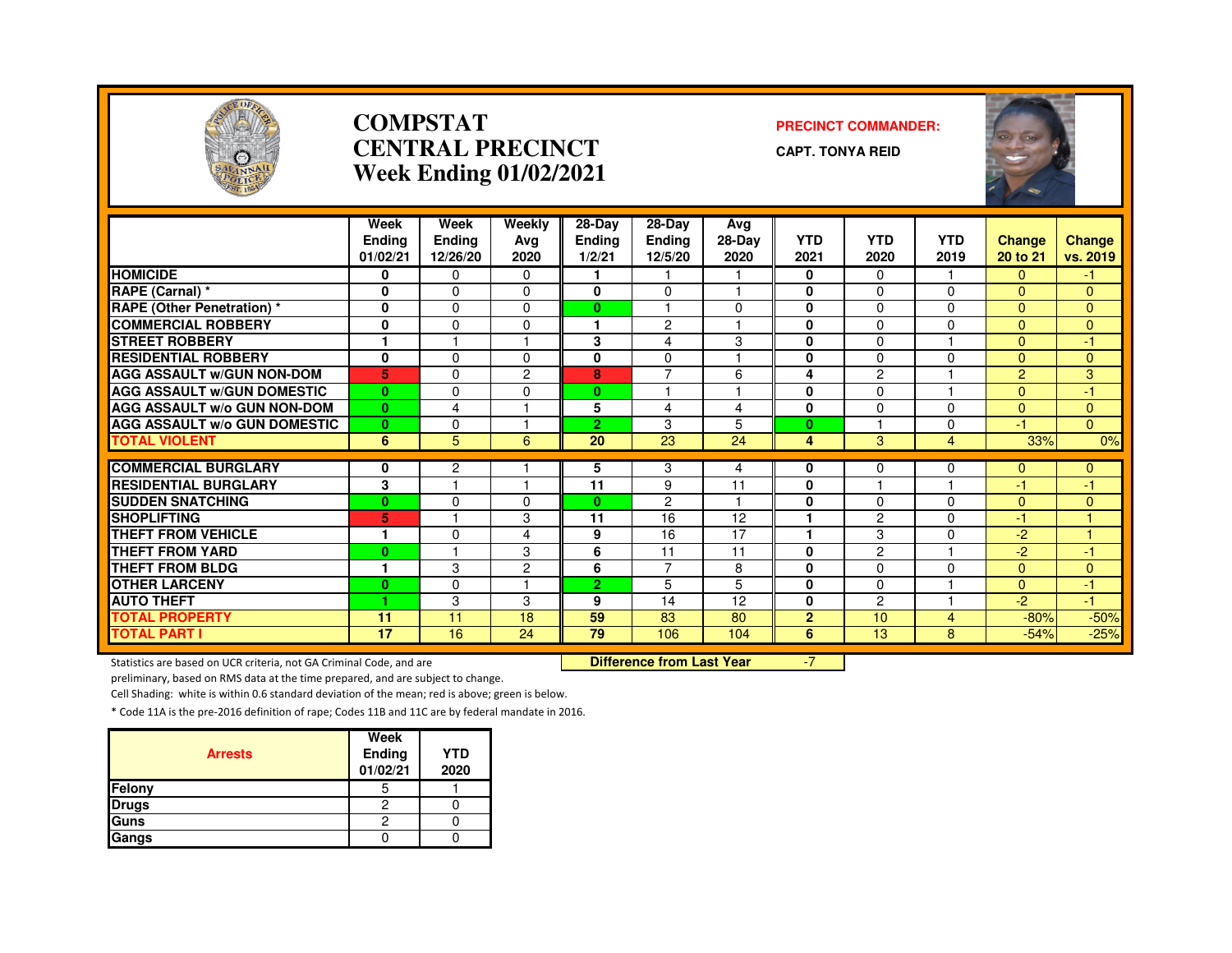

### **COMPSTATSOUTH PRECINCTWeek Ending 01/02/2021**

#### **PRECINCT COMMANDER:**

**CAPT. MICHELLE HALFORD**



|                                     | Week<br><b>Ending</b><br>01/02/21 | Week<br><b>Ending</b><br>12/26/20 | Weekly<br>Ava<br>2020 | $28 - Day$<br><b>Ending</b><br>1/2/21 | $28-Dav$<br><b>Ending</b><br>12/5/20 | Avg<br>$28-Dav$<br>2020 | <b>YTD</b><br>2021 | <b>YTD</b><br>2020 | <b>YTD</b><br>2019 | Change<br>20 to 21 | <b>Change</b><br>vs. 2019 |
|-------------------------------------|-----------------------------------|-----------------------------------|-----------------------|---------------------------------------|--------------------------------------|-------------------------|--------------------|--------------------|--------------------|--------------------|---------------------------|
| <b>HOMICIDE</b>                     | 0                                 | $\Omega$                          | $\Omega$              | 0                                     | $\Omega$                             | 0                       | 0                  | $\Omega$           |                    | $\overline{0}$     | $-1$                      |
| RAPE (Carnal) *                     | $\bf{0}$                          | $\Omega$                          | $\Omega$              | $\mathbf{0}$                          |                                      | $\overline{4}$          | $\mathbf 0$        | $\Omega$           | 0                  | $\Omega$           | $\mathbf{0}$              |
| <b>RAPE (Other Penetration)</b> *   | $\bf{0}$                          |                                   | 0                     | $\overline{2}$                        | 2                                    |                         | $\mathbf{0}$       | 0                  | 0                  | $\Omega$           | $\mathbf{0}$              |
| <b>COMMERCIAL ROBBERY</b>           | 0                                 | $\Omega$                          | $\Omega$              | $\bf{0}$                              | $\Omega$                             | $\overline{2}$          | 0                  | $\Omega$           | 0                  | $\Omega$           | $\overline{0}$            |
| <b>STREET ROBBERY</b>               | $\bf{0}$                          |                                   |                       | 4                                     | $\overline{c}$                       | $\overline{2}$          | $\mathbf 0$        | $\Omega$           | $\mathbf 0$        | $\Omega$           | $\mathbf{0}$              |
| <b>RESIDENTIAL ROBBERY</b>          | $\bf{0}$                          | $\Omega$                          | 0                     | 0                                     |                                      |                         | $\mathbf{0}$       | 0                  | 0                  | $\Omega$           | $\Omega$                  |
| <b>AGG ASSAULT W/GUN NON-DOM</b>    | $\overline{2}$                    |                                   |                       | 6                                     | 4                                    | 5                       | $\overline{2}$     |                    | 0                  |                    | 2                         |
| <b>AGG ASSAULT W/GUN DOMESTIC</b>   | $\bf{0}$                          | $\Omega$                          | $\Omega$              | $\bf{0}$                              | $\Omega$                             | $\overline{4}$          | $\mathbf 0$        | $\Omega$           | 0                  | $\Omega$           | $\Omega$                  |
| <b>AGG ASSAULT w/o GUN NON-DOM</b>  | 3                                 | 0                                 |                       | 3                                     | $\overline{7}$                       | 3                       | $\mathbf 0$        | 0                  |                    | $\Omega$           | -1                        |
| <b>AGG ASSAULT w/o GUN DOMESTIC</b> | $\overline{2}$                    |                                   |                       | 6                                     | 9                                    | 5                       | $\overline{2}$     | 0                  |                    | $\overline{2}$     |                           |
| <b>TOTAL VIOLENT</b>                | $\overline{7}$                    | $\overline{4}$                    | 5                     | 21                                    | 26                                   | 20                      | 4                  |                    | 3                  | 300%               | 33%                       |
|                                     |                                   |                                   |                       |                                       |                                      |                         |                    |                    |                    |                    |                           |
| <b>COMMERCIAL BURGLARY</b>          | 0                                 | $\mathbf 0$                       |                       | $\mathbf{2}$                          | 2                                    | 3                       | 0                  | $\Omega$           | 2<br>٠             | $\mathbf{0}$       | $-2$                      |
| <b>RESIDENTIAL BURGLARY</b>         | 3                                 | 4                                 |                       | 8                                     | 16                                   | 8                       | $\mathbf{0}$       | 0                  |                    | $\Omega$           | -1                        |
| <b>ISUDDEN SNATCHING</b>            | $\bf{0}$                          | 0                                 | 0                     | $\mathbf{0}$                          | $\Omega$                             |                         | 0                  | 0                  | 0                  | $\Omega$           | $\mathbf{0}$              |
| <b>SHOPLIFTING</b>                  | $\overline{7}$                    | 11                                | ⇁                     | 35                                    | 48                                   | 27                      | 3                  | 4                  | 5                  | $-1$               | $-2$                      |
| <b>THEFT FROM VEHICLE</b>           | 6                                 | 4                                 | 6                     | 17                                    | 19                                   | 22                      | 0                  |                    | $\overline{2}$     | $-1$               | $-2$                      |
| <b>THEFT FROM YARD</b>              | $\mathbf{0}$                      | $\overline{c}$                    | $\overline{2}$        | 4                                     | 8                                    | $\overline{7}$          | $\mathbf 0$        |                    | 0                  | $-1$               | $\overline{0}$            |
| <b>THEFT FROM BLDG</b>              | $\mathbf{2}$                      | 3                                 | 3                     | 13                                    | 8                                    | 10                      | $\mathbf{0}$       |                    | 3                  | $-1$               | -3                        |
| <b>OTHER LARCENY</b>                | 1                                 | $\overline{c}$                    |                       | 4                                     | 4                                    | 4                       | $\mathbf 0$        | 0                  |                    | $\Omega$           | $-1$                      |
| <b>AUTO THEFT</b>                   | $\bf{0}$                          |                                   | 3                     | 8                                     | 8                                    | 10                      | $\Omega$           | 0                  | 0                  | $\Omega$           | $\Omega$                  |
| <b>TOTAL PROPERTY</b>               | 19                                | 27                                | 22                    | 91                                    | 113                                  | 92                      | 3                  | $\overline{7}$     | 14                 | $-57%$             | $-79%$                    |
| <b>TOTAL PART I</b>                 | 26                                | 31                                | 26                    | 112                                   | 139                                  | 112                     | $\overline{7}$     | 8                  | 17                 | $-13%$             | $-59%$                    |

Statistics are based on UCR criteria, not GA Criminal Code, and are **Difference from Last Year** 

-1

preliminary, based on RMS data at the time prepared, and are subject to change.

Cell Shading: white is within 0.6 standard deviation of the mean; red is above; green is below.

| <b>Arrests</b> | Week<br>Ending<br>01/02/21 | <b>YTD</b><br>2020 |
|----------------|----------------------------|--------------------|
| Felony         |                            |                    |
| <b>Drugs</b>   |                            |                    |
| Guns           |                            |                    |
| Gangs          |                            |                    |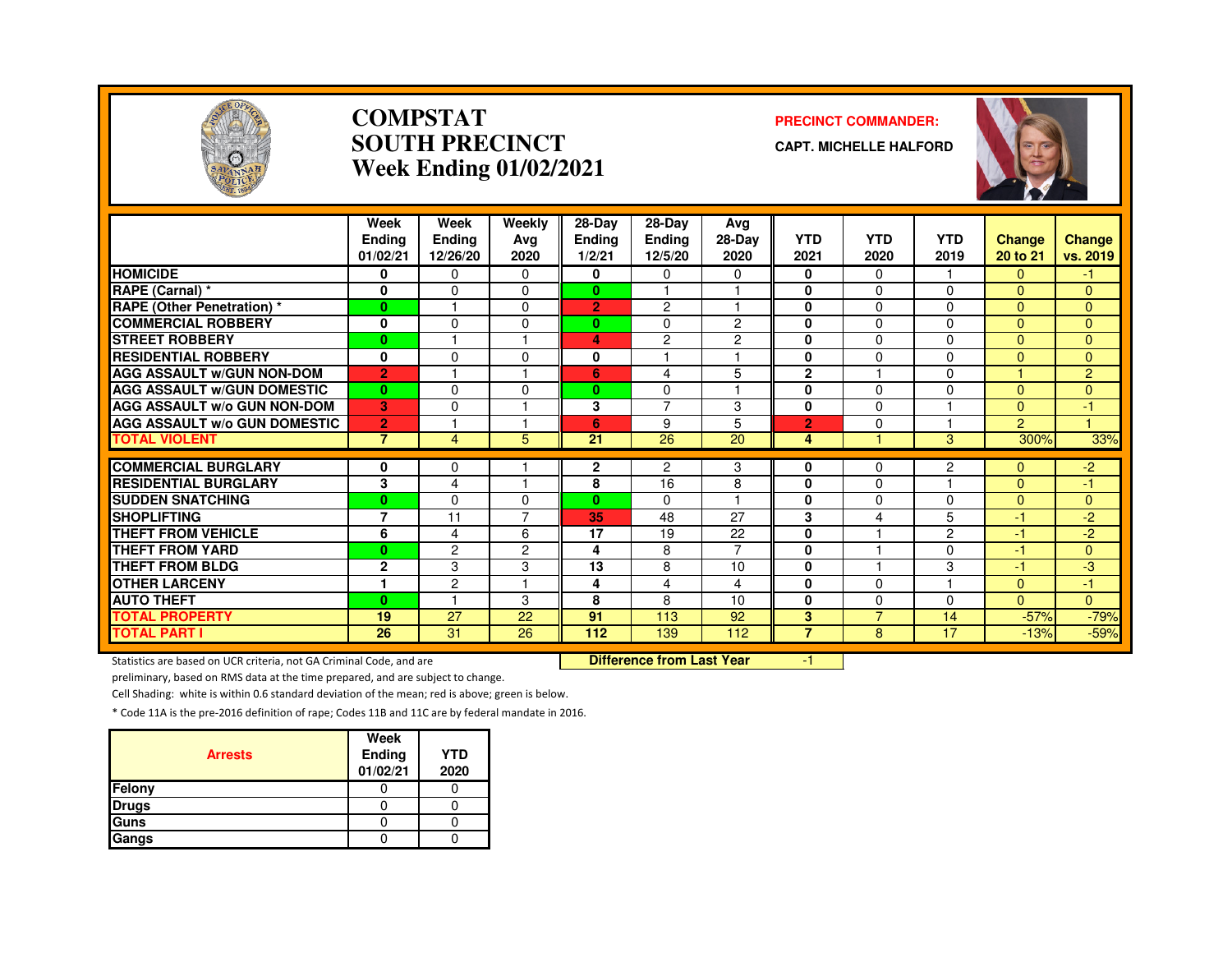

### **COMPSTATEAST PRECINCTWeek Ending 01/02/2021**

#### **PRECINCT COMMANDER:**

**CAPT. GEORGE GUNDICH**



|                                              | Week<br><b>Ending</b><br>01/02/21 | Week<br>Ending<br>12/26/20 | Weekly<br>Avg<br>2020 | $28-Dav$<br><b>Ending</b><br>1/2/21 | 28-Dav<br><b>Ending</b><br>12/5/20 | Ava<br>28-Day<br>2020 | <b>YTD</b><br>2021 | <b>YTD</b><br>2020      | <b>YTD</b><br>2019 | <b>Change</b><br>20 to 21  | <b>Change</b><br>vs. 2019 |
|----------------------------------------------|-----------------------------------|----------------------------|-----------------------|-------------------------------------|------------------------------------|-----------------------|--------------------|-------------------------|--------------------|----------------------------|---------------------------|
| <b>HOMICIDE</b>                              | 0                                 | 0                          | $\Omega$              |                                     | 0                                  | 0                     | 0                  | $\Omega$                | $\Omega$           | 0                          | 0                         |
| RAPE (Carnal) *                              | 0                                 | $\Omega$                   | $\Omega$              | $\bf{0}$                            | 0                                  | $\Omega$              | $\bf{0}$           | $\Omega$                | $\Omega$           | $\Omega$                   | $\Omega$                  |
| <b>RAPE (Other Penetration) *</b>            | $\bf{0}$                          |                            | $\Omega$              | 4                                   | 0                                  | и                     | $\bf{0}$           | $\Omega$                | $\Omega$           | $\Omega$                   | $\Omega$                  |
| <b>COMMERCIAL ROBBERY</b>                    | 0                                 |                            | $\Omega$              | $\mathbf{2}$                        | $\overline{1}$                     | 1                     | $\bf{0}$           | -1                      | $\Omega$           | $-1$                       | $\Omega$                  |
| <b>STREET ROBBERY</b>                        | $\bf{0}$                          |                            |                       | 3.                                  |                                    | 2                     | 0                  | $\Omega$                | $\Omega$           | $\Omega$                   | 0                         |
| <b>RESIDENTIAL ROBBERY</b>                   | 0                                 | $\Omega$                   | 0                     | $\bf{0}$                            | 0                                  | 0                     | $\bf{0}$           | $\Omega$                | $\Omega$           | $\Omega$                   | 0                         |
| <b>AGG ASSAULT W/GUN NON-DOM</b>             | $\mathbf{2}$                      |                            | $\overline{c}$        | 6                                   | 8                                  | $\overline{7}$        | $\overline{2}$     | 3                       | 3                  | $-1$                       | -1                        |
| <b>AGG ASSAULT W/GUN DOMESTIC</b>            | $\bf{0}$                          | $\Omega$                   | $\Omega$              | ٠                                   | $\overline{c}$                     | н                     | $\bf{0}$           | $\Omega$                | $\Omega$           | $\Omega$                   | $\Omega$                  |
| <b>AGG ASSAULT W/o GUN NON-DOM</b>           | $\overline{2}$                    | м                          | н                     | 5                                   | 3                                  | 5                     | $\mathbf{2}$       | $\overline{\mathbf{1}}$ | н                  |                            | $\blacktriangleleft$      |
| <b>AGG ASSAULT w/o GUN DOMESTIC</b>          | 1                                 | $\Omega$                   | м                     | 3                                   | 6                                  | 6                     | $\bf{0}$           | $\Omega$                | $\Omega$           | $\Omega$                   | $\Omega$                  |
| <b>TOTAL VIOLENT</b>                         | 5                                 | 5                          | 6                     | 22                                  | 21                                 | 24                    | 4                  | 5                       | 4                  | $-20%$                     | 0%                        |
| <b>COMMERCIAL BURGLARY</b>                   |                                   |                            |                       |                                     | $\overline{c}$                     | $\overline{2}$        |                    | $\Omega$                |                    |                            |                           |
| <b>RESIDENTIAL BURGLARY</b>                  | 0<br>$\mathbf{2}$                 | 0<br>4                     | 0<br>и                | 10                                  | 12                                 | 11                    | 0<br>$\bf{0}$      | $\Omega$                |                    | $\overline{0}$<br>$\Omega$ | -1.<br>-1                 |
| <b>SUDDEN SNATCHING</b>                      |                                   | $\Omega$                   | $\Omega$              | $\mathbf{0}$                        | 0                                  | 0                     | $\bf{0}$           | $\Omega$                | $\Omega$           | $\Omega$                   |                           |
| <b>SHOPLIFTING</b>                           | $\bf{0}$<br>3                     |                            | 4                     | 12                                  | 17                                 | 16                    | $\mathbf{2}$       |                         | 3                  |                            | 0<br>-1                   |
| <b>THEFT FROM VEHICLE</b>                    | 4                                 | 3                          | 5                     | 19                                  | 18                                 | 19                    | $\bf{0}$           |                         | 4                  | $-1$                       | $-4$                      |
| <b>THEFT FROM YARD</b>                       | 0                                 | $\Omega$                   | 2                     | 4                                   | 5                                  | 9                     | $\mathbf 0$        | $\Omega$                | $\Omega$           | $\Omega$                   |                           |
| <b>THEFT FROM BLDG</b>                       | 1                                 |                            | $\overline{c}$        |                                     | 8                                  |                       | $\bf{0}$           | $\Omega$                | $\Omega$           |                            | 0<br>$\Omega$             |
| <b>OTHER LARCENY</b>                         | 1                                 | 4                          | н                     | 4<br>9                              | 5                                  | 10<br>5               | $\bf{0}$           | $\Omega$                | $\Omega$           | $\Omega$<br>$\Omega$       |                           |
| <b>AUTO THEFT</b>                            |                                   | 2                          |                       | 12                                  | 13                                 | 9                     | 1                  | $\Omega$                |                    |                            | 0<br>$\Omega$             |
|                                              | 8                                 | 15                         | 2<br>18               | 68                                  | 80                                 | 81                    | 3                  | $\overline{2}$          | 10 <sup>1</sup>    |                            |                           |
| <b>TOTAL PROPERTY</b><br><b>TOTAL PART I</b> | 19<br>24                          | 20                         | 24                    | 90                                  | 101                                | 104                   | $\overline{7}$     | $\overline{7}$          | 14                 | 50%<br>0%                  | $-70%$<br>$-50%$          |
|                                              |                                   |                            |                       |                                     |                                    |                       |                    |                         |                    |                            |                           |

Statistics are based on UCR criteria, not GA Criminal Code, and are

Difference from Last Year 0

preliminary, based on RMS data at the time prepared, and are subject to change.

Cell Shading: white is within 0.6 standard deviation of the mean; red is above; green is below.

| <b>Arrests</b> | Week<br>Ending<br>01/02/21 | <b>YTD</b><br>2020 |
|----------------|----------------------------|--------------------|
| Felony         | Э                          |                    |
| <b>Drugs</b>   |                            |                    |
| Guns           | 6                          |                    |
| Gangs          |                            |                    |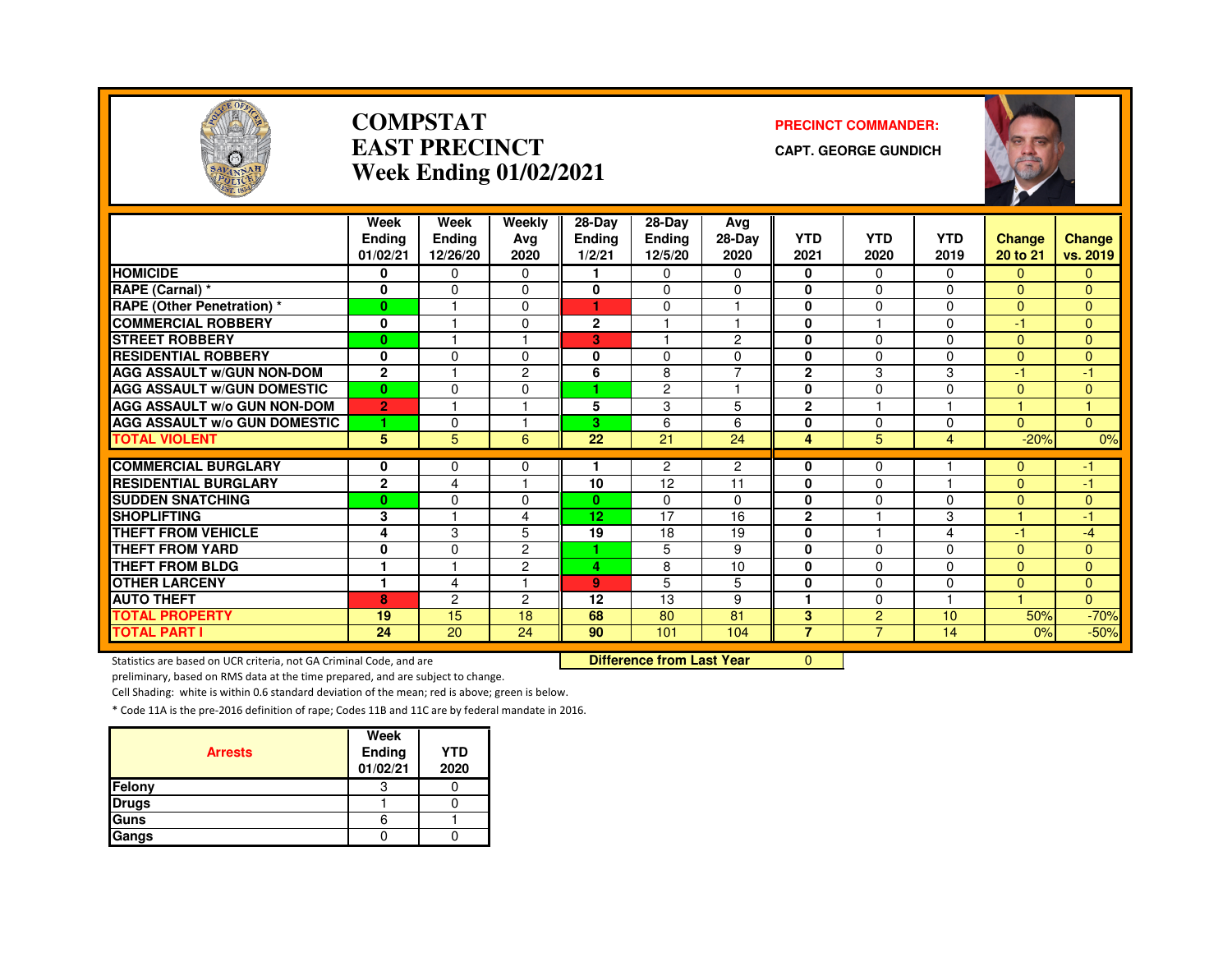# **BEAT 21 North PrecinctWeek Ending 01/02/2021**

|                                     |                | <b>Last 4 Weeks</b> |                                  |               | 28 Days       | 28 Day  |                |              |              |               |                |
|-------------------------------------|----------------|---------------------|----------------------------------|---------------|---------------|---------|----------------|--------------|--------------|---------------|----------------|
|                                     | <b>Ending</b>  | Ending              | <b>Ending</b>                    | <b>Ending</b> | <b>Ending</b> | Average | <b>YTD</b>     | <b>YTD</b>   | <b>YTD</b>   | <b>Change</b> | <b>Change</b>  |
|                                     | 12/12/20       | 12/19/20            | 12/26/20 01/02/21                |               | 01/02/21      | 2020    | 2021           | 2020         | 2019         | 20 to 21      | vs. 2019       |
| <b>HOMICIDE</b>                     | 0              | 0                   | 0                                | 0             | 0             | 0.0     | $\Omega$       | $\Omega$     | 0            | $\Omega$      | $\mathbf{0}$   |
| RAPE (Carnal) *                     | 0              | $\mathbf{0}$        | 0                                | 0             | $\Omega$      | 0.2     | 0              | $\Omega$     | $\Omega$     | $\mathbf{0}$  | $\Omega$       |
| <b>RAPE (Other Penetration) *</b>   | 0              | 0                   | 0                                | $\mathbf{0}$  | $\Omega$      | 0.0     | $\Omega$       | $\mathbf{0}$ | $\Omega$     | $\mathbf{0}$  | $\Omega$       |
| <b>COMMERCIAL ROBBERY</b>           | $\mathbf 0$    | 0                   | $\Omega$                         | $\mathbf{0}$  | $\mathbf{0}$  | 0.0     | $\mathbf{0}$   | $\mathbf{0}$ | $\Omega$     | $\Omega$      | $\mathbf{0}$   |
| <b>STREET ROBBERY</b>               | 0              | $\Omega$            | $\Omega$                         | $\Omega$      | $\Omega$      | 0.4     | $\Omega$       | $\Omega$     | $\Omega$     | $\Omega$      | $\Omega$       |
| <b>RESIDENTIAL ROBBERY</b>          | 0              | 0                   | 0                                | 0             | $\Omega$      | 0.0     | $\Omega$       | $\Omega$     | $\Omega$     | $\Omega$      | $\Omega$       |
| <b>AGG ASSAULT W/GUN NON-DOM</b>    | $\Omega$       | $\Omega$            | $\mathbf{1}$                     | $\Omega$      | $\mathbf{1}$  | 0.4     | $\Omega$       | $\Omega$     | $\Omega$     | $\mathbf{0}$  | $\Omega$       |
| <b>AGG ASSAULT W/GUN DOMESTIC</b>   | $\Omega$       | $\Omega$            | $\Omega$                         | $\Omega$      | $\Omega$      | 0.2     | $\Omega$       | $\Omega$     | $\Omega$     | $\Omega$      | $\Omega$       |
| <b>AGG ASSAULT W/o GUN NON-DOM</b>  | $\Omega$       | $\Omega$            | $\Omega$                         | $\Omega$      | $\Omega$      | 0.1     | $\Omega$       | $\Omega$     | $\Omega$     | $\Omega$      | $\Omega$       |
| <b>AGG ASSAULT W/o GUN DOMESTIC</b> | $\Omega$       | 0                   | 0                                | $\Omega$      | 0             | 1.2     | 0              | $\Omega$     | $\Omega$     | $\Omega$      | $\Omega$       |
| <b>TOTAL VIOLENT</b>                | $\mathbf{0}$   | $\mathbf{0}$        | $\mathbf{1}$                     | $\mathbf{0}$  | $\mathbf{1}$  | 2.5     | $\mathbf{0}$   | $\mathbf{0}$ | $\mathbf{0}$ | #DIV/0!       | #DIV/0!        |
| <b>COMMERCIAL BURGLARY</b>          | 0              | 1                   | 0                                | 0             | $\mathbf{1}$  | 0.2     | 0              | 0            | 0            | $\mathbf{0}$  | $\mathbf{0}$   |
| <b>RESIDENTIAL BURGLARY</b>         | $\mathbf 0$    | $\mathbf{1}$        | $\Omega$                         | $\mathbf{0}$  | $\mathbf{1}$  | 0.8     | $\Omega$       | $\Omega$     | $\Omega$     | $\mathbf{0}$  | $\mathbf{0}$   |
| <b>SUDDEN SNATCHING</b>             | 0              | $\Omega$            | $\Omega$                         | $\Omega$      | $\Omega$      | 0.2     | $\Omega$       | $\Omega$     | $\Omega$     | $\Omega$      | $\Omega$       |
| <b>SHOPLIFTING</b>                  | 0              | $\mathbf{0}$        | 0                                | $\mathbf{0}$  | $\Omega$      | 0.2     | $\mathbf{0}$   | 0            | 0            | $\mathbf{0}$  | $\Omega$       |
| THEFT FROM VEHICLE                  | 0              | 0                   | 3                                | $\Omega$      | 3             | 1.0     | 0              | $\Omega$     | $\Omega$     | $\Omega$      | $\Omega$       |
| <b>THEFT FROM YARD</b>              | $\mathbf{1}$   | 0                   | $\Omega$                         | $\Omega$      | $\mathbf 1$   | 0.5     | $\Omega$       | $\Omega$     | $\Omega$     | $\Omega$      | $\overline{0}$ |
| <b>THEFT FROM BLDG</b>              | 0              | $\Omega$            | 0                                | $\Omega$      | 0             | 0.7     | $\Omega$       | $\Omega$     | $\Omega$     | $\Omega$      | $\Omega$       |
| <b>OTHER LARCENY</b>                | 1              | $\Omega$            | $\Omega$                         | $\Omega$      | $\mathbf{1}$  | 0.2     | $\Omega$       | $\Omega$     | 0            | $\Omega$      | $\Omega$       |
| <b>AUTO THEFT</b>                   | $\Omega$       | 1                   | $\Omega$                         | $\Omega$      | $\mathbf{1}$  | 0.6     | $\Omega$       | $\Omega$     | $\Omega$     | $\Omega$      | $\Omega$       |
| <b>TOTAL PROPERTY</b>               | $\overline{2}$ | 3                   | $\overline{3}$                   | $\mathbf{0}$  | 8             | 4.4     | $\mathbf{0}$   | $\mathbf{0}$ | $\Omega$     | #DIV/0!       | #DIV/0!        |
| <b>TOTAL PART I</b>                 | $\overline{2}$ | 3                   | $\overline{4}$                   | $\Omega$      | 9             | 6.8     | $\overline{0}$ | $\mathbf{0}$ | $\mathbf{0}$ | #DIV/0!       | #DIV/0!        |
|                                     |                |                     |                                  |               |               |         |                |              |              |               |                |
|                                     |                |                     | <b>Difference from Last Year</b> |               | $\Omega$      |         |                |              |              |               |                |

Statistics are based on UCR criteria, not GA Criminal Code.

\* Rape Code 11A is the historical definition of rape (aka Legacy Rape); Rape Codes 11B and 11C are those moved from Part II to Part I in 2017.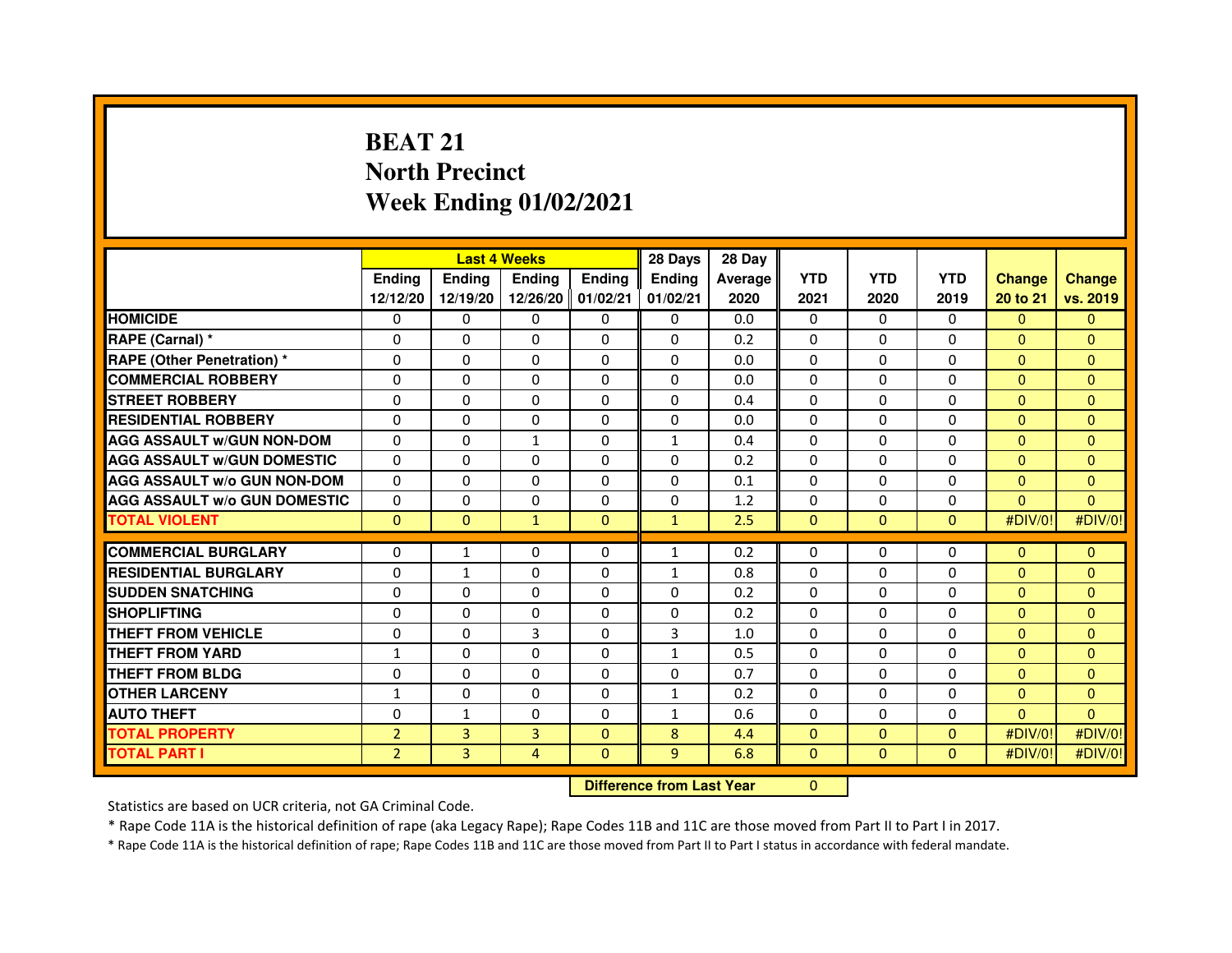## **BEAT 22 North PrecinctWeek Ending 01/02/2021**

|                                     |                |               | <b>Last 4 Weeks</b>              |                | 28 Days        | 28 Day  |                |              |              |                |                |
|-------------------------------------|----------------|---------------|----------------------------------|----------------|----------------|---------|----------------|--------------|--------------|----------------|----------------|
|                                     | <b>Endina</b>  | <b>Endina</b> | <b>Ending</b>                    | <b>Ending</b>  | <b>Ending</b>  | Average | <b>YTD</b>     | <b>YTD</b>   | <b>YTD</b>   | <b>Change</b>  | <b>Change</b>  |
|                                     | 12/12/20       | 12/19/20      | 12/26/20                         | 01/02/21       | 01/02/21       | 2020    | 2021           | 2020         | 2019         | 20 to 21       | vs. 2019       |
| <b>HOMICIDE</b>                     | $\mathbf{0}$   | $\Omega$      | $\Omega$                         | $\Omega$       | $\mathbf{0}$   | 0.2     | $\mathbf{0}$   | $\Omega$     | $\Omega$     | $\Omega$       | $\mathbf{0}$   |
| RAPE (Carnal) *                     | 0              | $\mathbf{0}$  | 0                                | $\mathbf{0}$   | 0              | 0.2     | 0              | 0            | 0            | $\Omega$       | $\mathbf{0}$   |
| <b>RAPE (Other Penetration) *</b>   | $\Omega$       | $\Omega$      | 0                                | $\Omega$       | $\Omega$       | 0.1     | $\Omega$       | $\Omega$     | 0            | $\Omega$       | $\mathbf{0}$   |
| <b>COMMERCIAL ROBBERY</b>           | 0              | $\Omega$      | $\Omega$                         | $\Omega$       | 0              | 0.1     | 0              | $\Omega$     | 0            | $\mathbf{0}$   | $\mathbf{0}$   |
| <b>STREET ROBBERY</b>               | $\mathbf{1}$   | $\Omega$      | $\Omega$                         | $\Omega$       | $\mathbf{1}$   | 0.5     | $\Omega$       | $\Omega$     | $\Omega$     | $\Omega$       | $\Omega$       |
| <b>RESIDENTIAL ROBBERY</b>          | 0              | 0             | 0                                | 0              | 0              | 0.1     | 0              | 0            | $\Omega$     | $\overline{0}$ | $\mathbf{0}$   |
| <b>AGG ASSAULT W/GUN NON-DOM</b>    | $\overline{2}$ | $\Omega$      | 1                                | $\overline{2}$ | 5              | 2.6     | 0              | $\Omega$     | 0            | $\mathbf{0}$   | $\overline{0}$ |
| <b>AGG ASSAULT W/GUN DOMESTIC</b>   | $\mathbf{1}$   | 0             | $\Omega$                         | 0              | $\mathbf{1}$   | 0.2     | $\mathbf{0}$   | $\mathbf{0}$ | $\mathbf{0}$ | $\mathbf{0}$   | $\mathbf{0}$   |
| <b>AGG ASSAULT W/o GUN NON-DOM</b>  | $\Omega$       | $\Omega$      | $\Omega$                         | $\mathbf{1}$   | $\mathbf{1}$   | 0.5     | $\mathbf{1}$   | $\Omega$     | $\Omega$     | $\mathbf{1}$   | $\mathbf{1}$   |
| <b>AGG ASSAULT W/o GUN DOMESTIC</b> | 0              | 0             | 0                                | $\overline{2}$ | $\overline{2}$ | 0.7     | $\mathbf{1}$   | $\Omega$     | $\Omega$     | 4              | $\overline{1}$ |
| <b>TOTAL VIOLENT</b>                | $\overline{4}$ | $\mathbf{0}$  | $\mathbf{1}$                     | 5              | 10             | 5.0     | $\overline{2}$ | $\mathbf{0}$ | $\mathbf{0}$ | #DIV/0!        | #DIV/0!        |
| <b>COMMERCIAL BURGLARY</b>          | 0              | 0             | 0                                | $\mathbf{0}$   | 0              | 0.3     | $\Omega$       | 0            | 0            | $\mathbf{0}$   | $\mathbf{0}$   |
| <b>RESIDENTIAL BURGLARY</b>         | $\Omega$       | $\mathbf{1}$  | $\Omega$                         | $\Omega$       | $\mathbf{1}$   | 2.3     | $\Omega$       | $\Omega$     | 0            | $\mathbf{0}$   | $\overline{0}$ |
| <b>SUDDEN SNATCHING</b>             | $\Omega$       | $\Omega$      | $\Omega$                         | $\Omega$       | $\Omega$       | 0.1     | $\Omega$       | $\Omega$     | $\Omega$     | $\Omega$       | $\Omega$       |
| <b>SHOPLIFTING</b>                  | 0              | $\mathbf{0}$  | 0                                | 0              | 0              | 0.5     | $\mathbf{0}$   | 0            | 0            | $\mathbf{0}$   | $\mathbf{0}$   |
| THEFT FROM VEHICLE                  | 0              | $\Omega$      | $\mathbf{1}$                     | $\mathbf{1}$   | $\overline{2}$ | 2.3     | 0              | $\Omega$     | 0            | $\Omega$       | $\Omega$       |
| THEFT FROM YARD                     | $\mathbf{1}$   | $\Omega$      | $\Omega$                         | 0              | $\mathbf{1}$   | 0.9     | 0              | $\Omega$     | 0            | $\mathbf{0}$   | $\mathbf{0}$   |
| <b>THEFT FROM BLDG</b>              | $\Omega$       | $\Omega$      | $\Omega$                         | $\mathbf{1}$   | $\mathbf{1}$   | 1.1     | $\Omega$       | $\Omega$     | $\mathbf{1}$ | $\Omega$       | $-1$           |
| <b>OTHER LARCENY</b>                | 0              | 1             | 0                                | 0              | 1              | 0.6     | 0              | 0            | 0            | $\mathbf{0}$   | $\mathbf{0}$   |
| <b>AUTO THEFT</b>                   | $\overline{2}$ | $\mathbf{1}$  | $\Omega$                         | $\Omega$       | 3              | 1.8     | $\mathbf{0}$   | $\mathbf{0}$ | $\mathbf{0}$ | $\Omega$       | $\Omega$       |
| <b>TOTAL PROPERTY</b>               | $\overline{3}$ | 3             | $\mathbf{1}$                     | $\overline{2}$ | 9              | 9.9     | $\mathbf{0}$   | $\mathbf{0}$ | $\mathbf{1}$ | #DIV/0!        | $-100%$        |
| <b>TOTAL PART I</b>                 | $\overline{7}$ | 3             | $\overline{2}$                   | $\overline{7}$ | 19             | 14.9    | $\overline{2}$ | $\mathbf{0}$ | $\mathbf{1}$ | #DIV/0!        | 100%           |
|                                     |                |               | <b>Difference from Last Year</b> |                | $\overline{2}$ |         |                |              |              |                |                |

 **Difference from Last Year**

Statistics are based on UCR criteria, not GA Criminal Code.

\* Rape Code 11A is the historical definition of rape (aka Legacy Rape); Rape Codes 11B and 11C are those moved from Part II to Part I in 2017.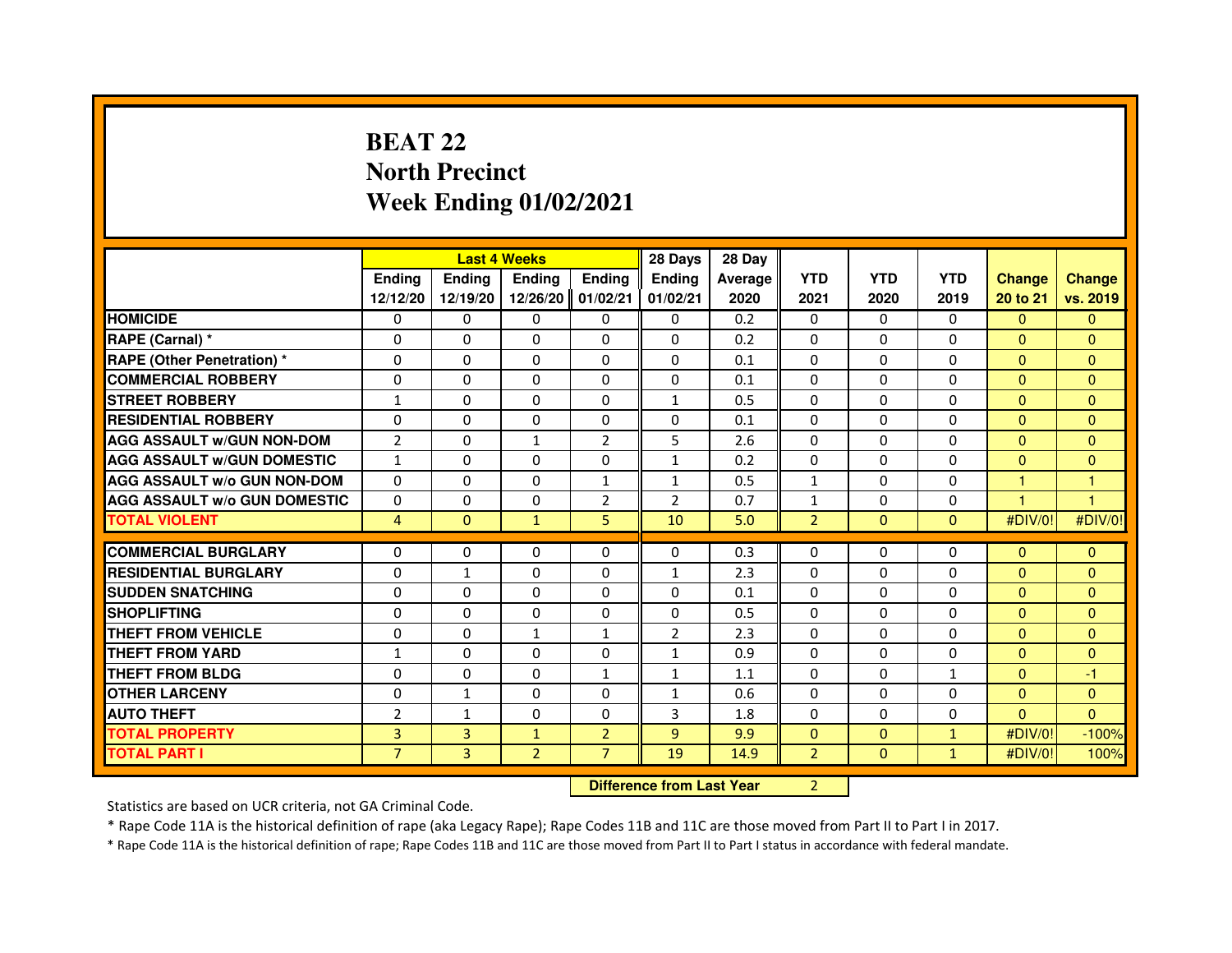# **BEAT 23 North PrecinctWeek Ending 01/02/2021**

|                                     |                |                                  | <b>Last 4 Weeks</b> |                | 28 Days        | 28 Day  |                |              |              |               |               |
|-------------------------------------|----------------|----------------------------------|---------------------|----------------|----------------|---------|----------------|--------------|--------------|---------------|---------------|
|                                     | <b>Ending</b>  | Ending                           | Ending              | Ending         | Ending         | Average | <b>YTD</b>     | <b>YTD</b>   | <b>YTD</b>   | <b>Change</b> | <b>Change</b> |
|                                     | 12/12/20       | 12/19/20                         | 12/26/20            | 01/02/21       | 01/02/21       | 2020    | 2021           | 2020         | 2019         | 20 to 21      | vs. 2019      |
| <b>HOMICIDE</b>                     | 0              | 0                                | $\Omega$            | 0              | 0              | 0.3     | $\Omega$       | $\Omega$     | $\Omega$     | $\Omega$      | $\mathbf{0}$  |
| RAPE (Carnal) *                     | $\Omega$       | $\mathbf{1}$                     | $\Omega$            | $\Omega$       | $\mathbf{1}$   | 0.2     | $\Omega$       | $\Omega$     | $\Omega$     | $\Omega$      | $\Omega$      |
| <b>RAPE (Other Penetration) *</b>   | $\Omega$       | $\Omega$                         | $\Omega$            | $\Omega$       | $\Omega$       | 0.2     | $\Omega$       | $\Omega$     | $\Omega$     | $\Omega$      | $\Omega$      |
| <b>COMMERCIAL ROBBERY</b>           | 0              | 0                                | 0                   | 0              | 0              | 0.0     | $\Omega$       | 0            | 0            | $\Omega$      | $\Omega$      |
| <b>STREET ROBBERY</b>               | $\Omega$       | $\Omega$                         | $\Omega$            | $\Omega$       | $\Omega$       | 0.3     | $\Omega$       | $\Omega$     | $\Omega$     | $\Omega$      | $\Omega$      |
| <b>RESIDENTIAL ROBBERY</b>          | 0              | 0                                | 0                   | 0              | 0              | 0.0     | $\Omega$       | 0            | 0            | $\Omega$      | $\mathbf{0}$  |
| <b>AGG ASSAULT W/GUN NON-DOM</b>    | $\mathbf{1}$   | $\overline{2}$                   | 0                   | $\overline{2}$ | 5              | 1.6     | $\Omega$       | $\Omega$     | $\mathbf{1}$ | $\Omega$      | $-1$          |
| <b>AGG ASSAULT W/GUN DOMESTIC</b>   | $\Omega$       | $\Omega$                         | $\Omega$            | $\Omega$       | $\Omega$       | 0.2     | $\Omega$       | $\Omega$     | $\Omega$     | $\Omega$      | $\mathbf{0}$  |
| <b>AGG ASSAULT W/o GUN NON-DOM</b>  | $\Omega$       | $\Omega$                         | $\Omega$            | $\Omega$       | $\Omega$       | 0.4     | $\Omega$       | $\Omega$     | $\Omega$     | $\Omega$      | $\Omega$      |
| <b>AGG ASSAULT W/o GUN DOMESTIC</b> | $\Omega$       | 0                                | 1                   | $\Omega$       | $\mathbf{1}$   | 0.8     | $\Omega$       | $\Omega$     | $\Omega$     | $\Omega$      | $\Omega$      |
| <b>TOTAL VIOLENT</b>                | $\mathbf{1}$   | $\overline{3}$                   | $\mathbf{1}$        | $\overline{2}$ | $\overline{7}$ | 3.9     | $\mathbf{0}$   | $\mathbf{0}$ | $\mathbf{1}$ | #DIV/0!       | $-100%$       |
| <b>COMMERCIAL BURGLARY</b>          | 0              | 0                                | $\Omega$            | 0              | $\Omega$       | 0.7     | $\Omega$       | $\Omega$     | $\Omega$     | $\Omega$      | $\mathbf{0}$  |
| <b>RESIDENTIAL BURGLARY</b>         | $\Omega$       | $\Omega$                         | $\Omega$            | $\overline{2}$ | 2              | 1.6     | $\Omega$       | $\Omega$     | $\Omega$     | $\Omega$      | $\mathbf{0}$  |
| <b>SUDDEN SNATCHING</b>             | $\Omega$       | $\Omega$                         | $\Omega$            | $\Omega$       | 0              | 0.2     | $\Omega$       | $\Omega$     | $\Omega$     | $\Omega$      | $\Omega$      |
| <b>SHOPLIFTING</b>                  | $\mathbf{1}$   | 0                                | 1                   | 0              | $\overline{2}$ | 1.2     | $\Omega$       | $\Omega$     | 0            | $\mathbf{0}$  | $\mathbf{0}$  |
| <b>THEFT FROM VEHICLE</b>           | 0              | $\Omega$                         | $\Omega$            | $\mathbf{1}$   | $\mathbf{1}$   | 2.6     | $\Omega$       | $\mathbf{1}$ | $\Omega$     | $-1$          | $\Omega$      |
| THEFT FROM YARD                     | $\mathbf{1}$   | 0                                | $\mathbf{1}$        | 0              | $\overline{2}$ | 2.3     | 0              | $\Omega$     | $\Omega$     | $\mathbf{0}$  | $\mathbf{0}$  |
| <b>THEFT FROM BLDG</b>              | $\Omega$       | $\Omega$                         | $\Omega$            | $\Omega$       | $\Omega$       | 0.9     | $\Omega$       | $\Omega$     | $\Omega$     | $\Omega$      | $\Omega$      |
| <b>OTHER LARCENY</b>                | 0              | $\Omega$                         | $\Omega$            | $\Omega$       | 0              | 0.4     | $\Omega$       | $\Omega$     | $\Omega$     | $\mathbf{0}$  | $\mathbf{0}$  |
| <b>AUTO THEFT</b>                   | $\Omega$       | $\mathbf{1}$                     | $\Omega$            | $\Omega$       | $\mathbf{1}$   | 1.5     | $\Omega$       | $\Omega$     | $\Omega$     | $\Omega$      | $\Omega$      |
| <b>TOTAL PROPERTY</b>               | $\overline{2}$ | $\mathbf{1}$                     | $\overline{2}$      | 3              | 8              | 11.5    | $\Omega$       | $\mathbf{1}$ | $\Omega$     | $-100%$       | #DIV/0!       |
| <b>TOTAL PART I</b>                 | 3              | $\overline{4}$                   | 3                   | 5              | 15             | 15.4    | $\overline{0}$ | $\mathbf{1}$ | $\mathbf{1}$ | $-100%$       | $-100%$       |
|                                     |                | <b>Difference from Last Year</b> |                     | $-1$           |                |         |                |              |              |               |               |

 **Difference from Last Year**

Statistics are based on UCR criteria, not GA Criminal Code.

\* Rape Code 11A is the historical definition of rape (aka Legacy Rape); Rape Codes 11B and 11C are those moved from Part II to Part I in 2017.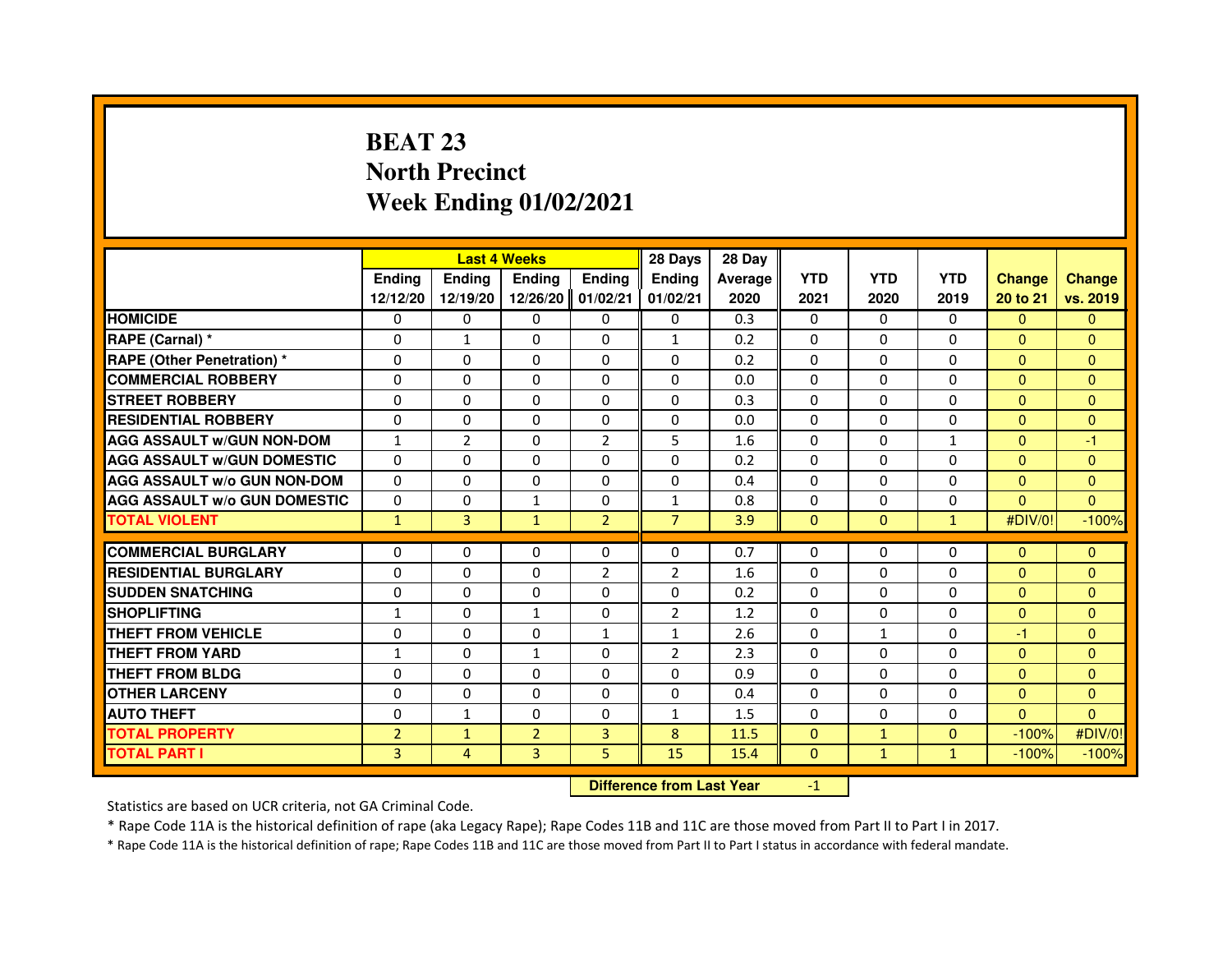# **BEAT 24 North PrecinctWeek Ending 01/02/2021**

|                                     |                | <b>Last 4 Weeks</b>              |               |                |                | 28 Day  |              |                |              |                |                |
|-------------------------------------|----------------|----------------------------------|---------------|----------------|----------------|---------|--------------|----------------|--------------|----------------|----------------|
|                                     | <b>Endina</b>  | <b>Endina</b>                    | <b>Ending</b> | <b>Ending</b>  | <b>Ending</b>  | Average | <b>YTD</b>   | <b>YTD</b>     | <b>YTD</b>   | <b>Change</b>  | <b>Change</b>  |
|                                     | 12/12/20       | 12/19/20                         | 12/26/20      | 01/02/21       | 01/02/21       | 2020    | 2021         | 2020           | 2019         | 20 to 21       | vs. 2019       |
| <b>HOMICIDE</b>                     | $\mathbf{0}$   | $\Omega$                         | $\Omega$      | $\Omega$       | $\mathbf{0}$   | 0.1     | $\mathbf{0}$ | $\Omega$       | $\Omega$     | $\Omega$       | $\mathbf{0}$   |
| RAPE (Carnal) *                     | 0              | $\mathbf{0}$                     | 0             | $\mathbf{0}$   | 0              | 0.2     | 0            | 0              | 0            | $\Omega$       | $\mathbf{0}$   |
| <b>RAPE (Other Penetration) *</b>   | $\Omega$       | $\mathbf{0}$                     | 0             | $\Omega$       | $\Omega$       | 0.0     | $\Omega$     | $\Omega$       | 0            | $\Omega$       | $\mathbf{0}$   |
| <b>COMMERCIAL ROBBERY</b>           | $\Omega$       | $\Omega$                         | $\Omega$      | $\Omega$       | 0              | 0.6     | $\mathbf 0$  | $\Omega$       | $\Omega$     | $\mathbf{0}$   | $\mathbf{0}$   |
| <b>STREET ROBBERY</b>               | $\Omega$       | $\Omega$                         | $\Omega$      | $\Omega$       | $\Omega$       | 0.4     | $\Omega$     | $\Omega$       | $\Omega$     | $\Omega$       | $\Omega$       |
| <b>RESIDENTIAL ROBBERY</b>          | 0              | 0                                | 0             | 0              | 0              | 0.0     | 0            | 0              | $\Omega$     | $\overline{0}$ | $\mathbf{0}$   |
| <b>AGG ASSAULT W/GUN NON-DOM</b>    | $\Omega$       | $\Omega$                         | 0             | $\Omega$       | $\Omega$       | 0.6     | 0            | $\Omega$       | 0            | $\mathbf{0}$   | $\overline{0}$ |
| <b>AGG ASSAULT W/GUN DOMESTIC</b>   | $\Omega$       | 0                                | $\Omega$      | $\Omega$       | $\mathbf{0}$   | 0.0     | $\mathbf{0}$ | $\mathbf{0}$   | $\mathbf{0}$ | $\mathbf{0}$   | $\mathbf{0}$   |
| <b>AGG ASSAULT W/o GUN NON-DOM</b>  | $\Omega$       | $\Omega$                         | $\Omega$      | $\Omega$       | $\Omega$       | 0.5     | $\Omega$     | $\mathbf{1}$   | $\Omega$     | $-1$           | $\Omega$       |
| <b>AGG ASSAULT W/o GUN DOMESTIC</b> | 1              | 0                                | 0             | $\Omega$       | $\mathbf{1}$   | 0.3     | $\mathbf{0}$ | 0              | $\Omega$     | $\Omega$       | $\Omega$       |
| <b>TOTAL VIOLENT</b>                | $\mathbf{1}$   | $\mathbf{0}$                     | $\mathbf{0}$  | $\mathbf{0}$   | $\mathbf{1}$   | 2.7     | $\mathbf{0}$ | $\mathbf{1}$   | $\mathbf{0}$ | $-100%$        | #DIV/0!        |
| <b>COMMERCIAL BURGLARY</b>          | 0              | 0                                | 0             | $\mathbf{0}$   | 0              | 0.2     | 0            | 0              | 0            | $\mathbf{0}$   | $\mathbf{0}$   |
| <b>RESIDENTIAL BURGLARY</b>         | $\overline{2}$ | $\Omega$                         | $\Omega$      | $\Omega$       | $\overline{2}$ | 0.8     | $\Omega$     | $\mathbf{0}$   | 0            | $\mathbf{0}$   | $\overline{0}$ |
| <b>SUDDEN SNATCHING</b>             | $\Omega$       | $\Omega$                         | $\Omega$      | $\Omega$       | $\Omega$       | 0.1     | $\Omega$     | $\Omega$       | $\Omega$     | $\Omega$       | $\Omega$       |
| <b>SHOPLIFTING</b>                  | 0              | 0                                | 0             | 2              | 2              | 2.2     | $\mathbf{0}$ | 0              | 0            | $\mathbf{0}$   | $\mathbf{0}$   |
| THEFT FROM VEHICLE                  | $\overline{2}$ | $\overline{2}$                   | 0             | $\Omega$       | 4              | 3.5     | 0            | $\Omega$       | 0            | $\Omega$       | $\overline{0}$ |
| THEFT FROM YARD                     | 0              | $\Omega$                         | $\Omega$      | $\mathbf{1}$   | $\mathbf 1$    | 1.7     | $\mathbf{1}$ | $\Omega$       | $\Omega$     | $\mathbf{1}$   | $\mathbf{1}$   |
| <b>THEFT FROM BLDG</b>              | $\Omega$       | $\Omega$                         | $\Omega$      | $\mathbf{1}$   | $\mathbf{1}$   | 0.8     | $\Omega$     | $\Omega$       | $\Omega$     | $\Omega$       | $\mathbf{0}$   |
| <b>OTHER LARCENY</b>                | 0              | $\mathbf{0}$                     | 0             | $\Omega$       | 0              | 1.2     | 0            | 1              | 0            | $-1$           | $\mathbf{0}$   |
| <b>AUTO THEFT</b>                   | $\Omega$       | $\Omega$                         | $\Omega$      | $\Omega$       | $\Omega$       | 1.3     | $\Omega$     | $\Omega$       | $\Omega$     | $\Omega$       | $\Omega$       |
| <b>TOTAL PROPERTY</b>               | 4              | $\overline{2}$                   | $\Omega$      | $\overline{4}$ | 10             | 11.8    | $\mathbf{1}$ | $\mathbf{1}$   | $\mathbf{0}$ | 0%             | #DIV/0!        |
| <b>TOTAL PART I</b>                 | 5              | $\overline{2}$                   | $\mathbf{0}$  | 4              | 11             | 14.5    | $\mathbf{1}$ | $\overline{2}$ | $\mathbf{0}$ | $-50%$         | #DIV/0!        |
|                                     |                | <b>Difference from Last Year</b> |               | $-1$           |                |         |              |                |              |                |                |

 **Difference from Last Year**

Statistics are based on UCR criteria, not GA Criminal Code.

\* Rape Code 11A is the historical definition of rape (aka Legacy Rape); Rape Codes 11B and 11C are those moved from Part II to Part I in 2017.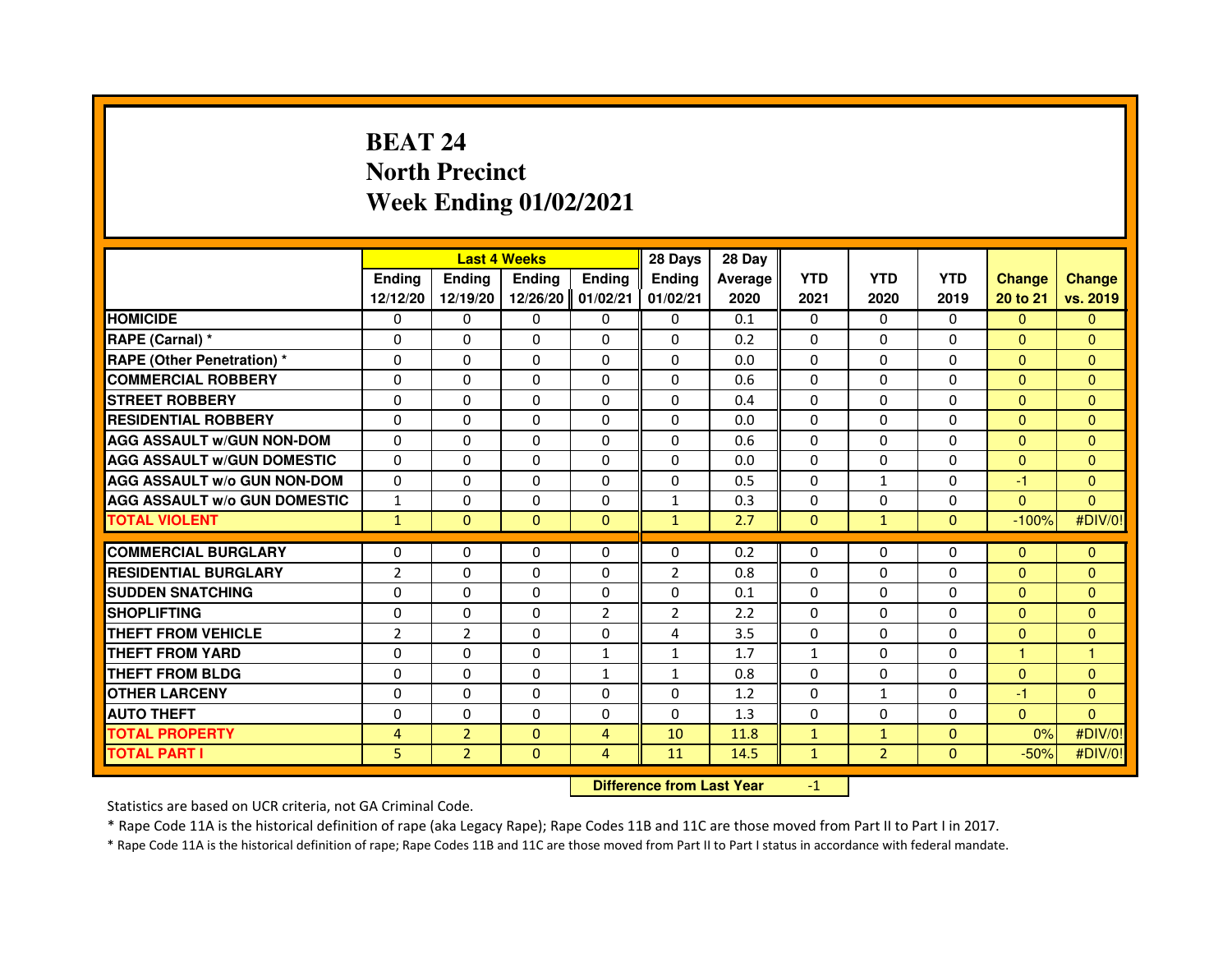## **BEAT 25 North PrecinctWeek Ending 01/02/2021**

|                                     |                | <b>Last 4 Weeks</b>              |               |                | 28 Days       | 28 Day  |                |              |              |                      |               |
|-------------------------------------|----------------|----------------------------------|---------------|----------------|---------------|---------|----------------|--------------|--------------|----------------------|---------------|
|                                     | Ending         | <b>Ending</b>                    | <b>Ending</b> | Ending         | <b>Ending</b> | Average | <b>YTD</b>     | <b>YTD</b>   | <b>YTD</b>   | <b>Change</b>        | <b>Change</b> |
|                                     | 12/12/20       | 12/19/20                         | 12/26/20      | 01/02/21       | 01/02/21      | 2020    | 2021           | 2020         | 2019         | 20 to 21             | vs. 2019      |
| <b>HOMICIDE</b>                     | 0              | $\Omega$                         | $\mathbf{0}$  | $\mathbf{0}$   | 0             | 0.1     | $\Omega$       | 0            | 0            | $\Omega$             | $\Omega$      |
| RAPE (Carnal) *                     | $\Omega$       | $\Omega$                         | $\Omega$      | $\Omega$       | $\Omega$      | 0.2     | $\Omega$       | $\Omega$     | $\Omega$     | $\Omega$             | $\Omega$      |
| <b>RAPE (Other Penetration)*</b>    | $\Omega$       | 0                                | 0             | $\Omega$       | $\Omega$      | 0.0     | $\Omega$       | $\Omega$     | $\Omega$     | $\Omega$             | $\Omega$      |
| <b>COMMERCIAL ROBBERY</b>           | 0              | 0                                | 0             | $\mathbf{0}$   | $\mathbf{0}$  | 0.0     | 0              | 0            | 0            | $\Omega$             | $\Omega$      |
| <b>STREET ROBBERY</b>               | $\Omega$       | $\Omega$                         | $\Omega$      | $\Omega$       | $\Omega$      | 0.2     | $\Omega$       | $\Omega$     | $\Omega$     | $\Omega$             | $\Omega$      |
| <b>RESIDENTIAL ROBBERY</b>          | 0              | 0                                | 0             | 0              | 0             | 0.2     | 0              | 0            | 0            | $\Omega$             | $\mathbf{0}$  |
| <b>AGG ASSAULT W/GUN NON-DOM</b>    | $\Omega$       | $\Omega$                         | 0             | $\Omega$       | $\Omega$      | 0.0     | $\Omega$       | $\Omega$     | $\Omega$     | $\Omega$             | $\Omega$      |
| <b>AGG ASSAULT W/GUN DOMESTIC</b>   | $\mathbf 0$    | 0                                | $\Omega$      | $\Omega$       | $\Omega$      | 0.0     | $\Omega$       | $\Omega$     | $\Omega$     | $\Omega$             | $\mathbf{0}$  |
| <b>AGG ASSAULT W/o GUN NON-DOM</b>  | $\mathbf{1}$   | $\Omega$                         | $\Omega$      | $\Omega$       | $\mathbf{1}$  | 0.5     | $\Omega$       | $\Omega$     | $\Omega$     | $\Omega$             | $\mathbf{0}$  |
| <b>AGG ASSAULT w/o GUN DOMESTIC</b> | 0              | 0                                | 0             | 0              | 0             | 0.5     | 0              | 0            | $\Omega$     | $\Omega$             | $\Omega$      |
| <b>TOTAL VIOLENT</b>                | $\mathbf{1}$   | $\overline{0}$                   | $\mathbf{0}$  | $\mathbf{0}$   | $\mathbf{1}$  | 1.5     | $\mathbf{0}$   | $\mathbf{0}$ | $\Omega$     | #DIV/0!              | #DIV/0!       |
| <b>COMMERCIAL BURGLARY</b>          | 0              | 0                                | 0             | 0              | $\Omega$      | 0.6     | 0              | 0            | $\Omega$     | $\mathbf{0}$         | $\mathbf{0}$  |
| <b>RESIDENTIAL BURGLARY</b>         | 0              | $\Omega$                         | 0             | $\Omega$       | $\Omega$      | 0.8     | $\Omega$       | $\Omega$     | $\Omega$     | $\Omega$             | $\Omega$      |
| <b>SUDDEN SNATCHING</b>             | $\Omega$       | $\Omega$                         | $\Omega$      | $\Omega$       | $\Omega$      | 0.2     | $\Omega$       | $\Omega$     | $\Omega$     | $\Omega$             | $\Omega$      |
| <b>SHOPLIFTING</b>                  | 0              | 0                                | 0             | 0              | 0             | 1.5     | 0              | $\Omega$     | $\Omega$     | $\mathbf{0}$         | $\mathbf{0}$  |
| <b>THEFT FROM VEHICLE</b>           | $\mathbf{1}$   | 5                                | 0             | $\overline{2}$ | 8             | 3.1     | $\mathbf{1}$   | $\Omega$     | $\Omega$     | $\blacktriangleleft$ | 1             |
| <b>THEFT FROM YARD</b>              | 0              | 0                                | 0             | 0              | 0             | 1.3     | 0              | $\Omega$     | $\Omega$     | $\mathbf{0}$         | $\mathbf{0}$  |
| <b>THEFT FROM BLDG</b>              | $\mathbf{1}$   | $\mathbf{1}$                     | $\Omega$      | $\mathbf{1}$   | 3             | 0.8     | $\mathbf{1}$   | $\Omega$     | $\Omega$     | $\mathbf{1}$         | 1             |
| <b>OTHER LARCENY</b>                | 0              | $\mathbf{1}$                     | 0             | 0              | 1             | 1.1     | 0              | $\Omega$     | $\Omega$     | $\mathbf{0}$         | $\mathbf{0}$  |
| <b>AUTO THEFT</b>                   | $\Omega$       | $\Omega$                         | $\Omega$      | $\Omega$       | $\Omega$      | 0.8     | $\Omega$       | 0            | 0            | $\Omega$             | $\Omega$      |
| <b>TOTAL PROPERTY</b>               | $\overline{2}$ | $\overline{7}$                   | $\Omega$      | 3              | 12            | 10.0    | $\overline{2}$ | $\Omega$     | $\Omega$     | #DIV/0!              | #DIV/0!       |
| <b>TOTAL PART I</b>                 | $\overline{3}$ | $\overline{7}$                   | $\mathbf{0}$  | 3              | 13            | 11.4    | $\overline{2}$ | $\mathbf{0}$ | $\mathbf{0}$ | #DIV/0!              | #DIV/0!       |
|                                     |                | <b>Difference from Last Year</b> |               | $\overline{2}$ |               |         |                |              |              |                      |               |

 **Difference from Last Year**

Statistics are based on UCR criteria, not GA Criminal Code.

\* Rape Code 11A is the historical definition of rape (aka Legacy Rape); Rape Codes 11B and 11C are those moved from Part II to Part I in 2017.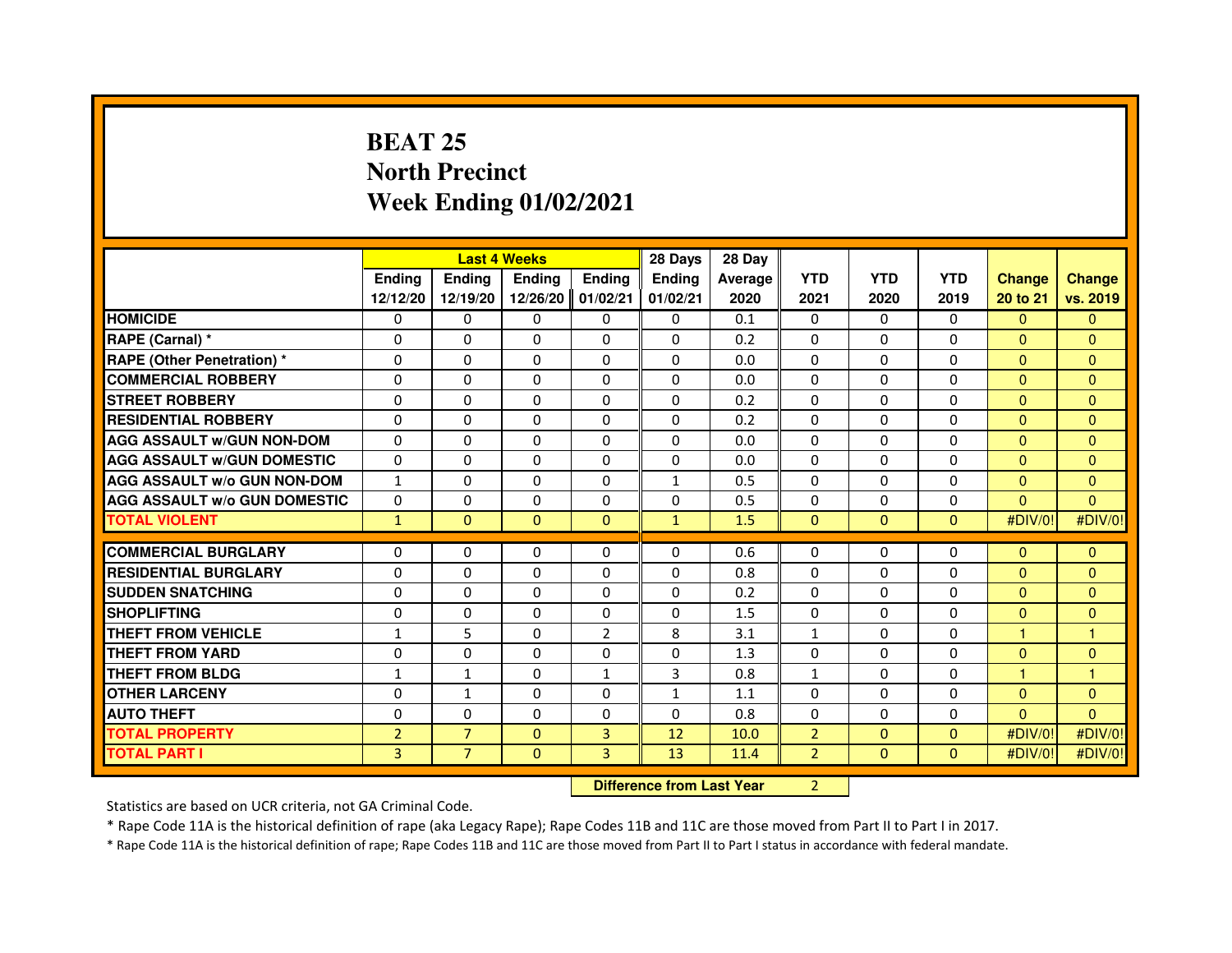# **BEAT 26 North PrecinctWeek Ending 01/02/2021**

|                                     |               | <b>Last 4 Weeks</b>              |               |                |                | 28 Day  |              |                |              |                |                |
|-------------------------------------|---------------|----------------------------------|---------------|----------------|----------------|---------|--------------|----------------|--------------|----------------|----------------|
|                                     | <b>Endina</b> | <b>Endina</b>                    | <b>Ending</b> | <b>Ending</b>  | <b>Ending</b>  | Average | <b>YTD</b>   | <b>YTD</b>     | <b>YTD</b>   | <b>Change</b>  | <b>Change</b>  |
|                                     | 12/12/20      | 12/19/20                         | 12/26/20      | 01/02/21       | 01/02/21       | 2020    | 2021         | 2020           | 2019         | 20 to 21       | vs. 2019       |
| <b>HOMICIDE</b>                     | $\mathbf{0}$  | $\Omega$                         | $\Omega$      | $\mathbf{0}$   | $\mathbf{0}$   | 0.0     | $\mathbf{0}$ | $\Omega$       | $\Omega$     | $\Omega$       | $\mathbf{0}$   |
| RAPE (Carnal) *                     | 0             | $\mathbf{0}$                     | 0             | $\mathbf{0}$   | 0              | 0.4     | 0            | 0              | 0            | $\Omega$       | $\mathbf{0}$   |
| <b>RAPE (Other Penetration) *</b>   | $\Omega$      | $\Omega$                         | 0             | $\Omega$       | $\Omega$       | 0.1     | $\Omega$     | $\Omega$       | 0            | $\Omega$       | $\mathbf{0}$   |
| <b>COMMERCIAL ROBBERY</b>           | $\Omega$      | $\Omega$                         | $\Omega$      | $\Omega$       | 0              | 0.1     | 0            | 0              | $\Omega$     | $\mathbf{0}$   | $\mathbf{0}$   |
| <b>STREET ROBBERY</b>               | $\Omega$      | $\mathbf{1}$                     | $\Omega$      | $\mathbf{1}$   | $\overline{2}$ | 0.9     | $\Omega$     | $\mathbf{1}$   | $\Omega$     | $-1$           | $\mathbf{0}$   |
| <b>RESIDENTIAL ROBBERY</b>          | 0             | 0                                | 0             | 0              | 0              | 0.0     | 0            | 0              | $\Omega$     | $\overline{0}$ | $\mathbf{0}$   |
| <b>AGG ASSAULT W/GUN NON-DOM</b>    | $\Omega$      | $\Omega$                         | 0             | 1              | $\mathbf{1}$   | 0.5     | 0            | $\Omega$       | 0            | $\mathbf{0}$   | $\overline{0}$ |
| <b>AGG ASSAULT W/GUN DOMESTIC</b>   | $\Omega$      | 0                                | $\Omega$      | $\Omega$       | $\mathbf{0}$   | 0.0     | $\mathbf{0}$ | $\mathbf{0}$   | $\mathbf{0}$ | $\Omega$       | $\mathbf{0}$   |
| <b>AGG ASSAULT W/o GUN NON-DOM</b>  | $\Omega$      | $\Omega$                         | $\Omega$      | $\Omega$       | $\Omega$       | 1.8     | $\Omega$     | $\Omega$       | $\Omega$     | $\Omega$       | $\Omega$       |
| <b>AGG ASSAULT W/o GUN DOMESTIC</b> | 0             | 0                                | 0             | $\Omega$       | 0              | 0.6     | $\Omega$     | 0              | $\Omega$     | $\Omega$       | $\Omega$       |
| <b>TOTAL VIOLENT</b>                | $\mathbf{0}$  | $\mathbf{1}$                     | $\mathbf{0}$  | $\overline{2}$ | 3              | 4.3     | $\mathbf{0}$ | $\mathbf{1}$   | $\mathbf{0}$ | $-100%$        | #DIV/0!        |
| <b>COMMERCIAL BURGLARY</b>          | 0             | 0                                | 0             | $\mathbf{0}$   | 0              | 1.0     | 0            | 0              | $\mathbf{1}$ | $\mathbf{0}$   | $-1$           |
| <b>RESIDENTIAL BURGLARY</b>         | $\Omega$      | $\Omega$                         | $\Omega$      | $\Omega$       | $\Omega$       | 0.0     | $\Omega$     | $\Omega$       | 0            | $\mathbf{0}$   | $\mathbf{0}$   |
| <b>SUDDEN SNATCHING</b>             | $\Omega$      | $\Omega$                         | $\Omega$      | $\Omega$       | $\Omega$       | 0.5     | $\Omega$     | $\Omega$       | $\Omega$     | $\Omega$       | $\Omega$       |
| <b>SHOPLIFTING</b>                  | 1             | 0                                | 0             | 0              | $\mathbf{1}$   | 2.3     | $\mathbf{0}$ | 0              | 0            | $\mathbf{0}$   | $\mathbf{0}$   |
| THEFT FROM VEHICLE                  | 0             | $\overline{2}$                   | $\mathbf{1}$  | $\Omega$       | 3              | 2.5     | $\Omega$     | $\Omega$       | 0            | $\Omega$       | $\Omega$       |
| THEFT FROM YARD                     | $\Omega$      | $\Omega$                         | $\Omega$      | $\Omega$       | 0              | 1.7     | 0            | $\Omega$       | $\Omega$     | $\mathbf{0}$   | $\mathbf{0}$   |
| <b>THEFT FROM BLDG</b>              | $\Omega$      | $\Omega$                         | $\Omega$      | $\Omega$       | $\Omega$       | 1.1     | $\Omega$     | $\Omega$       | $\Omega$     | $\Omega$       | $\mathbf{0}$   |
| <b>OTHER LARCENY</b>                | 0             | $\mathbf{0}$                     | 0             | $\Omega$       | 0              | 0.2     | 0            | $\mathbf{0}$   | 0            | $\mathbf{0}$   | $\mathbf{0}$   |
| <b>AUTO THEFT</b>                   | $\Omega$      | $\Omega$                         | $\Omega$      | $\mathbf{1}$   | $\mathbf{1}$   | 1.3     | $\Omega$     | $\mathbf{1}$   | $\Omega$     | $-1$           | $\Omega$       |
| <b>TOTAL PROPERTY</b>               | $\mathbf{1}$  | $\overline{2}$                   | $\mathbf{1}$  | $\mathbf{1}$   | 5              | 10.6    | $\mathbf{0}$ | $\mathbf{1}$   | $\mathbf{1}$ | $-100%$        | $-100%$        |
| <b>TOTAL PART I</b>                 | $\mathbf{1}$  | 3                                | $\mathbf{1}$  | 3              | 8              | 14.9    | $\mathbf{0}$ | $\overline{2}$ | $\mathbf{1}$ | $-100%$        | $-100%$        |
|                                     |               | <b>Difference from Last Year</b> |               | $-2$           |                |         |              |                |              |                |                |

#### **Difference from Last Year**

Statistics are based on UCR criteria, not GA Criminal Code.

\* Rape Code 11A is the historical definition of rape (aka Legacy Rape); Rape Codes 11B and 11C are those moved from Part II to Part I in 2017.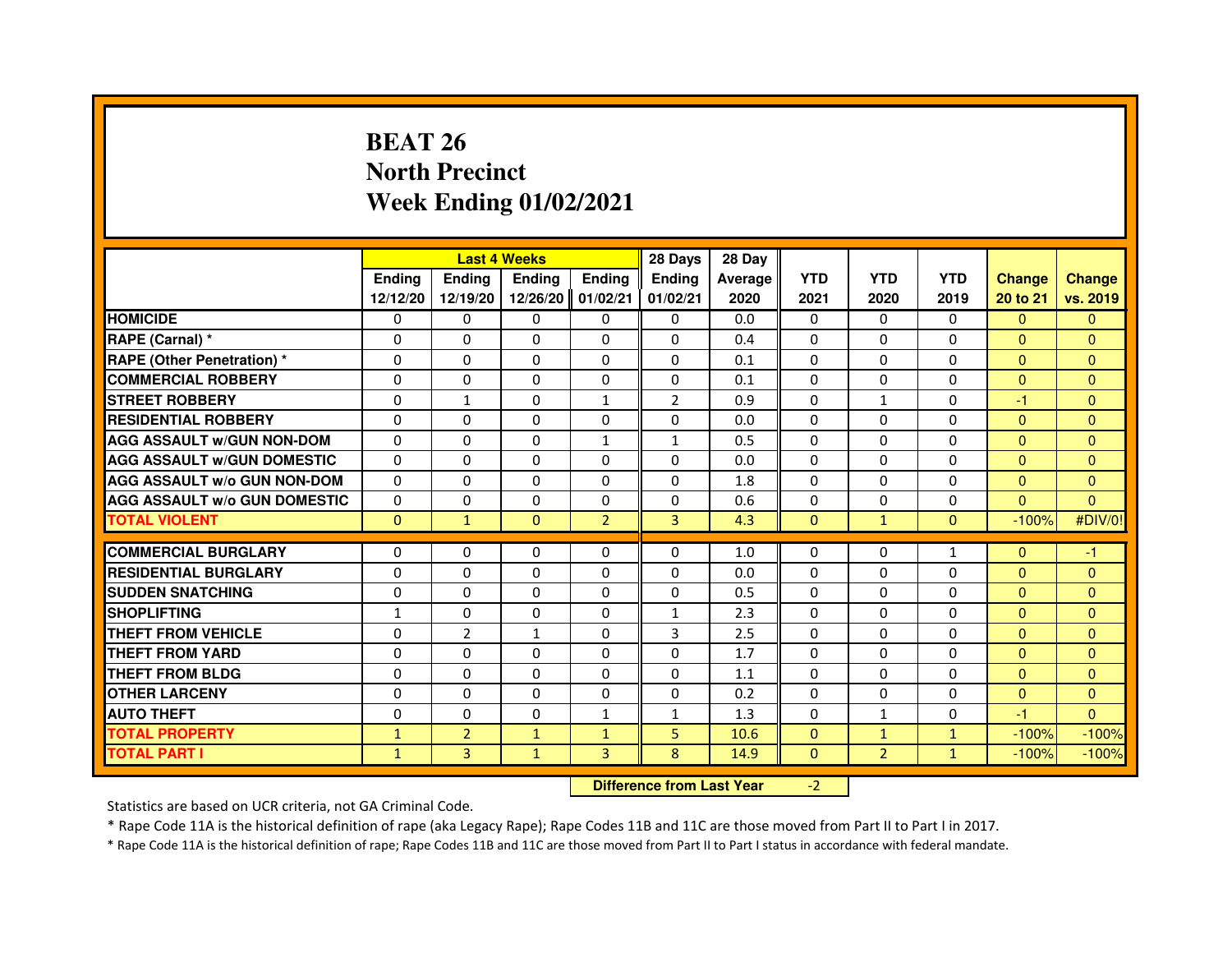# **BEAT 27 North PrecinctWeek Ending 01/02/2021**

|                                     |                | <b>Last 4 Weeks</b>              |                   |                | 28 Days        | 28 Day  |              |              |              |               |                |
|-------------------------------------|----------------|----------------------------------|-------------------|----------------|----------------|---------|--------------|--------------|--------------|---------------|----------------|
|                                     | <b>Ending</b>  | Ending                           | <b>Ending</b>     | <b>Ending</b>  | <b>Ending</b>  | Average | <b>YTD</b>   | <b>YTD</b>   | <b>YTD</b>   | <b>Change</b> | <b>Change</b>  |
|                                     | 12/12/20       | 12/19/20                         | 12/26/20 01/02/21 |                | 01/02/21       | 2020    | 2021         | 2020         | 2019         | 20 to 21      | vs. 2019       |
| <b>HOMICIDE</b>                     | 0              | 0                                | $\mathbf{0}$      | $\mathbf{1}$   | $\mathbf{1}$   | 0.0     | $\mathbf{1}$ | $\Omega$     | 0            | $\mathbf{1}$  | 1.             |
| RAPE (Carnal) *                     | 0              | $\mathbf{0}$                     | 0                 | $\mathbf{0}$   | 0              | 0.3     | 0            | $\Omega$     | $\Omega$     | $\mathbf{0}$  | $\mathbf{0}$   |
| <b>RAPE (Other Penetration) *</b>   | 0              | 0                                | 0                 | $\mathbf{0}$   | $\Omega$       | 0.1     | $\Omega$     | $\mathbf{0}$ | $\Omega$     | $\mathbf{0}$  | $\Omega$       |
| <b>COMMERCIAL ROBBERY</b>           | $\mathbf 0$    | 0                                | $\Omega$          | $\mathbf{0}$   | $\mathbf{0}$   | 0.1     | $\mathbf{0}$ | $\mathbf{0}$ | $\Omega$     | $\Omega$      | $\mathbf{0}$   |
| <b>STREET ROBBERY</b>               | 0              | $\Omega$                         | $\Omega$          | $\mathbf{0}$   | $\Omega$       | 1.2     | $\Omega$     | $\Omega$     | $\Omega$     | $\Omega$      | $\Omega$       |
| <b>RESIDENTIAL ROBBERY</b>          | 0              | 0                                | $\Omega$          | 0              | $\Omega$       | 0.0     | $\Omega$     | $\Omega$     | $\Omega$     | $\Omega$      | $\Omega$       |
| <b>AGG ASSAULT W/GUN NON-GUN</b>    | $\Omega$       | $\Omega$                         | 0                 | $\mathbf{0}$   | $\Omega$       | 1.3     | $\Omega$     | $\Omega$     | $\Omega$     | $\Omega$      | $\Omega$       |
| <b>AGG ASSAULT W/GUN DOMESTIC</b>   | $\Omega$       | $\Omega$                         | $\Omega$          | $\mathbf{0}$   | $\Omega$       | 0.1     | $\Omega$     | $\Omega$     | $\Omega$     | $\Omega$      | $\Omega$       |
| <b>AGG ASSAULT W/o GUN NON-DOM</b>  | $\Omega$       | $\Omega$                         | $\Omega$          | $\overline{2}$ | 2              | 1.8     | 2            | $\mathbf{1}$ | $\Omega$     | $\mathbf{1}$  | $\overline{c}$ |
| <b>AGG ASSAULT W/o GUN DOMESTIC</b> | $\Omega$       | 0                                | 0                 | $\overline{2}$ | $\overline{2}$ | 0.6     | 0            | $\Omega$     | $\Omega$     | $\Omega$      | $\Omega$       |
| <b>TOTAL VIOLENT</b>                | $\mathbf{0}$   | $\mathbf{0}$                     | $\mathbf{0}$      | 5              | 5              | 5.4     | 3            | $\mathbf{1}$ | $\mathbf{0}$ | 200%          | #DIV/0!        |
| <b>COMMERCIAL BURGLARY</b>          | 0              | 0                                | 0                 | 0              | 0              | 0.3     | 0            | 0            | 1            | $\Omega$      | $-1$           |
| <b>RESIDENTIAL BURGLARY</b>         | $\mathbf{1}$   | 0                                | $\Omega$          | $\mathbf{0}$   | $\mathbf{1}$   | 0.4     | $\Omega$     | $\Omega$     | $\Omega$     | $\Omega$      | $\mathbf{0}$   |
| <b>SUDDEN SNATCHING</b>             | 0              | $\Omega$                         | $\Omega$          | $\Omega$       | $\Omega$       | 0.5     | $\Omega$     | $\Omega$     | $\Omega$     | $\Omega$      | $\Omega$       |
| <b>SHOPLIFTING</b>                  | 0              | $\mathbf{0}$                     | 0                 | $\mathbf{0}$   | $\mathbf{0}$   | 1.8     | $\mathbf{0}$ | 0            | 0            | $\Omega$      | $\Omega$       |
| THEFT FROM VEHICLE                  | 0              | 0                                | 0                 | $\Omega$       | 0              | 1.9     | 0            | $\Omega$     | $\Omega$     | $\Omega$      | $\Omega$       |
| <b>THEFT FROM YARD</b>              | $\mathbf 0$    | 0                                | $\Omega$          | $\Omega$       | $\Omega$       | 1.6     | $\Omega$     | $\Omega$     | $\Omega$     | $\Omega$      | $\overline{0}$ |
| <b>THEFT FROM BLDG</b>              | $\mathbf{1}$   | $\Omega$                         | $\mathbf{1}$      | $\Omega$       | $\overline{2}$ | 2.1     | 0            | $\Omega$     | $\Omega$     | $\Omega$      | $\Omega$       |
| <b>OTHER LARCENY</b>                | 0              | $\Omega$                         | $\Omega$          | $\Omega$       | $\Omega$       | 0.0     | $\Omega$     | $\Omega$     | $\Omega$     | $\Omega$      | $\Omega$       |
| <b>AUTO THEFT</b>                   | $\Omega$       | $\mathbf{1}$                     | $\Omega$          | $\Omega$       | $\mathbf{1}$   | 1.4     | $\Omega$     | $\Omega$     | $\Omega$     | $\Omega$      | $\Omega$       |
| <b>TOTAL PROPERTY</b>               | $\overline{2}$ | $\mathbf{1}$                     | $\mathbf{1}$      | $\mathbf{0}$   | $\overline{4}$ | 10.0    | $\mathbf{0}$ | $\mathbf{0}$ | $\mathbf{1}$ | #DIV/0!       | $-100%$        |
| <b>TOTAL PART I</b>                 | $\overline{2}$ | $\mathbf{1}$                     | $\mathbf{1}$      | 5              | 9              | 15.4    | 3            | $\mathbf{1}$ | $\mathbf{1}$ | 200%          | 200%           |
|                                     |                | <b>Difference from Last Year</b> |                   | $\overline{2}$ |                |         |              |              |              |               |                |

 **Difference from Last Year**

Statistics are based on UCR criteria, not GA Criminal Code.

\* Rape Code 11A is the historical definition of rape (aka Legacy Rape); Rape Codes 11B and 11C are those moved from Part II to Part I in 2017.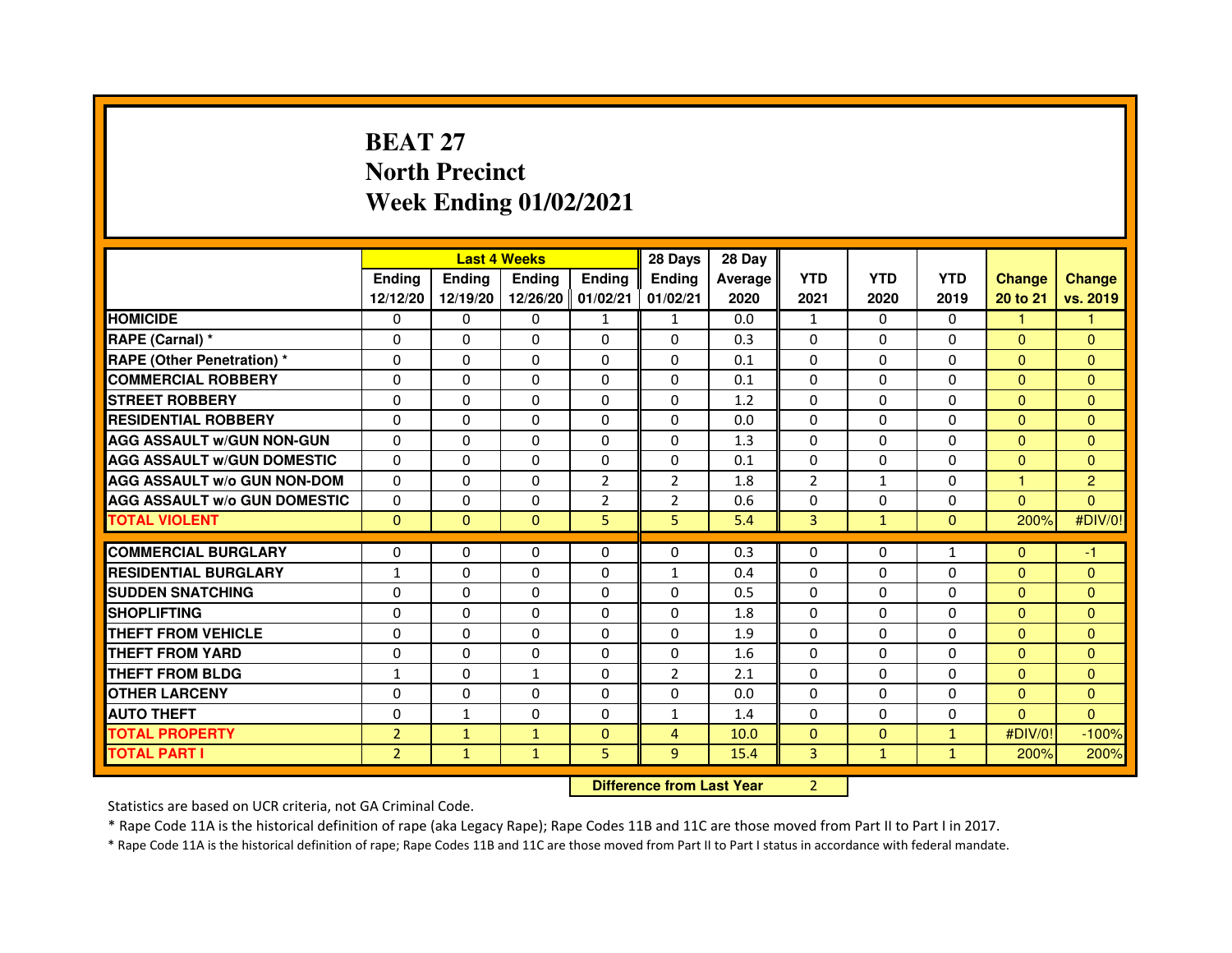# **BEAT 31 Central PrecinctWeek Ending 01/02/2021**

|                                     |               | <b>Last 4 Weeks</b> |                                  |                | 28 Days        | 28 Day  |              |              |              |               |               |
|-------------------------------------|---------------|---------------------|----------------------------------|----------------|----------------|---------|--------------|--------------|--------------|---------------|---------------|
|                                     | <b>Ending</b> | Ending              | <b>Ending</b>                    | <b>Ending</b>  | <b>Ending</b>  | Average | <b>YTD</b>   | <b>YTD</b>   | <b>YTD</b>   | <b>Change</b> | <b>Change</b> |
|                                     | 12/12/20      | 12/19/20            | 12/26/20 01/02/21                |                | 01/02/21       | 2020    | 2021         | 2020         | 2019         | 20 to 21      | vs. 2019      |
| <b>HOMICIDE</b>                     | 0             | 0                   | $\mathbf{0}$                     | 0              | 0              | 0.1     | $\Omega$     | 0            | $\Omega$     | $\Omega$      | $\mathbf{0}$  |
| RAPE (Carnal) *                     | 0             | 0                   | 0                                | 0              | $\Omega$       | 0.3     | 0            | 0            | 0            | $\Omega$      | $\mathbf{0}$  |
| <b>RAPE (Other Penetration) *</b>   | $\Omega$      | 0                   | 0                                | $\Omega$       | $\Omega$       | 0.1     | $\Omega$     | $\Omega$     | $\Omega$     | $\Omega$      | $\mathbf{0}$  |
| <b>COMMERCIAL ROBBERY</b>           | 0             | 0                   | $\Omega$                         | $\mathbf{0}$   | $\mathbf{0}$   | 0.1     | $\Omega$     | $\Omega$     | $\Omega$     | $\Omega$      | $\mathbf{0}$  |
| <b>STREET ROBBERY</b>               | 0             | $\Omega$            | $\Omega$                         | $\Omega$       | $\Omega$       | 0.3     | $\Omega$     | $\Omega$     | $\Omega$     | $\Omega$      | $\mathbf{0}$  |
| <b>RESIDENTIAL ROBBERY</b>          | 0             | 0                   | $\Omega$                         | $\Omega$       | $\Omega$       | 0.3     | $\Omega$     | $\Omega$     | $\Omega$     | $\Omega$      | $\mathbf{0}$  |
| <b>AGG ASSAULT w/GUN NON-DOM</b>    | $\Omega$      | $\Omega$            | 0                                | $\Omega$       | 0              | 1.2     | $\Omega$     | $\Omega$     | $\Omega$     | $\Omega$      | $\Omega$      |
| <b>AGG ASSAULT W/GUN DOMESTIC</b>   | $\Omega$      | $\Omega$            | $\Omega$                         | $\Omega$       | $\Omega$       | 0.2     | $\Omega$     | $\Omega$     | 0            | $\Omega$      | $\Omega$      |
| <b>AGG ASSAULT W/o GUN NON-DOM</b>  | $\Omega$      | $\Omega$            | $\mathbf{1}$                     | $\Omega$       | $\mathbf{1}$   | 0.5     | $\Omega$     | $\Omega$     | $\Omega$     | $\Omega$      | $\Omega$      |
| <b>AGG ASSAULT w/o GUN DOMESTIC</b> | $\mathbf{1}$  | $\Omega$            | 0                                | $\Omega$       | $\mathbf{1}$   | 0.8     | $\Omega$     | $\Omega$     | $\Omega$     | $\Omega$      | $\Omega$      |
| <b>TOTAL VIOLENT</b>                | $\mathbf{1}$  | $\mathbf{0}$        | $\mathbf{1}$                     | $\mathbf{0}$   | $\overline{2}$ | 3.7     | $\mathbf{0}$ | $\mathbf{0}$ | $\mathbf{0}$ | #DIV/0!       | #DIV/0!       |
| <b>COMMERCIAL BURGLARY</b>          | 0             | 0                   | 0                                | $\mathbf{0}$   | 0              | 0.6     | 0            | 0            | 0            | $\mathbf{0}$  | $\mathbf{0}$  |
| <b>RESIDENTIAL BURGLARY</b>         | 1             | 1                   | $\mathbf 0$                      | $\mathbf{0}$   | $\overline{2}$ | 2.6     | $\Omega$     | $\mathbf{1}$ | $\Omega$     | $-1$          | $\mathbf{0}$  |
| <b>SUDDEN SNATCHING</b>             | $\Omega$      | $\Omega$            | $\Omega$                         | $\Omega$       | $\Omega$       | 0.1     | $\Omega$     | $\Omega$     | $\Omega$     | $\Omega$      | $\mathbf{0}$  |
| <b>SHOPLIFTING</b>                  | $\Omega$      | $\Omega$            | 0                                | $\Omega$       | 0              | 0.5     | $\Omega$     | $\Omega$     | $\Omega$     | $\Omega$      | $\mathbf{0}$  |
| THEFT FROM VEHICLE                  | 1             | 0                   | 0                                | 0              | $\mathbf{1}$   | 2.8     | $\Omega$     | $\Omega$     | $\Omega$     | $\Omega$      | $\mathbf{0}$  |
| <b>THEFT FROM YARD</b>              | $\mathbf{1}$  | $\mathbf{1}$        | $\Omega$                         | $\Omega$       | $\overline{2}$ | 2.7     | $\Omega$     | $\mathbf{1}$ | $\Omega$     | $-1$          | $\mathbf{0}$  |
| <b>THEFT FROM BLDG</b>              | 0             | $\Omega$            | 0                                | $\Omega$       | 0              | 1.4     | $\Omega$     | $\Omega$     | $\Omega$     | $\Omega$      | $\Omega$      |
| <b>OTHER LARCENY</b>                | $\Omega$      | $\Omega$            | $\Omega$                         | $\Omega$       | $\Omega$       | 1.5     | $\Omega$     | $\Omega$     | $\Omega$     | $\Omega$      | $\mathbf{0}$  |
| <b>AUTO THEFT</b>                   | $\Omega$      | 0                   | $\mathbf{1}$                     | $\Omega$       | $\mathbf{1}$   | 2.0     | $\Omega$     | $\mathbf{1}$ | $\mathbf{1}$ | $-1$          | $-1$          |
| <b>TOTAL PROPERTY</b>               | 3             | $\overline{2}$      | $\mathbf{1}$                     | $\mathbf{0}$   | 6              | 14.1    | $\Omega$     | 3            | $\mathbf{1}$ | $-100%$       | $-100%$       |
| <b>TOTAL PART I</b>                 | 4             | $\overline{2}$      | $\overline{2}$                   | $\overline{0}$ | 8              | 17.8    | $\mathbf{0}$ | 3            | $\mathbf{1}$ | $-100%$       | $-100%$       |
|                                     |               |                     | <b>Difference from Last Year</b> |                | $-3$           |         |              |              |              |               |               |

 **Difference from Last Year**

Statistics are based on UCR criteria, not GA Criminal Code.

\* Rape Code 11A is the historical definition of rape (aka Legacy Rape); Rape Codes 11B and 11C are those moved from Part II to Part I in 2017.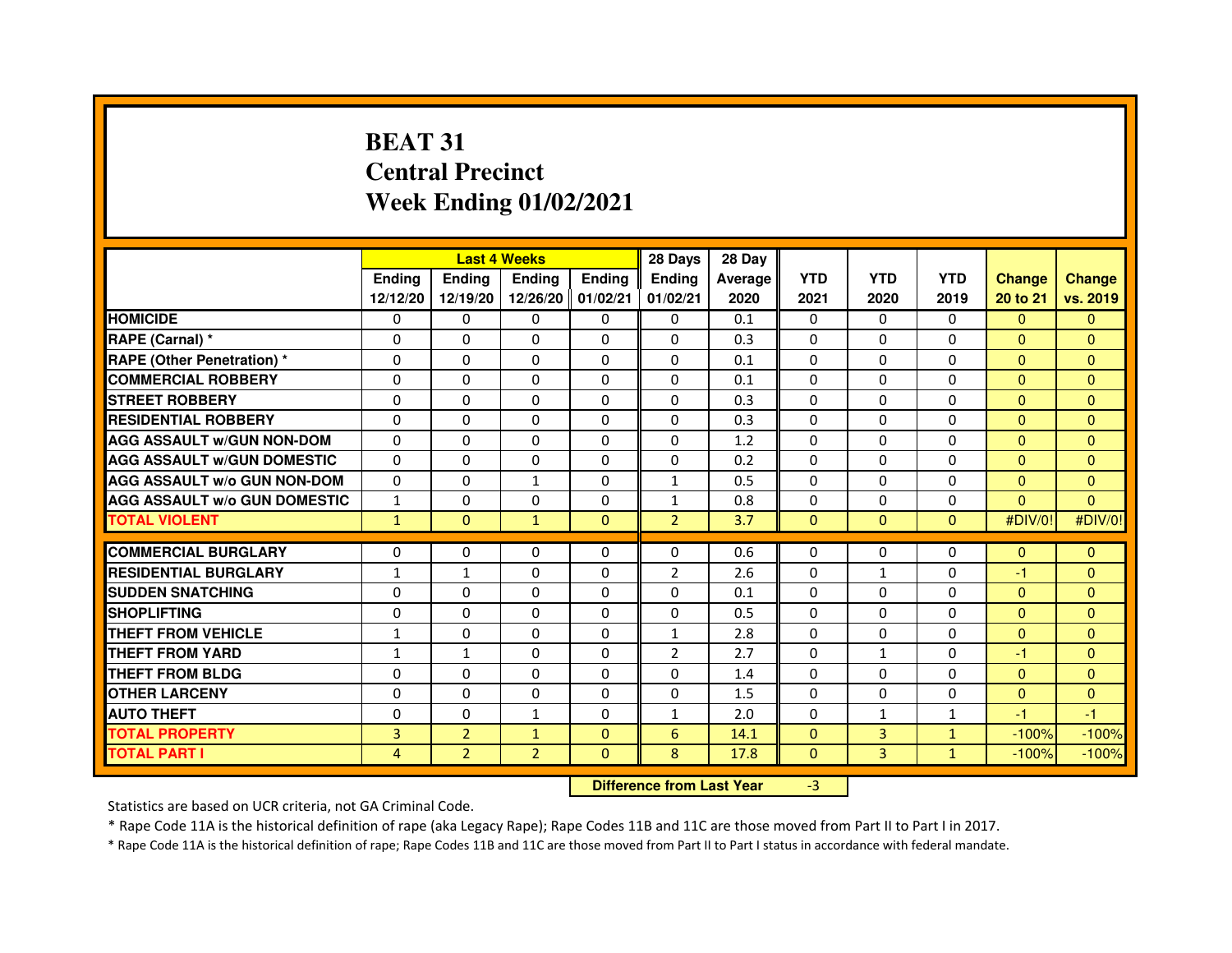### **BEAT 32 Central PrecinctWeek Ending 01/02/2021**

|                                     |                | <b>Last 4 Weeks</b>              |                |                |                | 28 Day  |                |              |              |                |                |
|-------------------------------------|----------------|----------------------------------|----------------|----------------|----------------|---------|----------------|--------------|--------------|----------------|----------------|
|                                     | <b>Endina</b>  | <b>Endina</b>                    | <b>Ending</b>  | <b>Ending</b>  | <b>Ending</b>  | Average | <b>YTD</b>     | <b>YTD</b>   | <b>YTD</b>   | <b>Change</b>  | <b>Change</b>  |
|                                     | 12/12/20       | 12/19/20                         | 12/26/20       | 01/02/21       | 01/02/21       | 2020    | 2021           | 2020         | 2019         | 20 to 21       | vs. 2019       |
| <b>HOMICIDE</b>                     | $\mathbf{0}$   | $\Omega$                         | $\Omega$       | $\mathbf{0}$   | $\mathbf{0}$   | 0.0     | $\mathbf{0}$   | $\Omega$     | $\Omega$     | $\Omega$       | $\mathbf{0}$   |
| RAPE (Carnal) *                     | 0              | $\mathbf{0}$                     | 0              | $\mathbf{0}$   | 0              | 0.1     | 0              | 0            | 0            | $\Omega$       | $\mathbf{0}$   |
| <b>RAPE (Other Penetration) *</b>   | $\Omega$       | $\Omega$                         | 0              | $\Omega$       | $\Omega$       | 0.0     | $\Omega$       | $\Omega$     | 0            | $\Omega$       | $\mathbf{0}$   |
| <b>COMMERCIAL ROBBERY</b>           | $\Omega$       | $\mathbf{1}$                     | $\Omega$       | 0              | $\mathbf{1}$   | 0.5     | 0              | $\Omega$     | 0            | $\mathbf{0}$   | $\mathbf{0}$   |
| <b>STREET ROBBERY</b>               | $\Omega$       | $\Omega$                         | $\Omega$       | $\mathbf{1}$   | $\mathbf{1}$   | 0.2     | $\Omega$       | $\Omega$     | $\Omega$     | $\Omega$       | $\Omega$       |
| <b>RESIDENTIAL ROBBERY</b>          | 0              | 0                                | 0              | 0              | 0              | 0.0     | 0              | 0            | $\Omega$     | $\overline{0}$ | $\mathbf{0}$   |
| <b>AGG ASSAULT W/GUN NON-DOM</b>    | $\Omega$       | $\Omega$                         | 0              | 1              | $\mathbf{1}$   | 0.5     | $\mathbf{1}$   | 1            | 0            | $\Omega$       | 1              |
| <b>AGG ASSAULT W/GUN DOMESTIC</b>   | $\Omega$       | 0                                | $\Omega$       | $\Omega$       | $\Omega$       | 0.1     | $\Omega$       | $\Omega$     | $\Omega$     | $\Omega$       | $\mathbf{0}$   |
| <b>AGG ASSAULT W/o GUN NON-DOM</b>  | $\Omega$       | $\Omega$                         | $\Omega$       | $\Omega$       | $\Omega$       | 0.4     | $\Omega$       | $\Omega$     | $\Omega$     | $\Omega$       | $\Omega$       |
| <b>AGG ASSAULT W/o GUN DOMESTIC</b> | 0              | 0                                | 0              | $\Omega$       | $\Omega$       | 0.3     | $\Omega$       | 0            | $\Omega$     | $\Omega$       | $\Omega$       |
| <b>TOTAL VIOLENT</b>                | $\mathbf{0}$   | $\mathbf{1}$                     | $\mathbf{0}$   | $\overline{2}$ | 3              | 2.1     | $\mathbf{1}$   | $\mathbf{1}$ | $\mathbf{0}$ | 0%             | #DIV/0!        |
| <b>COMMERCIAL BURGLARY</b>          | 0              | 1                                | 0              | 0              | 1              | 0.6     | 0              | 0            | 0            | $\mathbf{0}$   | $\mathbf{0}$   |
| <b>RESIDENTIAL BURGLARY</b>         | $\overline{2}$ | $\mathbf{1}$                     | $\mathbf{1}$   | $\mathbf{1}$   | 5              | 1.9     | $\Omega$       | $\Omega$     | 0            | $\mathbf{0}$   | $\overline{0}$ |
| <b>SUDDEN SNATCHING</b>             | $\Omega$       | $\Omega$                         | $\Omega$       | $\Omega$       | $\mathbf 0$    | 0.0     | $\Omega$       | $\Omega$     | $\Omega$     | $\Omega$       | $\Omega$       |
| <b>SHOPLIFTING</b>                  | 2              | $\mathbf{0}$                     | 1              | $\overline{2}$ | 5              | 2.4     | $\mathbf{1}$   | 0            | 0            | $\mathbf{1}$   | 1              |
| THEFT FROM VEHICLE                  | 0              | $\Omega$                         | 0              | $\Omega$       | 0              | 2.5     | $\Omega$       | $\Omega$     | 0            | $\mathbf{0}$   | $\Omega$       |
| THEFT FROM YARD                     | $\Omega$       | $\Omega$                         | $\Omega$       | $\Omega$       | 0              | 2.1     | 0              | $\Omega$     | $\Omega$     | $\mathbf{0}$   | $\mathbf{0}$   |
| <b>THEFT FROM BLDG</b>              | $\Omega$       | $\Omega$                         | $\Omega$       | $\Omega$       | $\Omega$       | 1.2     | $\Omega$       | $\Omega$     | $\Omega$     | $\Omega$       | $\mathbf{0}$   |
| <b>OTHER LARCENY</b>                | 1              | $\mathbf{0}$                     | 0              | $\Omega$       | 1              | 1.5     | 0              | 0            | 0            | $\mathbf{0}$   | $\mathbf{0}$   |
| <b>AUTO THEFT</b>                   | $\overline{2}$ | $\Omega$                         | $\Omega$       | $\Omega$       | $\overline{2}$ | 1.1     | $\mathbf{0}$   | $\mathbf{0}$ | $\mathbf{0}$ | $\mathbf{0}$   | $\mathbf{0}$   |
| <b>TOTAL PROPERTY</b>               | $\overline{7}$ | $\overline{2}$                   | $\overline{2}$ | 3              | 14             | 13.4    | $\mathbf{1}$   | $\mathbf{0}$ | $\mathbf{0}$ | #DIV/0!        | #DIV/0!        |
| <b>TOTAL PART I</b>                 | $\overline{7}$ | 3                                | $\overline{2}$ | 5              | 17             | 15.6    | $\overline{2}$ | $\mathbf{1}$ | $\mathbf{0}$ | 100%           | #DIV/0!        |
|                                     |                | <b>Difference from Last Year</b> |                | $\mathbf{1}$   |                |         |                |              |              |                |                |

 **Difference from Last Year**

Statistics are based on UCR criteria, not GA Criminal Code.

\* Rape Code 11A is the historical definition of rape (aka Legacy Rape); Rape Codes 11B and 11C are those moved from Part II to Part I in 2017.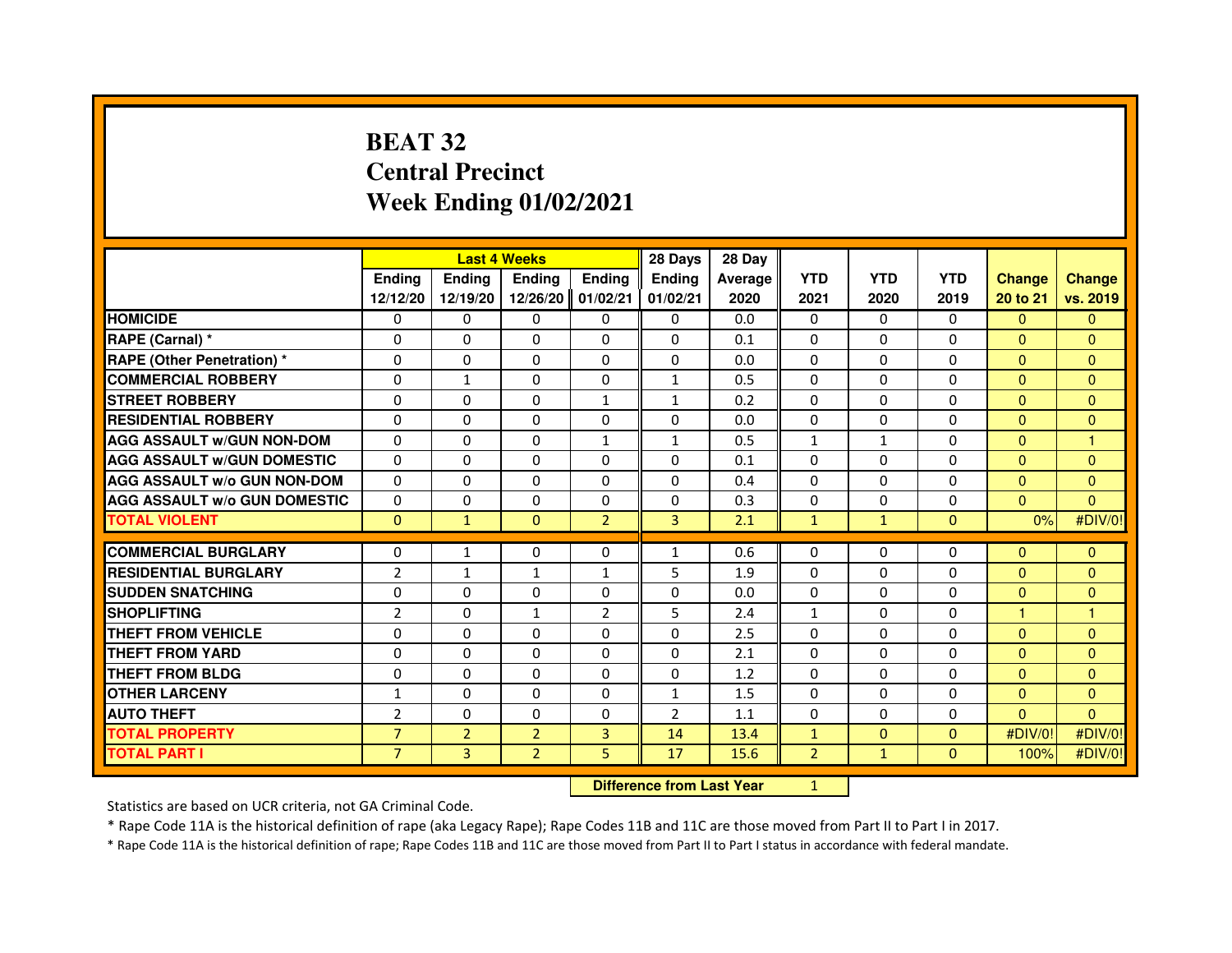## **BEAT 33 Central PrecinctWeek Ending 01/02/2021**

|                                     |               |               | <b>Last 4 Weeks</b> |                   | 28 Days        | 28 Day  |              |              |                |                      |               |
|-------------------------------------|---------------|---------------|---------------------|-------------------|----------------|---------|--------------|--------------|----------------|----------------------|---------------|
|                                     | <b>Endina</b> | <b>Endina</b> | <b>Endina</b>       | <b>Endina</b>     | <b>Ending</b>  | Average | <b>YTD</b>   | <b>YTD</b>   | <b>YTD</b>     | <b>Change</b>        | <b>Change</b> |
|                                     | 12/12/20      | 12/19/20      |                     | 12/26/20 01/02/21 | 01/02/21       | 2020    | 2021         | 2020         | 2019           | 20 to 21             | vs. 2019      |
| <b>HOMICIDE</b>                     | 1             | $\mathbf{0}$  | 0                   | 0                 | $\mathbf{1}$   | 0.2     | 0            | $\Omega$     | $\mathbf{1}$   | $\mathbf{0}$         | $-1$          |
| RAPE (Carnal) *                     | $\mathbf 0$   | $\Omega$      | $\Omega$            | $\Omega$          | $\Omega$       | 0.2     | $\Omega$     | $\Omega$     | $\Omega$       | $\Omega$             | $\mathbf{0}$  |
| <b>RAPE (Other Penetration)*</b>    | $\Omega$      | $\Omega$      | $\Omega$            | $\mathbf{0}$      | $\Omega$       | 0.0     | $\Omega$     | $\Omega$     | $\Omega$       | $\Omega$             | $\Omega$      |
| <b>COMMERCIAL ROBBERY</b>           | 0             | 0             | $\Omega$            | 0                 | $\Omega$       | 0.3     | $\Omega$     | 0            | $\Omega$       | $\mathbf{0}$         | $\mathbf{0}$  |
| <b>STREET ROBBERY</b>               | 0             | 0             | 0                   | $\mathbf{0}$      | 0              | 1.0     | $\Omega$     | $\Omega$     | $\Omega$       | $\Omega$             | $\Omega$      |
| <b>RESIDENTIAL ROBBERY</b>          | 0             | $\Omega$      | 0                   | $\Omega$          | $\Omega$       | 0.0     | 0            | 0            | $\Omega$       | $\Omega$             | $\Omega$      |
| <b>AGG ASSAULT W/GUN NON-DOM</b>    | $\Omega$      | $\Omega$      | $\Omega$            | $\mathbf{1}$      | $\mathbf{1}$   | 0.7     | $\mathbf{1}$ | $\Omega$     | $\mathbf{1}$   | $\blacktriangleleft$ | $\mathbf{0}$  |
| <b>AGG ASSAULT W/GUN DOMESTIC</b>   | $\Omega$      | $\Omega$      | $\Omega$            | 0                 | $\Omega$       | 0.1     | $\Omega$     | $\Omega$     | $\Omega$       | $\Omega$             | $\Omega$      |
| <b>AGG ASSAULT W/o GUN NON-DOM</b>  | $\Omega$      | 0             | $\Omega$            | $\Omega$          | $\Omega$       | 0.6     | 0            | 0            | $\Omega$       | $\Omega$             | $\Omega$      |
| <b>AGG ASSAULT W/o GUN DOMESTIC</b> | $\Omega$      | $\Omega$      | 0                   | 0                 | 0              | 0.8     | $\Omega$     | $\Omega$     | $\Omega$       | $\Omega$             | $\Omega$      |
| <b>TOTAL VIOLENT</b>                | $\mathbf{1}$  | $\mathbf{0}$  | $\mathbf{0}$        | $\mathbf{1}$      | $\overline{2}$ | 3.8     | $\mathbf{1}$ | $\mathbf{0}$ | $\overline{2}$ | #DIV/0!              | $-50%$        |
|                                     |               |               |                     |                   |                |         |              |              |                |                      |               |
| <b>COMMERCIAL BURGLARY</b>          | 0             | $\mathbf{1}$  | 0                   | 0                 | $\mathbf{1}$   | 0.8     | 0            | 0            | 0              | $\Omega$             | $\mathbf{0}$  |
| <b>RESIDENTIAL BURGLARY</b>         | 0             | 0             | 0                   | 1                 | $\mathbf{1}$   | 1.2     | 0            | 0            | $\mathbf{1}$   | $\Omega$             | $-1$          |
| <b>SUDDEN SNATCHING</b>             | $\Omega$      | $\Omega$      | $\Omega$            | 0                 | $\Omega$       | 0.2     | $\Omega$     | $\Omega$     | $\Omega$       | $\Omega$             | $\Omega$      |
| <b>SHOPLIFTING</b>                  | $\Omega$      | $\Omega$      | $\Omega$            | $\mathbf{1}$      | $\mathbf{1}$   | 2.3     | $\Omega$     | $\Omega$     | $\Omega$       | $\Omega$             | $\mathbf{0}$  |
| <b>THEFT FROM VEHICLE</b>           | $\Omega$      | $\mathbf{1}$  | $\Omega$            | 0                 | $\mathbf{1}$   | 2.9     | $\Omega$     | $\Omega$     | $\Omega$       | $\Omega$             | $\Omega$      |
| <b>THEFT FROM YARD</b>              | 0             | 0             | $\Omega$            | 0                 | $\Omega$       | 3.3     | $\Omega$     | $\Omega$     | $\Omega$       | $\Omega$             | $\Omega$      |
| <b>THEFT FROM BLDG</b>              | $\Omega$      | 0             | $\overline{2}$      | $\Omega$          | $\overline{2}$ | 1.2     | $\Omega$     | 0            | $\Omega$       | $\Omega$             | $\Omega$      |
| <b>OTHER LARCENY</b>                | 0             | $\mathbf{1}$  | $\Omega$            | 0                 | $\mathbf{1}$   | 1.0     | $\Omega$     | $\Omega$     | $\mathbf{1}$   | $\Omega$             | $-1$          |
| <b>AUTO THEFT</b>                   | $\Omega$      | 0             | $\Omega$            | $\mathbf{0}$      | $\Omega$       | 1.5     | $\Omega$     | $\Omega$     | $\Omega$       | $\Omega$             | $\mathbf{0}$  |
| <b>TOTAL PROPERTY</b>               | $\Omega$      | 3             | $\overline{2}$      | $\overline{2}$    | $\overline{7}$ | 14.3    | $\Omega$     | $\mathbf{0}$ | $\overline{2}$ | #DIV/0!              | $-100%$       |
| TOTAL PART I                        | $\mathbf{1}$  | 3             | $\overline{2}$      | 3                 | 9              | 18.1    | $\mathbf{1}$ | $\mathbf{0}$ | $\overline{4}$ | #DIV/0!              | $-75%$        |

### **Difference from Last Year**

<sup>1</sup>

Statistics are based on UCR criteria, not GA Criminal Code.

\* Rape Code 11A is the historical definition of rape (aka Legacy Rape); Rape Codes 11B and 11C are those moved from Part II to Part I in 2017.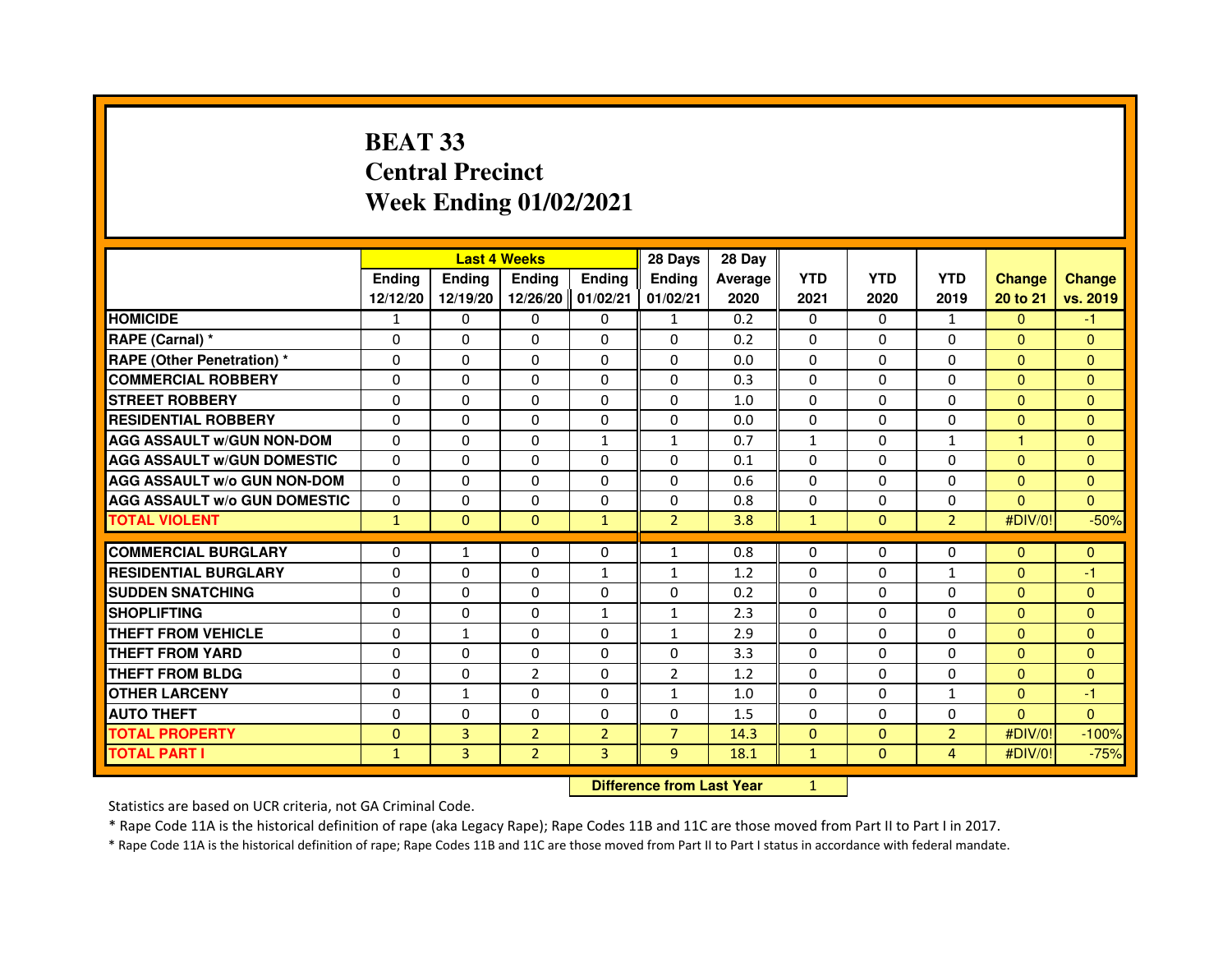# **BEAT 34 Central PrecinctWeek Ending 01/02/2021**

|                                     |                | <b>Last 4 Weeks</b> |                                  |                | 28 Days        | 28 Day  |              |                |              |               |               |
|-------------------------------------|----------------|---------------------|----------------------------------|----------------|----------------|---------|--------------|----------------|--------------|---------------|---------------|
|                                     | <b>Ending</b>  | Ending              | <b>Ending</b>                    | <b>Ending</b>  | <b>Ending</b>  | Average | <b>YTD</b>   | <b>YTD</b>     | <b>YTD</b>   | <b>Change</b> | <b>Change</b> |
|                                     | 12/12/20       | 12/19/20            | 12/26/20 01/02/21                |                | 01/02/21       | 2020    | 2021         | 2020           | 2019         | 20 to 21      | vs. 2019      |
| <b>HOMICIDE</b>                     | 0              | 0                   | $\mathbf{0}$                     | 0              | 0              | 0.2     | $\Omega$     | 0              | $\Omega$     | $\Omega$      | $\mathbf{0}$  |
| RAPE (Carnal) *                     | 0              | 0                   | 0                                | 0              | $\Omega$       | 0.4     | 0            | 0              | 0            | $\Omega$      | $\mathbf{0}$  |
| <b>RAPE (Other Penetration) *</b>   | $\Omega$       | 0                   | 0                                | $\mathbf{0}$   | $\Omega$       | 0.2     | $\Omega$     | $\Omega$       | $\Omega$     | $\Omega$      | $\mathbf{0}$  |
| <b>COMMERCIAL ROBBERY</b>           | 0              | 0                   | $\Omega$                         | $\mathbf{0}$   | $\Omega$       | 0.1     | $\Omega$     | $\Omega$       | $\Omega$     | $\Omega$      | $\mathbf{0}$  |
| <b>STREET ROBBERY</b>               | $\mathbf{1}$   | $\Omega$            | 1                                | $\Omega$       | 2              | 1.1     | $\Omega$     | $\Omega$       | $\Omega$     | $\Omega$      | $\mathbf{0}$  |
| <b>RESIDENTIAL ROBBERY</b>          | 0              | 0                   | $\Omega$                         | $\mathbf{0}$   | $\Omega$       | 0.0     | $\Omega$     | 0              | $\Omega$     | $\mathbf{0}$  | $\mathbf{0}$  |
| <b>AGG ASSAULT w/GUN NON-DOM</b>    | $\Omega$       | $\Omega$            | 0                                | $\mathbf{0}$   | $\Omega$       | 1.8     | $\Omega$     | $\mathbf{1}$   | $\Omega$     | $-1$          | $\mathbf{0}$  |
| <b>AGG ASSAULT W/GUN DOMESTIC</b>   | $\Omega$       | $\Omega$            | $\Omega$                         | $\mathbf{0}$   | $\Omega$       | 0.0     | $\Omega$     | $\Omega$       | 0            | $\Omega$      | $\Omega$      |
| <b>AGG ASSAULT W/o GUN NON-DOM</b>  | $\mathbf{1}$   | $\Omega$            | $\mathbf{1}$                     | $\Omega$       | 2              | 1.1     | $\Omega$     | $\Omega$       | $\Omega$     | $\Omega$      | $\Omega$      |
| <b>AGG ASSAULT W/o GUN DOMESTIC</b> | $\Omega$       | 0                   | 0                                | $\Omega$       | 0              | 1.4     | $\Omega$     | $\Omega$       | $\Omega$     | $\Omega$      | $\Omega$      |
| <b>TOTAL VIOLENT</b>                | $\overline{2}$ | $\mathbf{0}$        | $\overline{2}$                   | $\mathbf{0}$   | $\overline{4}$ | 6.1     | $\mathbf{0}$ | $\mathbf{1}$   | $\mathbf{0}$ | $-100%$       | #DIV/0!       |
| <b>COMMERCIAL BURGLARY</b>          | 0              | 0                   | $\mathbf{1}$                     | $\mathbf{0}$   | $\mathbf{1}$   | 0.5     | 0            | 0              | 0            | $\mathbf{0}$  | $\mathbf{0}$  |
| <b>RESIDENTIAL BURGLARY</b>         | 1              | $\mathbf 0$         | $\mathbf 0$                      | $\mathbf{0}$   | $\mathbf{1}$   | 2.0     | $\Omega$     | $\Omega$       | $\Omega$     | $\Omega$      | $\mathbf{0}$  |
| <b>SUDDEN SNATCHING</b>             | $\Omega$       | $\Omega$            | $\Omega$                         | $\Omega$       | $\Omega$       | 0.1     | $\Omega$     | $\Omega$       | $\Omega$     | $\Omega$      | $\mathbf{0}$  |
| <b>SHOPLIFTING</b>                  | $\Omega$       | $\mathbf{1}$        | 0                                | $\mathbf{1}$   | $\overline{2}$ | 0.7     | $\Omega$     | $\Omega$       | $\Omega$     | $\Omega$      | $\mathbf{0}$  |
| THEFT FROM VEHICLE                  | 0              | $\overline{2}$      | 0                                | 0              | $\overline{2}$ | 2.8     | $\Omega$     | $\Omega$       | $\Omega$     | $\mathbf{0}$  | $\mathbf{0}$  |
| <b>THEFT FROM YARD</b>              | $\mathbf{1}$   | 0                   | $\mathbf{1}$                     | $\Omega$       | $\overline{2}$ | 1.3     | $\Omega$     | $\mathbf{1}$   | $\mathbf{1}$ | $-1$          | $-1$          |
| <b>THEFT FROM BLDG</b>              | 0              | $\mathbf{1}$        | 0                                | $\Omega$       | $\mathbf{1}$   | 1.4     | $\Omega$     | $\Omega$       | $\Omega$     | $\Omega$      | $\mathbf{0}$  |
| <b>OTHER LARCENY</b>                | $\Omega$       | $\Omega$            | $\Omega$                         | $\Omega$       | $\Omega$       | 0.4     | $\Omega$     | $\Omega$       | $\Omega$     | $\Omega$      | $\mathbf{0}$  |
| <b>AUTO THEFT</b>                   | $\overline{2}$ | $\mathbf{1}$        | $\Omega$                         | $\mathbf{1}$   | 4              | 2.1     | $\Omega$     | $\Omega$       | $\Omega$     | $\Omega$      | $\Omega$      |
| <b>TOTAL PROPERTY</b>               | $\overline{4}$ | 5                   | $\overline{2}$                   | $\overline{2}$ | 13             | 11.2    | $\Omega$     | $\mathbf{1}$   | $\mathbf{1}$ | $-100%$       | $-100%$       |
| <b>TOTAL PART I</b>                 | 6              | 5                   | 4                                | $\overline{2}$ | 17             | 17.3    | $\mathbf{0}$ | $\overline{2}$ | $\mathbf{1}$ | $-100%$       | $-100%$       |
|                                     |                |                     | <b>Difference from Last Year</b> |                | $-2$           |         |              |                |              |               |               |

 **Difference from Last Year**

Statistics are based on UCR criteria, not GA Criminal Code.

\* Rape Code 11A is the historical definition of rape (aka Legacy Rape); Rape Codes 11B and 11C are those moved from Part II to Part I in 2017.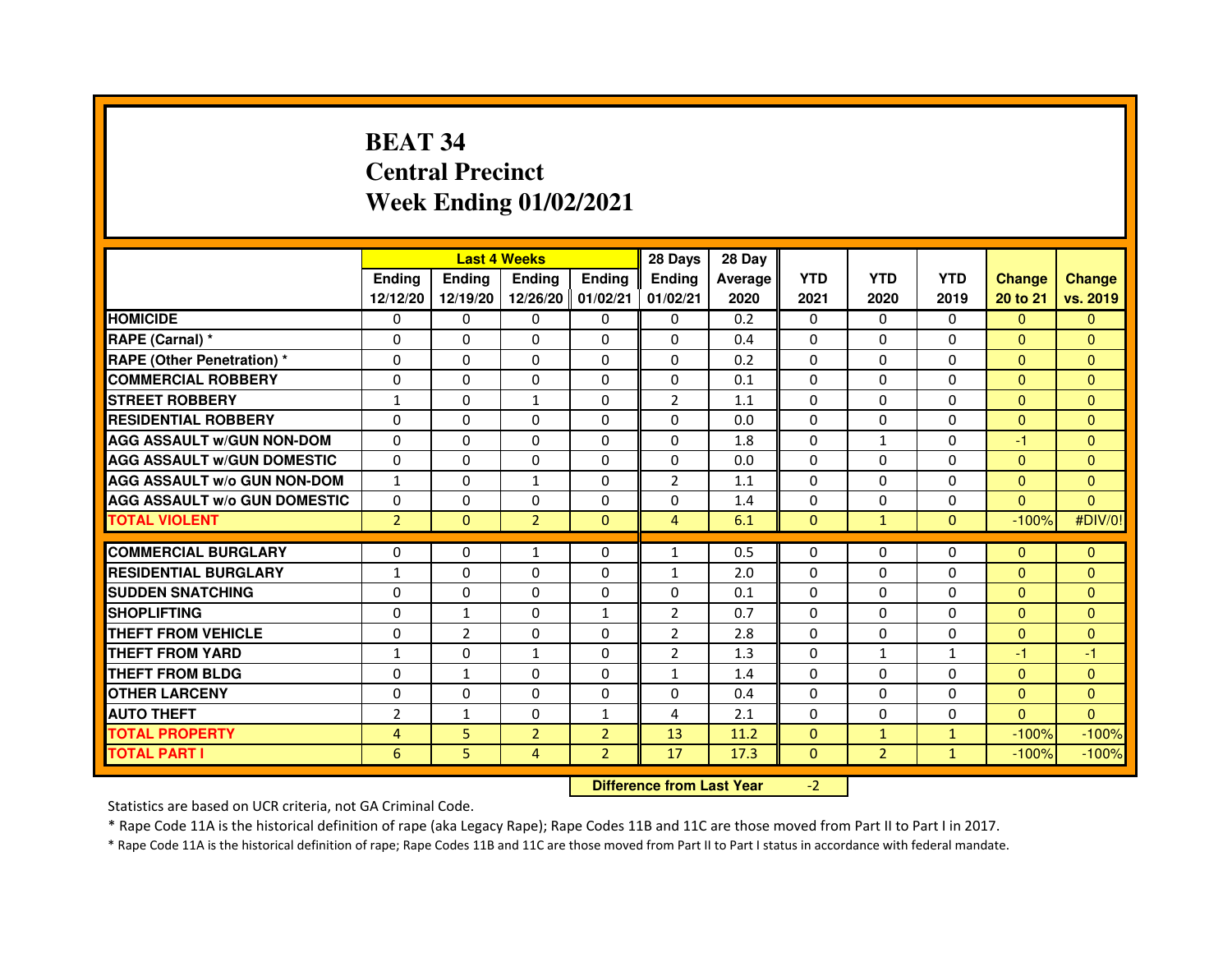# **BEAT 35 Central PrecinctWeek Ending 01/02/2021**

|                                     |                | <b>Last 4 Weeks</b>              |                   |                | 28 Days        | 28 Day  |              |                |                |               |                |
|-------------------------------------|----------------|----------------------------------|-------------------|----------------|----------------|---------|--------------|----------------|----------------|---------------|----------------|
|                                     | <b>Ending</b>  | Ending                           | <b>Ending</b>     | <b>Ending</b>  | <b>Ending</b>  | Average | <b>YTD</b>   | <b>YTD</b>     | <b>YTD</b>     | <b>Change</b> | <b>Change</b>  |
|                                     | 12/12/20       | 12/19/20                         | 12/26/20 01/02/21 |                | 01/02/21       | 2020    | 2021         | 2020           | 2019           | 20 to 21      | vs. 2019       |
| <b>HOMICIDE</b>                     | 0              | 0                                | $\mathbf{0}$      | 0              | 0              | 0.5     | $\Omega$     | $\Omega$       | 0              | $\Omega$      | $\mathbf{0}$   |
| RAPE (Carnal) *                     | 0              | $\mathbf{0}$                     | 0                 | $\mathbf{0}$   | $\Omega$       | 0.2     | 0            | $\Omega$       | $\Omega$       | $\Omega$      | $\Omega$       |
| <b>RAPE (Other Penetration) *</b>   | 0              | 0                                | 0                 | $\mathbf{0}$   | $\Omega$       | 0.1     | $\Omega$     | $\mathbf{0}$   | $\Omega$       | $\Omega$      | $\Omega$       |
| <b>COMMERCIAL ROBBERY</b>           | $\mathbf 0$    | 0                                | $\Omega$          | $\mathbf{0}$   | $\mathbf{0}$   | 0.3     | $\mathbf{0}$ | $\mathbf{0}$   | $\Omega$       | $\Omega$      | $\mathbf{0}$   |
| <b>STREET ROBBERY</b>               | 0              | $\Omega$                         | $\Omega$          | $\mathbf{0}$   | $\Omega$       | 0.5     | $\Omega$     | $\Omega$       | $\mathbf{1}$   | $\Omega$      | $-1$           |
| <b>RESIDENTIAL ROBBERY</b>          | 0              | 0                                | $\Omega$          | $\mathbf 0$    | $\Omega$       | 0.1     | $\Omega$     | $\Omega$       | $\Omega$       | $\Omega$      | $\mathbf{0}$   |
| <b>AGG ASSAULT W/GUN NON-DOM</b>    | $\Omega$       | $\overline{2}$                   | 0                 | $\overline{2}$ | 4              | 1.7     | $\mathbf{1}$ | $\Omega$       | $\Omega$       | 1             | $\mathbf{1}$   |
| <b>AGG ASSAULT W/GUN DOMESTIC</b>   | $\Omega$       | $\Omega$                         | $\Omega$          | $\Omega$       | $\Omega$       | 0.2     | $\Omega$     | $\Omega$       | $\mathbf{1}$   | $\Omega$      | $-1$           |
| <b>AGG ASSAULT W/o GUN NON-DOM</b>  | $\Omega$       | $\Omega$                         | $\mathbf{1}$      | $\Omega$       | $\mathbf{1}$   | 0.5     | $\Omega$     | $\Omega$       | $\Omega$       | $\Omega$      | $\Omega$       |
| <b>AGG ASSAULT W/o GUN DOMESTIC</b> | $\mathbf{1}$   | 0                                | 0                 | $\Omega$       | $\mathbf{1}$   | 1.1     | 0            | $\mathbf{1}$   | $\Omega$       | $-1$          | $\Omega$       |
| <b>TOTAL VIOLENT</b>                | $\mathbf{1}$   | $\overline{2}$                   | $\mathbf{1}$      | $\overline{2}$ | 6              | 5.1     | $\mathbf{1}$ | $\mathbf{1}$   | $\overline{2}$ | 0%            | $-50%$         |
| <b>COMMERCIAL BURGLARY</b>          | 0              | 0                                | 0                 | 0              | 0              | 0.5     | 0            | 0              | 0              | $\Omega$      | $\mathbf{0}$   |
| <b>RESIDENTIAL BURGLARY</b>         | $\mathbf 0$    | $\mathbf{1}$                     | $\Omega$          | $\mathbf{0}$   | $\mathbf{1}$   | 2.3     | $\Omega$     | $\Omega$       | $\Omega$       | $\Omega$      | $\mathbf{0}$   |
| <b>SUDDEN SNATCHING</b>             | 0              | $\Omega$                         | $\Omega$          | $\Omega$       | $\Omega$       | 0.0     | $\Omega$     | $\Omega$       | $\Omega$       | $\Omega$      | $\Omega$       |
| <b>SHOPLIFTING</b>                  | 1              | $\mathbf{0}$                     | 0                 | $\mathbf{1}$   | 2              | 2.5     | $\mathbf{0}$ | $\mathbf{1}$   | 0              | $-1$          | $\Omega$       |
| THEFT FROM VEHICLE                  | $\mathbf{1}$   | $\mathbf{1}$                     | 0                 | $\Omega$       | $\overline{2}$ | 3.0     | 0            | $\mathbf{1}$   | $\Omega$       | $-1$          | $\Omega$       |
| <b>THEFT FROM YARD</b>              | $\mathbf 0$    | $\overline{2}$                   | $\Omega$          | $\Omega$       | $\overline{2}$ | 0.5     | $\Omega$     | $\Omega$       | $\Omega$       | $\Omega$      | $\overline{0}$ |
| <b>THEFT FROM BLDG</b>              | 0              | $\mathbf{1}$                     | 0                 | $\Omega$       | $\mathbf{1}$   | 1.2     | $\Omega$     | $\Omega$       | $\Omega$       | $\Omega$      | $\Omega$       |
| <b>OTHER LARCENY</b>                | 0              | $\Omega$                         | $\Omega$          | $\Omega$       | $\Omega$       | 0.3     | $\Omega$     | $\Omega$       | $\Omega$       | $\Omega$      | $\Omega$       |
| <b>AUTO THEFT</b>                   | $\Omega$       | 0                                | $\mathbf{1}$      | $\Omega$       | $\mathbf{1}$   | 2.8     | $\Omega$     | $\mathbf{1}$   | $\Omega$       | $-1$          | $\Omega$       |
| <b>TOTAL PROPERTY</b>               | $\overline{2}$ | 5                                | $\mathbf{1}$      | $\mathbf{1}$   | 9              | 13.1    | $\Omega$     | 3              | $\Omega$       | $-100%$       | #DIV/0!        |
| <b>TOTAL PART I</b>                 | 3              | $\overline{7}$                   | $\overline{2}$    | 3              | 15             | 18.3    | $\mathbf{1}$ | $\overline{4}$ | $\overline{2}$ | $-75%$        | $-50%$         |
|                                     |                | <b>Difference from Last Year</b> |                   | $-3$           |                |         |              |                |                |               |                |

#### **Difference from Last Year**

Statistics are based on UCR criteria, not GA Criminal Code.

\* Rape Code 11A is the historical definition of rape (aka Legacy Rape); Rape Codes 11B and 11C are those moved from Part II to Part I in 2017.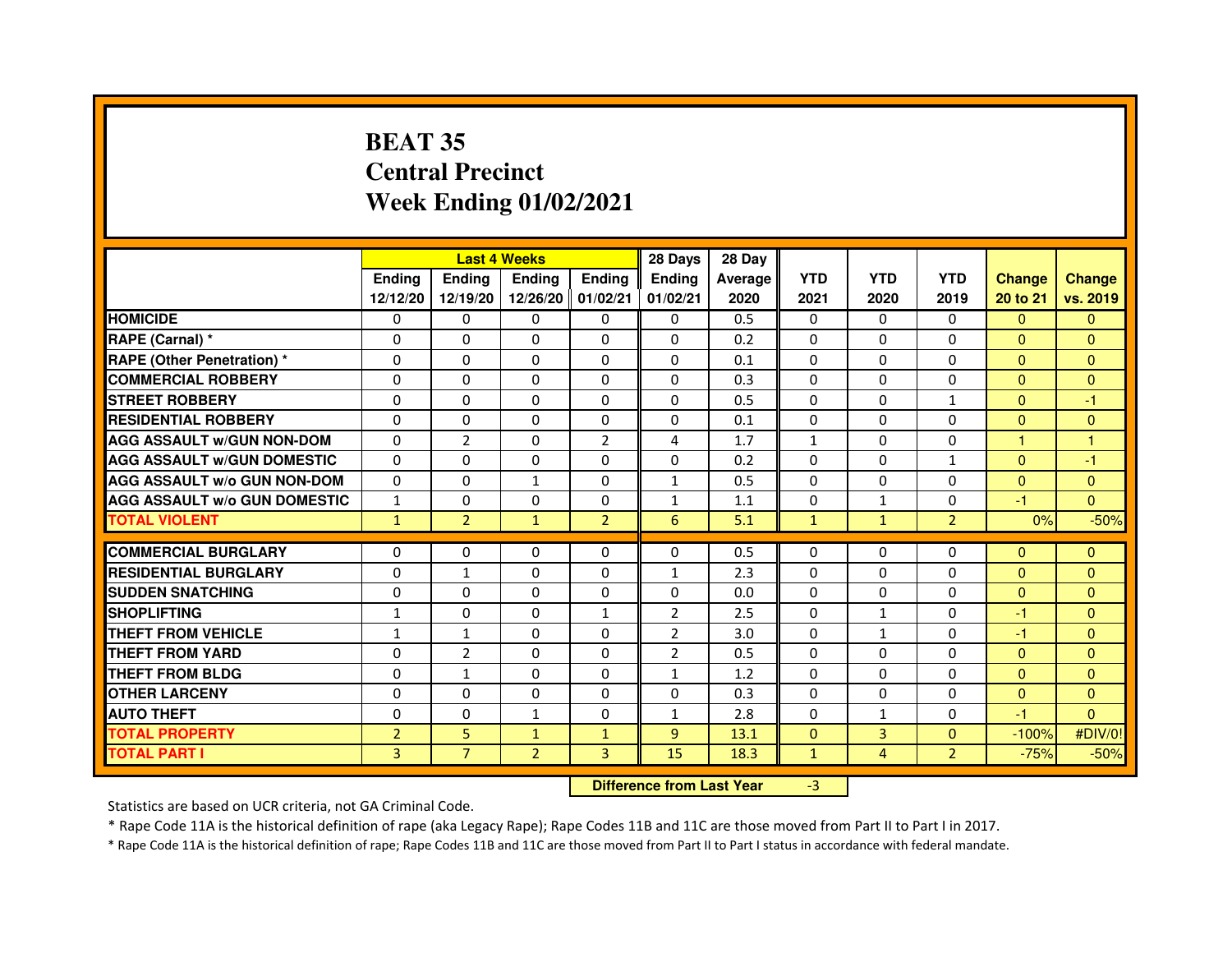### **BEAT 36 Central PrecinctWeek Ending 01/02/2021**

|                                     |                |                | <b>Last 4 Weeks</b>              |                | 28 Days        | 28 Day  |                |                |              |                |                      |
|-------------------------------------|----------------|----------------|----------------------------------|----------------|----------------|---------|----------------|----------------|--------------|----------------|----------------------|
|                                     | Ending         | <b>Ending</b>  | Ending                           | Ending         | Ending         | Average | <b>YTD</b>     | <b>YTD</b>     | <b>YTD</b>   | <b>Change</b>  | <b>Change</b>        |
|                                     | 12/12/20       | 12/19/20       | 12/26/20 01/02/21                |                | 01/02/21       | 2020    | 2021           | 2020           | 2019         | 20 to 21       | vs. 2019             |
| <b>HOMICIDE</b>                     | 0              | $\Omega$       | $\mathbf{0}$                     | $\mathbf{0}$   | $\Omega$       | 0.2     | $\Omega$       | $\Omega$       | $\Omega$     | $\Omega$       | $\Omega$             |
| RAPE (Carnal) *                     | 0              | $\mathbf{0}$   | 0                                | $\mathbf{0}$   | $\Omega$       | 0.4     | $\Omega$       | $\Omega$       | 0            | $\Omega$       | $\Omega$             |
| <b>RAPE (Other Penetration) *</b>   | $\Omega$       | $\Omega$       | $\Omega$                         | $\Omega$       | $\Omega$       | 0.0     | $\Omega$       | $\Omega$       | $\Omega$     | $\Omega$       | $\Omega$             |
| <b>COMMERCIAL ROBBERY</b>           | $\Omega$       | $\Omega$       | $\Omega$                         | $\mathbf{0}$   | $\mathbf{0}$   | 0.0     | $\Omega$       | $\Omega$       | $\Omega$     | $\Omega$       | $\Omega$             |
| <b>STREET ROBBERY</b>               | $\Omega$       | $\Omega$       | $\Omega$                         | $\mathbf{0}$   | $\Omega$       | 0.2     | $\Omega$       | $\Omega$       | $\Omega$     | $\Omega$       | $\Omega$             |
| <b>RESIDENTIAL ROBBERY</b>          | $\Omega$       | $\mathbf{0}$   | 0                                | $\mathbf 0$    | 0              | 0.3     | $\Omega$       | 0              | 0            | $\Omega$       | $\Omega$             |
| <b>AGG ASSAULT w/GUN NON-DOM</b>    | $\mathbf{1}$   | $\Omega$       | $\Omega$                         | $\mathbf{1}$   | $\overline{2}$ | 0.4     | $\mathbf{1}$   | $\Omega$       | $\Omega$     | $\overline{1}$ | $\overline{1}$       |
| <b>AGG ASSAULT w/GUN DOMESTIC</b>   | $\Omega$       | $\Omega$       | $\Omega$                         | $\mathbf 0$    | $\Omega$       | 0.2     | $\Omega$       | $\Omega$       | $\Omega$     | $\Omega$       | $\mathbf{0}$         |
| <b>AGG ASSAULT w/o GUN NON-DOM</b>  | $\Omega$       | $\Omega$       | $\mathbf{1}$                     | $\mathbf 0$    | $\mathbf{1}$   | 0.5     | $\Omega$       | 0              | $\Omega$     | $\Omega$       | $\mathbf{0}$         |
| <b>AGG ASSAULT w/o GUN DOMESTIC</b> | $\Omega$       | 0              | 0                                | 0              | 0              | 1.0     | 0              | 0              | 0            | $\Omega$       | $\Omega$             |
| <b>TOTAL VIOLENT</b>                | $\mathbf{1}$   | $\mathbf{0}$   | $\mathbf{1}$                     | $\mathbf{1}$   | 3              | 3.0     | $\mathbf{1}$   | $\mathbf{0}$   | $\mathbf{0}$ | #DIV/0!        | #DIV/0!              |
| <b>COMMERCIAL BURGLARY</b>          | 1              | 0              | 1                                | 0              | 2              | 0.6     | 0              | 0              | 0            | $\Omega$       | $\mathbf{0}$         |
| <b>RESIDENTIAL BURGLARY</b>         | $\Omega$       | $\Omega$       | 0                                | $\mathbf{1}$   | $\mathbf{1}$   | 1.0     | $\Omega$       | $\Omega$       | 0            | $\Omega$       | $\Omega$             |
| <b>SUDDEN SNATCHING</b>             | $\Omega$       | $\Omega$       | 0                                | $\mathbf 0$    | $\Omega$       | 0.2     | $\Omega$       | $\Omega$       | $\Omega$     | $\Omega$       | $\Omega$             |
| <b>SHOPLIFTING</b>                  | $\Omega$       | $\mathbf{1}$   | 0                                | $\mathbf 0$    | $\mathbf{1}$   | 4.0     | $\Omega$       | $\mathbf{1}$   | 0            | $-1$           | $\mathbf{0}$         |
| THEFT FROM VEHICLE                  | $\mathbf{1}$   | $\mathbf{1}$   | 0                                | $\mathbf{1}$   | 3              | 2.8     | $\mathbf{1}$   | $\overline{2}$ | 0            | $-1$           | $\blacktriangleleft$ |
| <b>THEFT FROM YARD</b>              | 0              | $\Omega$       | $\Omega$                         | $\mathbf 0$    | $\mathbf 0$    | 1.4     | $\Omega$       | $\Omega$       | $\Omega$     | $\overline{0}$ | $\overline{0}$       |
| <b>THEFT FROM BLDG</b>              | $\Omega$       | $\Omega$       | $\mathbf{1}$                     | $\mathbf{1}$   | $\overline{2}$ | 1.5     | $\Omega$       | $\Omega$       | $\Omega$     | $\Omega$       | $\Omega$             |
| <b>OTHER LARCENY</b>                | 0              | $\Omega$       | 0                                | $\mathbf 0$    | 0              | 0.2     | 0              | 0              | 0            | $\mathbf{0}$   | $\mathbf{0}$         |
| <b>AUTO THEFT</b>                   | $\Omega$       | $\Omega$       | $\mathbf{1}$                     | $\Omega$       | $\mathbf{1}$   | 2.5     | $\Omega$       | $\Omega$       | $\Omega$     | $\Omega$       | $\Omega$             |
| <b>TOTAL PROPERTY</b>               | $\overline{2}$ | $\overline{2}$ | $\overline{3}$                   | 3              | 10             | 14.1    | $\mathbf{1}$   | 3              | $\Omega$     | $-67%$         | #DIV/0!              |
| <b>TOTAL PART I</b>                 | 3              | $\overline{2}$ | 4                                | $\overline{4}$ | 13             | 17.1    | $\overline{2}$ | $\overline{3}$ | $\Omega$     | $-33%$         | #DIV/0!              |
|                                     |                |                | <b>Difference from Last Year</b> |                | $-1$           |         |                |                |              |                |                      |

 **Difference from Last Year**

Statistics are based on UCR criteria, not GA Criminal Code.

\* Rape Code 11A is the historical definition of rape (aka Legacy Rape); Rape Codes 11B and 11C are those moved from Part II to Part I in 2017.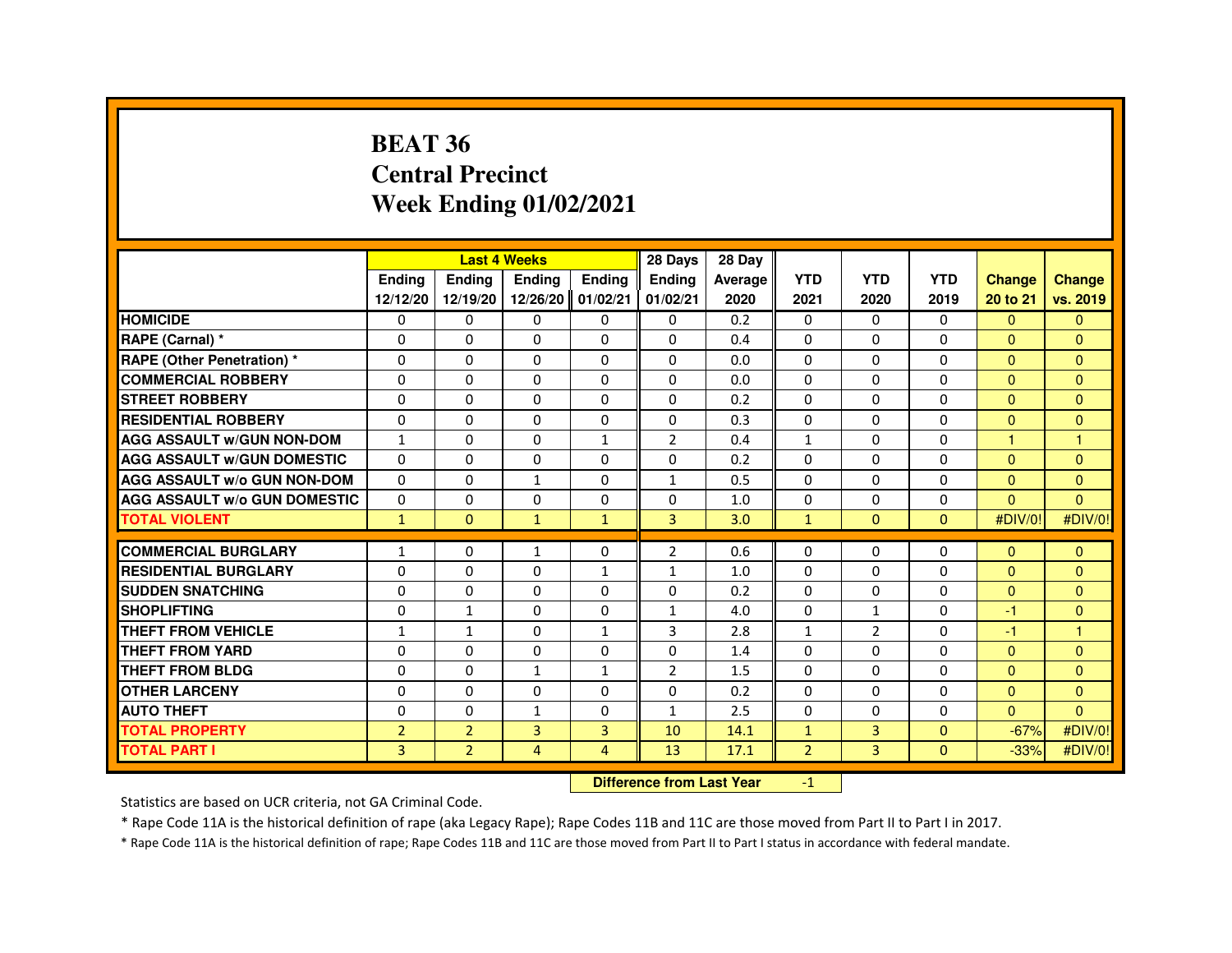# **BEAT 41 South PrecinctWeek Ending 01/02/2021**

|                                     |                 | <b>Last 4 Weeks</b>              |                |                |                | 28 Day  |              |              |              |                      |                |
|-------------------------------------|-----------------|----------------------------------|----------------|----------------|----------------|---------|--------------|--------------|--------------|----------------------|----------------|
|                                     | <b>Ending</b>   | <b>Ending</b>                    | <b>Ending</b>  | <b>Ending</b>  | Ending         | Average | <b>YTD</b>   | <b>YTD</b>   | <b>YTD</b>   | <b>Change</b>        | <b>Change</b>  |
|                                     | 12/12/20        | 12/19/20                         | 12/26/20       | 01/02/21       | 01/02/21       | 2020    | 2021         | 2020         | 2019         | 20 to 21             | vs. 2019       |
| <b>HOMICIDE</b>                     | 0               | $\Omega$                         | $\Omega$       | $\Omega$       | $\mathbf{0}$   | 0.0     | 0            | $\Omega$     | $\Omega$     | $\Omega$             | $\mathbf{0}$   |
| RAPE (Carnal) *                     | 0               | 0                                | 0              | $\mathbf{0}$   | 0              | 0.1     | 0            | 0            | 0            | $\mathbf{0}$         | $\Omega$       |
| <b>RAPE (Other Penetration)*</b>    | $\Omega$        | $\mathbf{1}$                     | 0              | $\Omega$       | $\mathbf{1}$   | 0.1     | $\Omega$     | $\Omega$     | $\Omega$     | $\Omega$             | $\Omega$       |
| <b>COMMERCIAL ROBBERY</b>           | 0               | 0                                | $\Omega$       | $\Omega$       | 0              | 0.2     | $\Omega$     | $\Omega$     | $\Omega$     | $\Omega$             | $\overline{0}$ |
| <b>STREET ROBBERY</b>               | $\Omega$        | $\mathbf{1}$                     | $\Omega$       | $\Omega$       | $\mathbf{1}$   | 0.6     | $\Omega$     | $\Omega$     | $\Omega$     | $\Omega$             | $\Omega$       |
| <b>RESIDENTIAL ROBBERY</b>          | 0               | 0                                | 0              | 0              | 0              | 0.1     | 0            | $\Omega$     | $\Omega$     | $\mathbf{0}$         | $\mathbf{0}$   |
| <b>AGG ASSAULT w/GUN NON-DOM</b>    | $\Omega$        | $\Omega$                         | 1              | 1              | $\overline{2}$ | 0.5     | $\mathbf{1}$ | $\Omega$     | $\Omega$     | $\blacktriangleleft$ | $\overline{1}$ |
| <b>AGG ASSAULT W/GUN DOMESTIC</b>   | $\Omega$        | $\Omega$                         | $\Omega$       | $\Omega$       | $\Omega$       | 0.1     | $\Omega$     | $\Omega$     | $\Omega$     | $\Omega$             | $\mathbf{0}$   |
| <b>AGG ASSAULT W/o GUN NON-DOM</b>  | $\Omega$        | $\Omega$                         | $\Omega$       | $\Omega$       | $\Omega$       | 0.5     | $\Omega$     | $\Omega$     | $\Omega$     | $\Omega$             | $\Omega$       |
| <b>AGG ASSAULT w/o GUN DOMESTIC</b> | $\Omega$        | $\mathbf{1}$                     | 0              | $\Omega$       | 1              | 0.6     | 0            | 0            | $\Omega$     | $\Omega$             | $\Omega$       |
| <b>TOTAL VIOLENT</b>                | $\mathbf{0}$    | 3                                | $\mathbf{1}$   | $\mathbf{1}$   | 5              | 2.6     | $\mathbf{1}$ | $\mathbf{0}$ | $\mathbf{0}$ | #DIV/0!              | #DIV/0!        |
| <b>COMMERCIAL BURGLARY</b>          | 0               | 0                                | 0              | $\mathbf{0}$   | 0              | 0.5     | $\Omega$     | 0            | 0            | $\Omega$             | $\mathbf{0}$   |
| <b>RESIDENTIAL BURGLARY</b>         | $\Omega$        | $\Omega$                         | $\mathbf{1}$   | $\Omega$       | $\mathbf{1}$   | 0.9     | $\Omega$     | $\Omega$     | $\Omega$     | $\Omega$             | $\Omega$       |
| <b>SUDDEN SNATCHING</b>             | $\Omega$        | $\Omega$                         | $\Omega$       | $\Omega$       | $\Omega$       | 0.1     | $\Omega$     | $\Omega$     | $\Omega$     | $\Omega$             | $\Omega$       |
| <b>SHOPLIFTING</b>                  | 0               | 0                                | 1              | 0              | 1              | 0.9     | 0            | 0            | 0            | $\mathbf{0}$         | $\mathbf{0}$   |
| THEFT FROM VEHICLE                  | $\mathbf{1}$    | $\Omega$                         | 3              | $\mathbf{1}$   | 5              | 3.5     | 0            | $\mathbf{1}$ | $\mathbf{1}$ | $-1$                 | $-1$           |
| <b>THEFT FROM YARD</b>              | 0               | $\Omega$                         | 0              | $\Omega$       | 0              | 0.8     | $\Omega$     | $\Omega$     | $\Omega$     | $\mathbf{0}$         | $\mathbf{0}$   |
| <b>THEFT FROM BLDG</b>              | $\overline{3}$  | $\Omega$                         | $\mathbf{1}$   | $\Omega$       | 4              | 2.3     | $\Omega$     | $\Omega$     | $\Omega$     | $\Omega$             | $\Omega$       |
| <b>OTHER LARCENY</b>                | 0               | $\mathbf{1}$                     | 0              | $\Omega$       | 1              | 0.4     | 0            | 0            | 0            | $\mathbf{0}$         | $\mathbf{0}$   |
| <b>AUTO THEFT</b>                   | $\overline{2}$  | $\mathbf{1}$                     | $\mathbf{1}$   | $\Omega$       | 4              | 1.7     | $\Omega$     | $\Omega$     | $\Omega$     | $\Omega$             | $\Omega$       |
| <b>TOTAL PROPERTY</b>               | $6\phantom{1}6$ | $\overline{2}$                   | $\overline{7}$ | $\mathbf{1}$   | 16             | 11.1    | $\mathbf{0}$ | $\mathbf{1}$ | $\mathbf{1}$ | $-100%$              | $-100%$        |
| <b>TOTAL PART I</b>                 | 6               | 5                                | 8              | $\overline{2}$ | 21             | 13.7    | $\mathbf{1}$ | $\mathbf{1}$ | $\mathbf{1}$ | 0%                   | 0%             |
|                                     |                 | <b>Difference from Last Year</b> |                | $\mathbf{0}$   |                |         |              |              |              |                      |                |

 **Difference from Last Year**

Statistics are based on UCR criteria, not GA Criminal Code.

\* Rape Code 11A is the historical definition of rape (aka Legacy Rape); Rape Codes 11B and 11C are those moved from Part II to Part I in 2017.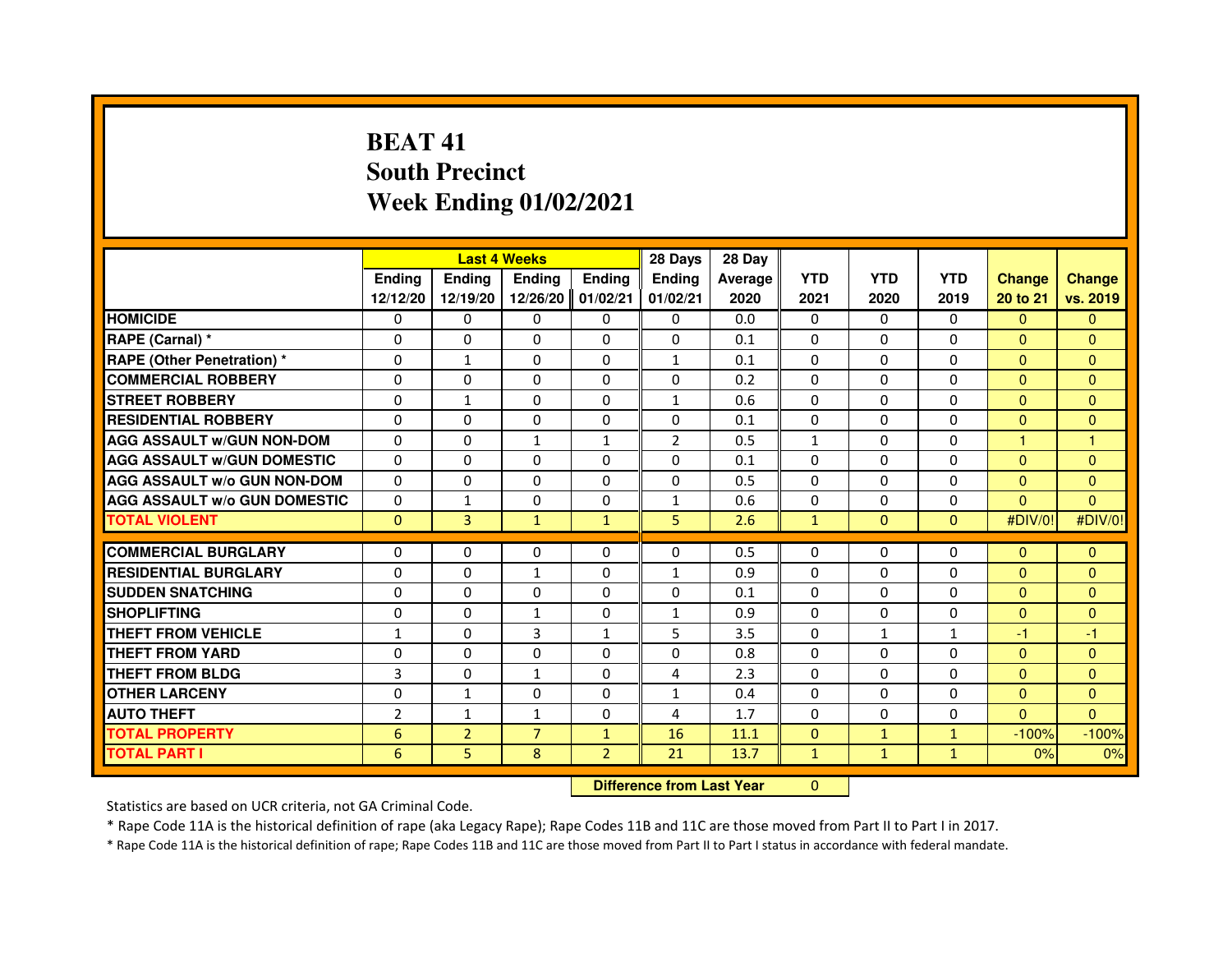# **BEAT 42 South PrecinctWeek Ending 01/02/2021**

|                                     |                | <b>Last 4 Weeks</b> |              |              | 28 Days                          | 28 Day  |              |              |                |                |               |
|-------------------------------------|----------------|---------------------|--------------|--------------|----------------------------------|---------|--------------|--------------|----------------|----------------|---------------|
|                                     | Ending         | Ending              | Ending       | Ending       | Ending                           | Average | <b>YTD</b>   | <b>YTD</b>   | <b>YTD</b>     | <b>Change</b>  | <b>Change</b> |
|                                     | 12/12/20       | 12/19/20            | 12/26/20     | 01/02/21     | 01/02/21                         | 2020    | 2021         | 2020         | 2019           | 20 to 21       | vs. 2019      |
| <b>HOMICIDE</b>                     | 0              | $\Omega$            | $\Omega$     | 0            | 0                                | 0.0     | $\Omega$     | $\Omega$     | $\Omega$       | $\Omega$       | $\mathbf{0}$  |
| RAPE (Carnal) *                     | $\Omega$       | $\Omega$            | $\Omega$     | $\Omega$     | $\Omega$                         | 0.3     | $\Omega$     | $\Omega$     | $\Omega$       | $\Omega$       | $\Omega$      |
| <b>RAPE (Other Penetration) *</b>   | $\Omega$       | $\Omega$            | $\Omega$     | $\Omega$     | $\Omega$                         | 0.2     | $\Omega$     | $\Omega$     | $\Omega$       | $\Omega$       | $\Omega$      |
| <b>COMMERCIAL ROBBERY</b>           | 0              | 0                   | 0            | 0            | 0                                | 0.5     | $\Omega$     | 0            | 0              | $\Omega$       | $\Omega$      |
| <b>STREET ROBBERY</b>               | $\mathbf{1}$   | $\Omega$            | $\Omega$     | $\Omega$     | $\mathbf{1}$                     | 0.2     | $\Omega$     | $\Omega$     | $\Omega$       | $\Omega$       | $\Omega$      |
| <b>RESIDENTIAL ROBBERY</b>          | 0              | 0                   | 0            | 0            | 0                                | 0.2     | $\Omega$     | 0            | 0              | $\Omega$       | $\mathbf{0}$  |
| <b>AGG ASSAULT W/GUN NON-DOM</b>    | $\Omega$       | $\Omega$            | $\Omega$     | $\Omega$     | $\Omega$                         | 0.3     | $\Omega$     | $\Omega$     | $\Omega$       | $\Omega$       | $\Omega$      |
| <b>AGG ASSAULT W/GUN DOMESTIC</b>   | $\Omega$       | $\Omega$            | $\Omega$     | $\Omega$     | $\Omega$                         | 0.0     | $\Omega$     | $\Omega$     | $\Omega$       | $\Omega$       | $\mathbf{0}$  |
| <b>AGG ASSAULT W/o GUN NON-DOM</b>  | $\Omega$       | $\Omega$            | $\Omega$     | $\Omega$     | $\Omega$                         | 0.6     | $\Omega$     | $\Omega$     | $\mathbf{1}$   | $\Omega$       | $-1$          |
| <b>AGG ASSAULT W/o GUN DOMESTIC</b> | $\Omega$       | 0                   | 0            | $\Omega$     | 0                                | 0.2     | $\Omega$     | 0            | $\Omega$       | $\Omega$       | $\Omega$      |
| <b>TOTAL VIOLENT</b>                | $\mathbf{1}$   | $\mathbf{0}$        | $\mathbf{0}$ | $\mathbf{0}$ | $\mathbf{1}$                     | 2.5     | $\mathbf{0}$ | $\mathbf{0}$ | $\mathbf{1}$   | #DIV/0!        | $-100%$       |
| <b>COMMERCIAL BURGLARY</b>          | 0              | 0                   | $\Omega$     | 0            | $\Omega$                         | 0.7     | $\Omega$     | $\Omega$     | $\Omega$       | $\Omega$       | $\mathbf{0}$  |
| <b>RESIDENTIAL BURGLARY</b>         | $\Omega$       | $\Omega$            | $\Omega$     | $\Omega$     | $\Omega$                         | 0.2     | $\Omega$     | $\Omega$     | $\Omega$       | $\Omega$       | $\mathbf{0}$  |
| <b>SUDDEN SNATCHING</b>             | $\Omega$       | $\Omega$            | $\Omega$     | $\Omega$     | $\Omega$                         | 0.2     | $\Omega$     | $\Omega$     | $\Omega$       | $\Omega$       | $\Omega$      |
| <b>SHOPLIFTING</b>                  | 4              | 4                   | 4            | 4            | 16                               | 13.3    | $\mathbf{1}$ | $\mathbf{1}$ | 0              | $\mathbf{0}$   | $\mathbf{1}$  |
| <b>THEFT FROM VEHICLE</b>           | $\Omega$       | $\Omega$            | $\Omega$     | $\Omega$     | $\Omega$                         | 3.8     | $\Omega$     | $\Omega$     | $\Omega$       | $\Omega$       | $\Omega$      |
| THEFT FROM YARD                     | $\mathbf{1}$   | 0                   | $\Omega$     | 0            | $\mathbf{1}$                     | 1.4     | $\Omega$     | $\Omega$     | $\Omega$       | $\mathbf{0}$   | $\mathbf{0}$  |
| <b>THEFT FROM BLDG</b>              | $\mathbf{1}$   | $\Omega$            | $\mathbf{1}$ | $\mathbf{1}$ | 3                                | 2.1     | $\Omega$     | $\Omega$     | $\mathbf{1}$   | $\Omega$       | $-1$          |
| <b>OTHER LARCENY</b>                | 0              | $\Omega$            | 1            | $\Omega$     | $\mathbf{1}$                     | 0.6     | $\Omega$     | $\Omega$     | $\Omega$       | $\overline{0}$ | $\mathbf{0}$  |
| <b>AUTO THEFT</b>                   | 1              | $\Omega$            | $\Omega$     | $\Omega$     | $\mathbf{1}$                     | 1.8     | $\Omega$     | $\Omega$     | $\Omega$       | $\Omega$       | $\Omega$      |
| <b>TOTAL PROPERTY</b>               | $\overline{7}$ | $\overline{4}$      | 6            | 5            | 22                               | 24.1    | $\mathbf{1}$ | $\mathbf{1}$ | $\mathbf{1}$   | 0%             | 0%            |
| <b>TOTAL PART I</b>                 | 8              | 4                   | 6            | 5            | 23                               | 26.5    | $\mathbf{1}$ | $\mathbf{1}$ | $\overline{2}$ | 0%             | $-50%$        |
|                                     |                |                     |              |              | <b>Difference from Last Year</b> |         | $\mathbf{0}$ |              |                |                |               |

#### **Difference from Last Year**

Statistics are based on UCR criteria, not GA Criminal Code.

\* Rape Code 11A is the historical definition of rape (aka Legacy Rape); Rape Codes 11B and 11C are those moved from Part II to Part I in 2017.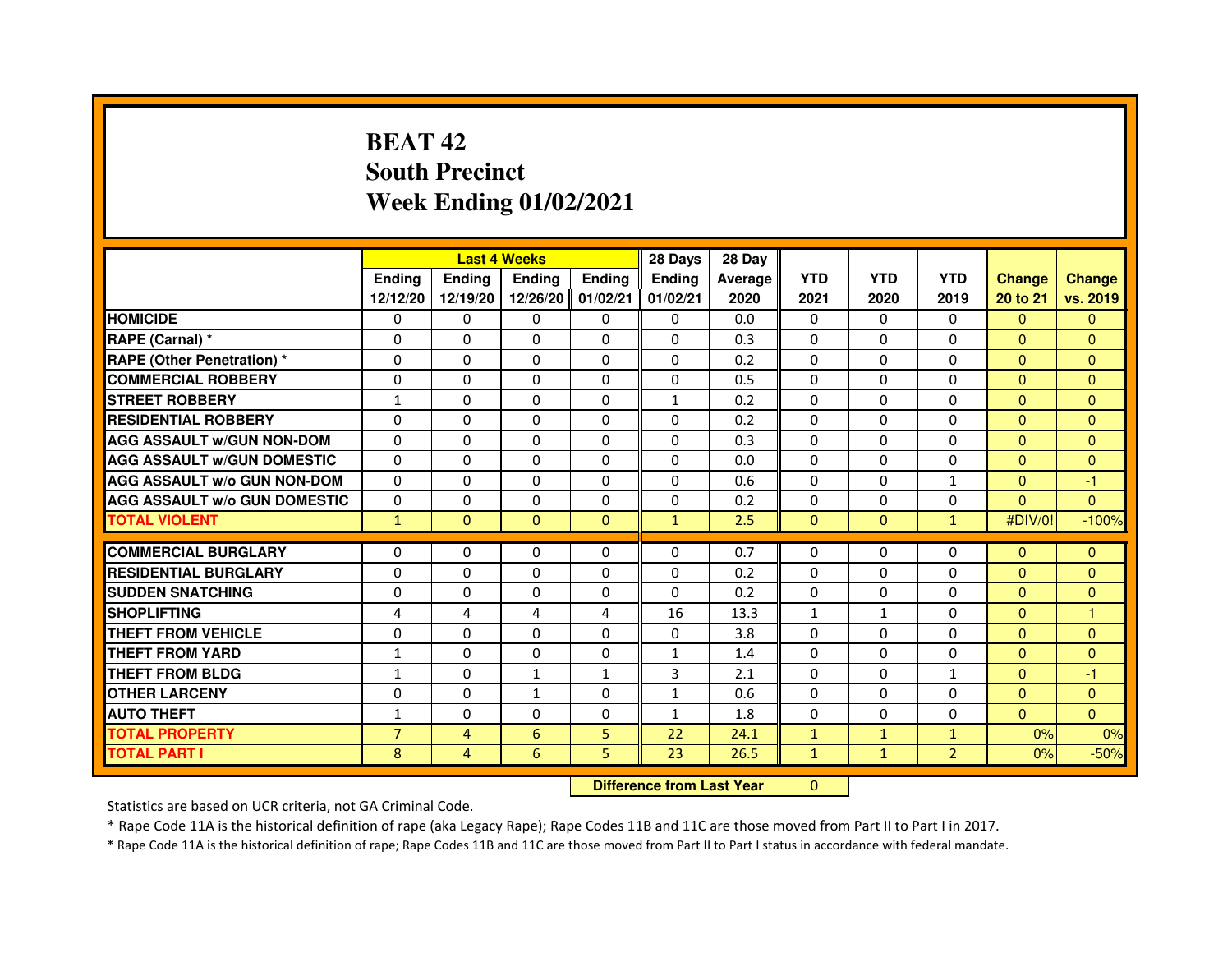# **BEAT 43 South PrecinctWeek Ending 01/02/2021**

|                                     |                | <b>Last 4 Weeks</b> |                |                   | 28 Days        | 28 Day         |              |                |                |               |               |
|-------------------------------------|----------------|---------------------|----------------|-------------------|----------------|----------------|--------------|----------------|----------------|---------------|---------------|
|                                     | <b>Endina</b>  | Ending              | <b>Endina</b>  | <b>Endina</b>     | <b>Endina</b>  | <b>Average</b> | <b>YTD</b>   | <b>YTD</b>     | <b>YTD</b>     | <b>Change</b> | <b>Change</b> |
|                                     | 12/12/20       | 12/19/20            |                | 12/26/20 01/02/21 | 01/02/21       | 2020           | 2021         | 2020           | 2019           | 20 to 21      | vs. 2019      |
| <b>HOMICIDE</b>                     | 0              | 0                   | $\Omega$       | 0                 | 0              | 0.0            | 0            | 0              | 0              | $\Omega$      | $\Omega$      |
| RAPE (Carnal) *                     | $\Omega$       | $\Omega$            | $\Omega$       | $\Omega$          | $\Omega$       | 0.2            | $\Omega$     | $\Omega$       | $\Omega$       | $\mathbf{0}$  | $\mathbf{0}$  |
| <b>RAPE (Other Penetration) *</b>   | $\Omega$       | $\Omega$            | $\mathbf{1}$   | $\Omega$          | $\mathbf{1}$   | 0.2            | $\Omega$     | $\Omega$       | $\Omega$       | $\Omega$      | $\mathbf{0}$  |
| <b>COMMERCIAL ROBBERY</b>           | $\Omega$       | 0                   | $\Omega$       | $\Omega$          | $\Omega$       | 0.7            | $\Omega$     | 0              | $\Omega$       | $\Omega$      | $\Omega$      |
| <b>STREET ROBBERY</b>               | $\mathbf 0$    | 0                   | $\mathbf{1}$   | 0                 | 1              | 0.4            | $\Omega$     | $\Omega$       | 0              | $\mathbf{0}$  | $\Omega$      |
| <b>RESIDENTIAL ROBBERY</b>          | $\mathbf 0$    | $\Omega$            | $\Omega$       | $\Omega$          | $\Omega$       | 0.0            | $\Omega$     | $\Omega$       | 0              | $\mathbf{0}$  | $\mathbf{0}$  |
| <b>AGG ASSAULT w/GUN ON-DOM</b>     | $\Omega$       | $\mathbf{1}$        | $\Omega$       | $\Omega$          | $\mathbf{1}$   | 1.5            | $\Omega$     | $\mathbf{1}$   | $\Omega$       | $-1$          | $\mathbf{0}$  |
| <b>AGG ASSAULT W/GUN DOMESTIC</b>   | $\Omega$       | 0                   | $\Omega$       | 0                 | $\Omega$       | 0.2            | $\Omega$     | $\Omega$       | $\Omega$       | $\mathbf{0}$  | $\Omega$      |
| <b>AGG ASSAULT W/o GUN NON-DOM</b>  | $\Omega$       | $\Omega$            | $\Omega$       | $\mathbf{1}$      | 1              | 0.7            | $\Omega$     | $\Omega$       | $\Omega$       | $\Omega$      | $\Omega$      |
| <b>AGG ASSAULT W/o GUN DOMESTIC</b> | $\Omega$       | $\mathbf{0}$        | 1              | $\mathbf{1}$      | $\overline{2}$ | 1.2            | 1            | $\Omega$       | 0              | 1             | -1            |
| <b>TOTAL VIOLENT</b>                | $\Omega$       | $\mathbf{1}$        | 3              | $\overline{2}$    | 6              | 5.0            | $\mathbf{1}$ | $\mathbf{1}$   | $\Omega$       | 0%            | #DIV/0!       |
|                                     |                |                     |                |                   |                |                |              |                |                |               |               |
| <b>COMMERCIAL BURGLARY</b>          | 0              | $\overline{2}$      | $\Omega$       | $\Omega$          | $\overline{2}$ | 0.8            | $\Omega$     | $\Omega$       | $\Omega$       | $\mathbf{0}$  | $\mathbf{0}$  |
| <b>RESIDENTIAL BURGLARY</b>         | $\mathbf 0$    | $\Omega$            | $\overline{2}$ | 0                 | $\overline{2}$ | 1.8            | $\Omega$     | $\Omega$       | 0              | $\mathbf{0}$  | $\mathbf{0}$  |
| <b>SUDDEN SNATCHING</b>             | $\Omega$       | 0                   | $\Omega$       | $\Omega$          | $\Omega$       | 0.2            | $\Omega$     | $\Omega$       | $\Omega$       | $\mathbf{0}$  | $\Omega$      |
| <b>SHOPLIFTING</b>                  | $\overline{2}$ | 0                   | $\mathbf 0$    | $\Omega$          | $\overline{2}$ | 2.8            | $\Omega$     | $\mathbf{1}$   | 0              | $-1$          | $\mathbf{0}$  |
| <b>THEFT FROM VEHICLE</b>           | $\mathbf{1}$   | $\overline{2}$      | $\Omega$       | $\Omega$          | 3              | 4.1            | $\Omega$     | $\Omega$       | $\mathbf{1}$   | $\mathbf{0}$  | $-1$          |
| <b>THEFT FROM YARD</b>              | $\Omega$       | $\Omega$            | $\Omega$       | $\Omega$          | $\Omega$       | 1.3            | $\Omega$     | $\Omega$       | $\Omega$       | $\mathbf{0}$  | $\mathbf{0}$  |
| <b>THEFT FROM BLDG</b>              | 0              | $\Omega$            | 1              | 0                 | 1              | 1.2            | $\Omega$     | 0              | $\overline{2}$ | $\mathbf{0}$  | $-2$          |
| <b>OTHER LARCENY</b>                | $\mathbf 0$    | 0                   | $\Omega$       | $\Omega$          | $\Omega$       | 0.6            | $\Omega$     | $\Omega$       | 0              | $\mathbf{0}$  | $\Omega$      |
| <b>AUTO THEFT</b>                   | $\mathbf 0$    | 1                   | $\Omega$       | 0                 | $\mathbf{1}$   | 1.8            | $\Omega$     | $\Omega$       | 0              | $\mathbf{0}$  | $\mathbf{0}$  |
| <b>TOTAL PROPERTY</b>               | 3              | 5                   | 3              | $\mathbf{0}$      | 11             | 14.7           | $\Omega$     | $\mathbf{1}$   | 3              | $-100%$       | $-100%$       |
| <b>TOTAL PART I</b>                 | $\overline{3}$ | 6                   | 6              | $\overline{2}$    | 17             | 19.6           | $\mathbf{1}$ | $\overline{2}$ | $\overline{3}$ | $-50%$        | $-67%$        |

### **Difference from Last Year**

-1

Statistics are based on UCR criteria, not GA Criminal Code.

\* Rape Code 11A is the historical definition of rape (aka Legacy Rape); Rape Codes 11B and 11C are those moved from Part II to Part I in 2017.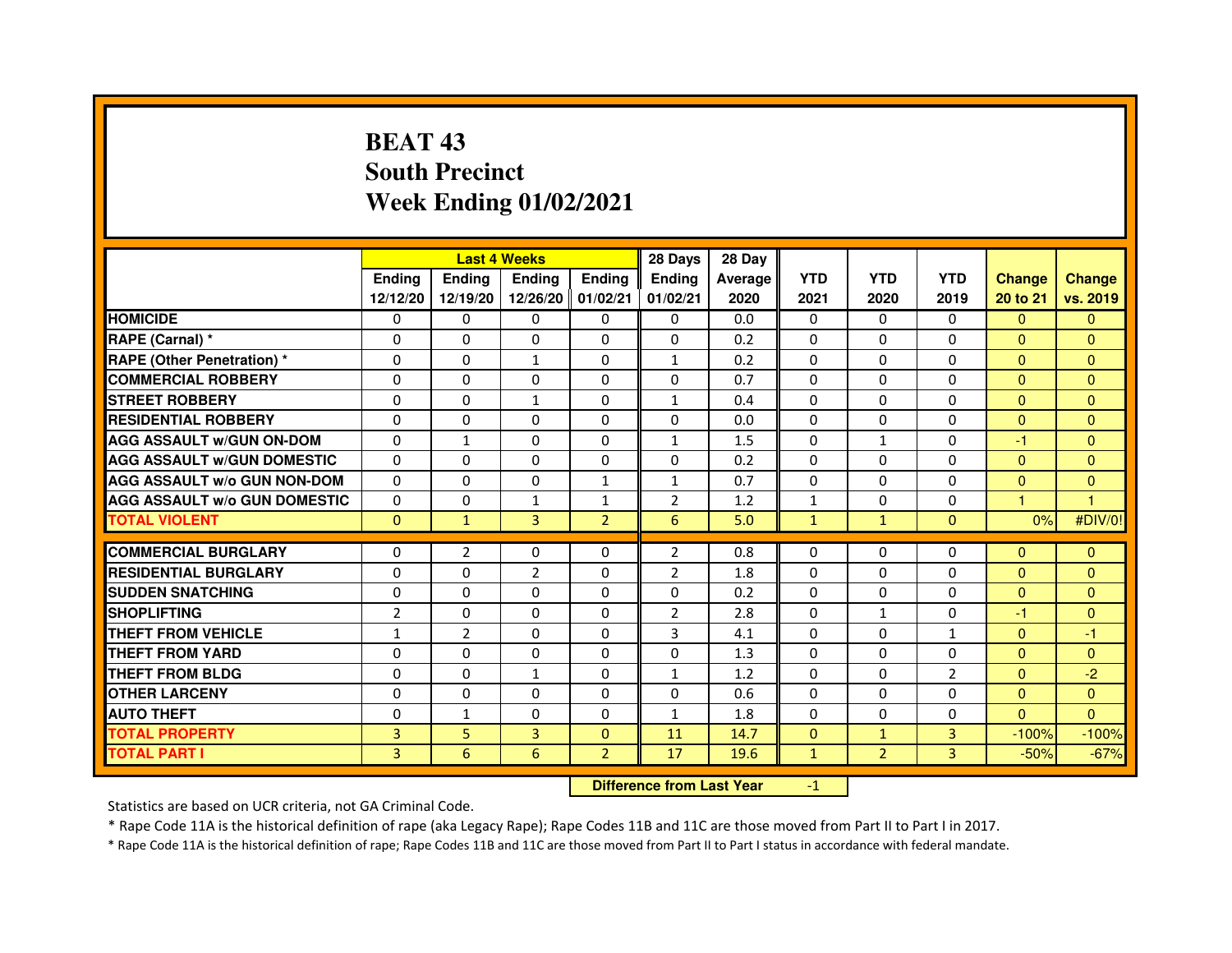# **BEAT 44 South PrecinctWeek Ending 01/02/2021**

|                                     |                | <b>Last 4 Weeks</b> |                   |                | 28 Days                          | 28 Day  |                |              |                |                |                |
|-------------------------------------|----------------|---------------------|-------------------|----------------|----------------------------------|---------|----------------|--------------|----------------|----------------|----------------|
|                                     | <b>Ending</b>  | <b>Ending</b>       | <b>Ending</b>     | <b>Ending</b>  | Ending                           | Average | <b>YTD</b>     | <b>YTD</b>   | <b>YTD</b>     | <b>Change</b>  | <b>Change</b>  |
|                                     | 12/12/20       | 12/19/20            | 12/26/20 01/02/21 |                | 01/02/21                         | 2020    | 2021           | 2020         | 2019           | 20 to 21       | vs. 2019       |
| <b>HOMICIDE</b>                     | 0              | $\Omega$            | $\Omega$          | 0              | 0                                | 0.1     | 0              | $\Omega$     | $\Omega$       | $\Omega$       | $\mathbf{0}$   |
| RAPE (Carnal) *                     | 0              | 0                   | $\Omega$          | 0              | 0                                | 0.2     | 0              | 0            | 0              | $\Omega$       | $\mathbf{0}$   |
| <b>RAPE (Other Penetration) *</b>   | 0              | 0                   | $\Omega$          | $\Omega$       | $\Omega$                         | 0.2     | $\Omega$       | $\Omega$     | $\Omega$       | $\Omega$       | $\mathbf{0}$   |
| <b>COMMERCIAL ROBBERY</b>           | $\Omega$       | $\mathbf{0}$        | $\Omega$          | $\Omega$       | 0                                | 0.1     | $\Omega$       | $\Omega$     | $\Omega$       | $\mathbf{0}$   | $\mathbf{0}$   |
| <b>STREET ROBBERY</b>               | $\Omega$       | $\Omega$            | $\Omega$          | $\Omega$       | $\Omega$                         | 0.5     | $\Omega$       | $\Omega$     | $\Omega$       | $\mathbf{0}$   | $\mathbf{0}$   |
| <b>RESIDENTIAL ROBBERY</b>          | $\Omega$       | 0                   | $\Omega$          | 0              | $\Omega$                         | 0.2     | 0              | 0            | $\Omega$       | $\overline{0}$ | $\mathbf{0}$   |
| <b>AGG ASSAULT W/GUN NON-DOM</b>    | $\Omega$       | $\Omega$            | $\Omega$          | $\Omega$       | $\Omega$                         | 0.9     | $\Omega$       | $\Omega$     | $\Omega$       | $\mathbf{0}$   | $\Omega$       |
| <b>AGG ASSAULT W/GUN DOMESTIC</b>   | $\Omega$       | $\Omega$            | $\Omega$          | $\Omega$       | $\Omega$                         | 0.1     | $\Omega$       | $\Omega$     | $\Omega$       | $\Omega$       | $\Omega$       |
| <b>AGG ASSAULT W/o GUN NON-DOM</b>  | $\Omega$       | $\Omega$            | $\Omega$          | $\mathbf{1}$   | $\mathbf{1}$                     | 0.5     | $\Omega$       | $\Omega$     | $\Omega$       | $\Omega$       | $\mathbf{0}$   |
| <b>AGG ASSAULT W/o GUN DOMESTIC</b> | $\Omega$       | 0                   | $\Omega$          | $\Omega$       | $\Omega$                         | 1.1     | $\Omega$       | $\Omega$     | 0              | $\Omega$       | $\Omega$       |
| <b>TOTAL VIOLENT</b>                | $\mathbf{0}$   | $\mathbf{0}$        | $\mathbf{0}$      | $\mathbf{1}$   | $\mathbf{1}$                     | 3.6     | $\mathbf{0}$   | $\mathbf{0}$ | $\mathbf{0}$   | #DIV/0!        | #DIV/0!        |
| <b>COMMERCIAL BURGLARY</b>          | 0              | 0                   | 0                 | 0              | 0                                | 0.2     | 0              | 0            | $\mathbf{1}$   | $\mathbf{0}$   | $-1$           |
| <b>RESIDENTIAL BURGLARY</b>         | $\Omega$       | $\mathbf{0}$        | $\Omega$          | $\mathbf{1}$   | $\mathbf{1}$                     | 2.1     | $\Omega$       | $\Omega$     | 0              | $\mathbf{0}$   | $\mathbf{0}$   |
| <b>SUDDEN SNATCHING</b>             | $\Omega$       | $\Omega$            | $\Omega$          | $\Omega$       | $\Omega$                         | 0.0     | $\Omega$       | $\Omega$     | $\Omega$       | $\mathbf{0}$   | $\Omega$       |
| <b>SHOPLIFTING</b>                  | 0              | 0                   | $\mathbf{1}$      | $\overline{2}$ | 3                                | 1.8     | 2              | $\mathbf{1}$ | 0              | $\mathbf{1}$   | $\overline{2}$ |
| THEFT FROM VEHICLE                  | $\mathbf 0$    | $\mathbf{1}$        | $\Omega$          | $\mathbf{1}$   | $\overline{2}$                   | 3.8     | $\Omega$       | $\Omega$     | $\Omega$       | $\mathbf{0}$   | $\mathbf{0}$   |
| <b>THEFT FROM YARD</b>              | $\mathbf{1}$   | $\mathbf{0}$        | $\mathbf{1}$      | $\Omega$       | $\overline{2}$                   | 1.0     | $\Omega$       | $\Omega$     | $\Omega$       | $\Omega$       | $\mathbf{0}$   |
| <b>THEFT FROM BLDG</b>              | $\mathbf{1}$   | $\overline{2}$      | $\Omega$          | $\mathbf{1}$   | 4                                | 2.1     | $\Omega$       | $\Omega$     | $\Omega$       | $\Omega$       | $\Omega$       |
| <b>OTHER LARCENY</b>                | $\Omega$       | $\Omega$            | $\mathbf{1}$      | $\Omega$       | $\mathbf{1}$                     | 0.7     | $\Omega$       | $\Omega$     | $\mathbf{1}$   | $\overline{0}$ | $-1$           |
| <b>AUTO THEFT</b>                   | 1              | $\mathbf{0}$        | $\Omega$          | $\Omega$       | $\mathbf{1}$                     | 1.7     | $\Omega$       | $\Omega$     | $\Omega$       | $\Omega$       | $\Omega$       |
| <b>TOTAL PROPERTY</b>               | 3              | 3                   | $\overline{3}$    | 5              | 14                               | 13.2    | $\overline{2}$ | $\mathbf{1}$ | $\overline{2}$ | 100%           | 0%             |
| <b>TOTAL PART I</b>                 | $\overline{3}$ | $\overline{3}$      | $\overline{3}$    | 6              | 15                               | 16.8    | $\overline{2}$ | $\mathbf{1}$ | $\overline{2}$ | 100%           | 0%             |
|                                     |                |                     |                   |                | <b>Difference from Last Year</b> |         | $\mathbf{1}$   |              |                |                |                |

 **Difference from Last Year**

Statistics are based on UCR criteria, not GA Criminal Code.

\* Rape Code 11A is the historical definition of rape (aka Legacy Rape); Rape Codes 11B and 11C are those moved from Part II to Part I in 2017.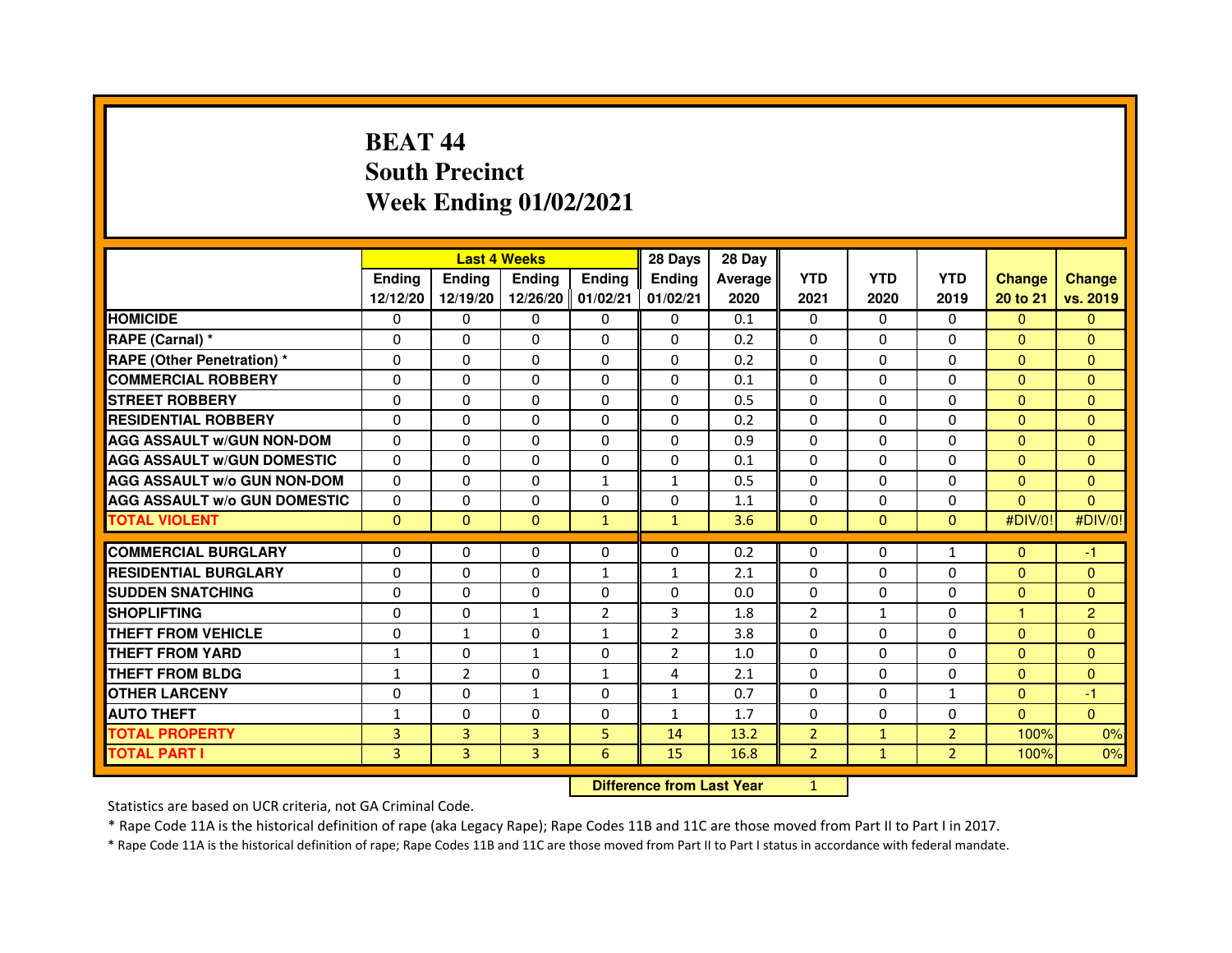# **BEAT 45 South PrecinctWeek Ending 01/02/2021**

|                                     |                | <b>Last 4 Weeks</b> |                |                   | 28 Days        | 28 Day  |              |              |                |               |               |
|-------------------------------------|----------------|---------------------|----------------|-------------------|----------------|---------|--------------|--------------|----------------|---------------|---------------|
|                                     | <b>Endina</b>  | <b>Endina</b>       | <b>Endina</b>  | <b>Endina</b>     | <b>Endina</b>  | Average | <b>YTD</b>   | <b>YTD</b>   | <b>YTD</b>     | <b>Change</b> | <b>Change</b> |
|                                     | 12/12/20       | 12/19/20            |                | 12/26/20 01/02/21 | 01/02/21       | 2020    | 2021         | 2020         | 2019           | 20 to 21      | vs. 2019      |
| <b>HOMICIDE</b>                     | $\mathbf{0}$   | 0                   | $\mathbf{0}$   | 0                 | 0              | 0.1     | $\Omega$     | $\Omega$     | $\Omega$       | $\Omega$      | $\Omega$      |
| RAPE (Carnal) *                     | $\Omega$       | $\Omega$            | $\Omega$       | $\Omega$          | $\Omega$       | 0.2     | $\Omega$     | $\Omega$     | $\Omega$       | $\Omega$      | $\Omega$      |
| <b>RAPE (Other Penetration)*</b>    | 0              | $\Omega$            | $\Omega$       | $\mathbf{0}$      | $\Omega$       | 0.1     | $\Omega$     | $\Omega$     | $\Omega$       | $\Omega$      | $\Omega$      |
| <b>COMMERCIAL ROBBERY</b>           | 0              | 0                   | 0              | 0                 | $\Omega$       | 0.3     | $\Omega$     | 0            | $\Omega$       | $\Omega$      | $\Omega$      |
| <b>STREET ROBBERY</b>               | 0              | 0                   | 0              | $\mathbf{0}$      | 0              | 0.2     | 0            | 0            | $\Omega$       | $\Omega$      | $\Omega$      |
| <b>RESIDENTIAL ROBBERY</b>          | 0              | $\Omega$            | 0              | $\Omega$          | 0              | 0.1     | $\Omega$     | 0            | 0              | $\Omega$      | $\Omega$      |
| <b>AGG ASSAULT w/GUN NON-DOM</b>    | 1              | $\Omega$            | $\Omega$       | $\Omega$          | $\mathbf{1}$   | 0.6     | $\Omega$     | $\Omega$     | $\Omega$       | $\Omega$      | $\Omega$      |
| <b>AGG ASSAULT W/GUN DOMESTIC</b>   | 0              | 0                   | $\Omega$       | 0                 | $\Omega$       | 0.2     | $\Omega$     | $\Omega$     | $\Omega$       | $\Omega$      | $\Omega$      |
| <b>AGG ASSAULT W/o GUN NON-DOM</b>  | $\Omega$       | 0                   | $\Omega$       | $\mathbf{1}$      | $\mathbf{1}$   | 0.6     | $\Omega$     | $\Omega$     | $\Omega$       | $\Omega$      | $\Omega$      |
| <b>AGG ASSAULT W/o GUN DOMESTIC</b> | $\Omega$       | 0                   | 0              | 0                 | $\Omega$       | 0.5     | 0            | $\Omega$     | $\Omega$       | $\Omega$      | $\Omega$      |
| <b>TOTAL VIOLENT</b>                | $\mathbf{1}$   | $\mathbf{0}$        | $\mathbf{0}$   | $\mathbf{1}$      | $\overline{2}$ | 2.9     | $\mathbf{0}$ | $\mathbf{0}$ | $\Omega$       | #DIV/0!       | #DIV/0!       |
|                                     |                |                     |                |                   |                |         |              |              |                |               |               |
| <b>COMMERCIAL BURGLARY</b>          | 0              | 0                   | 0              | 0                 | 0              | 0.2     | 0            | 0            | 0              | $\Omega$      | $\mathbf{0}$  |
| <b>RESIDENTIAL BURGLARY</b>         | 0              | 0                   | 0              | 0                 | 0              | 0.8     | 0            | 0            | $\mathbf{1}$   | $\Omega$      | $-1$          |
| <b>SUDDEN SNATCHING</b>             | 0              | $\Omega$            | 0              | $\Omega$          | $\Omega$       | 0.1     | $\Omega$     | $\Omega$     | $\Omega$       | $\Omega$      | $\Omega$      |
| <b>SHOPLIFTING</b>                  | $\overline{2}$ | $\mathbf{1}$        | $\overline{2}$ | $\mathbf{0}$      | 5              | 2.5     | $\mathbf{0}$ | $\Omega$     | $\overline{2}$ | $\Omega$      | $-2$          |
| THEFT FROM VEHICLE                  | $\Omega$       | 0                   | $\Omega$       | 3                 | 3              | 3.7     | $\Omega$     | $\Omega$     | $\Omega$       | $\Omega$      | $\Omega$      |
| <b>THEFT FROM YARD</b>              | 0              | 0                   | 1              | $\Omega$          | $\mathbf{1}$   | 1.2     | $\Omega$     | $\mathbf{1}$ | $\Omega$       | $-1$          | $\Omega$      |
| THEFT FROM BLDG                     | 0              | $\Omega$            | 0              | 0                 | $\Omega$       | 1.0     | $\Omega$     | 0            | $\Omega$       | $\Omega$      | $\Omega$      |
| <b>OTHER LARCENY</b>                | 0              | $\Omega$            | $\Omega$       | $\mathbf{1}$      | $\mathbf{1}$   | 0.7     | $\Omega$     | $\Omega$     | $\Omega$       | $\Omega$      | $\Omega$      |
| <b>AUTO THEFT</b>                   | $\mathbf{1}$   | $\Omega$            | $\Omega$       | $\Omega$          | $\mathbf{1}$   | 1.7     | $\Omega$     | $\Omega$     | $\Omega$       | $\Omega$      | $\Omega$      |
| <b>TOTAL PROPERTY</b>               | 3              | $\mathbf{1}$        | 3              | 4                 | 11             | 11.9    | $\Omega$     | $\mathbf{1}$ | 3              | $-100%$       | $-100%$       |
| <b>TOTAL PART I</b>                 | 4              | $\mathbf{1}$        | 3              | 5                 | 13             | 14.8    | $\Omega$     | $\mathbf{1}$ | 3              | $-100%$       | $-100%$       |

 **Difference from Last Year**

-1

Statistics are based on UCR criteria, not GA Criminal Code.

\* Rape Code 11A is the historical definition of rape (aka Legacy Rape); Rape Codes 11B and 11C are those moved from Part II to Part I in 2017.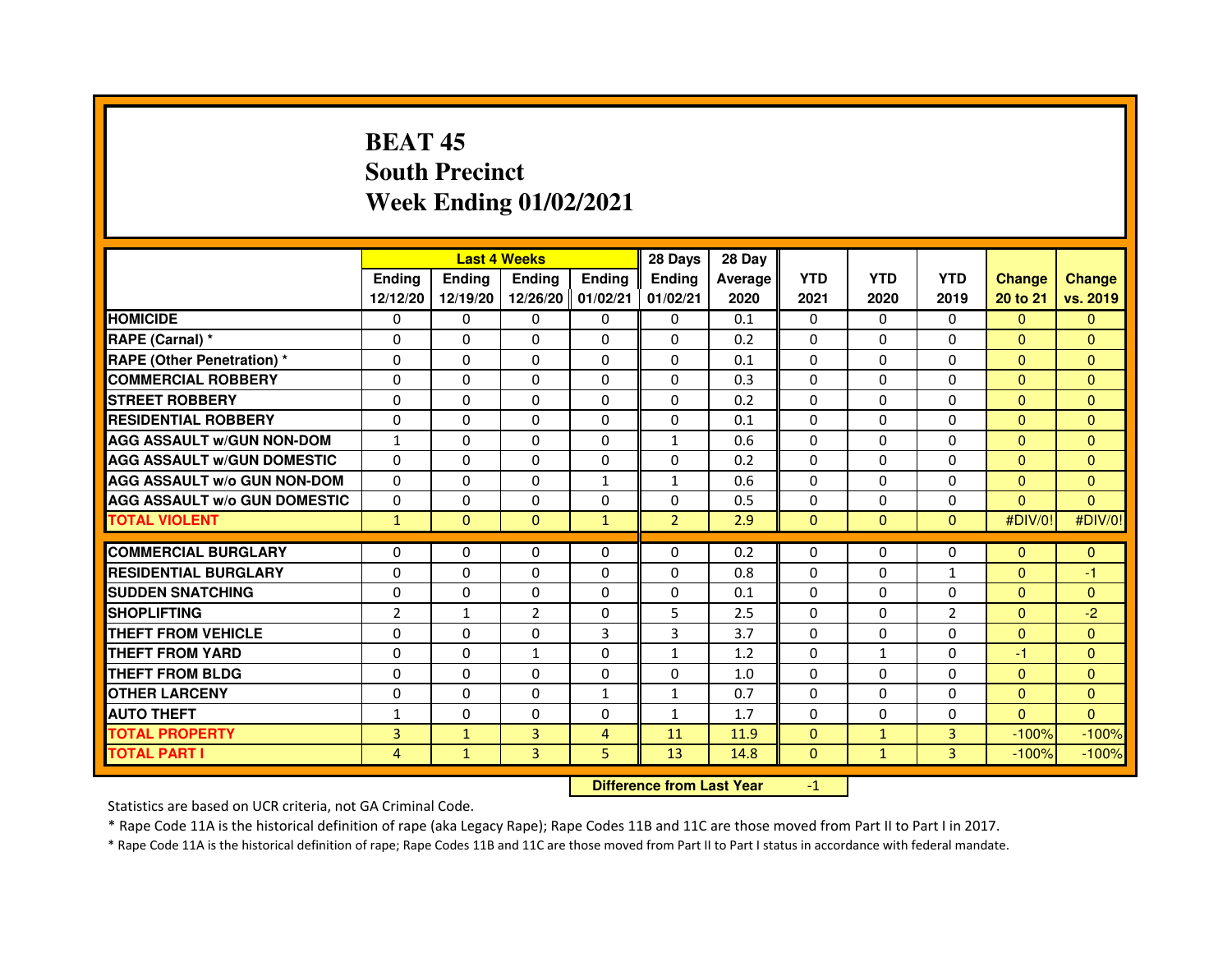# **BEAT 46 South PrecinctWeek Ending 01/02/2021**

|                                     |                | <b>Last 4 Weeks</b> |                |                | 28 Days                          | 28 Day  |                |                |              |               |                |
|-------------------------------------|----------------|---------------------|----------------|----------------|----------------------------------|---------|----------------|----------------|--------------|---------------|----------------|
|                                     | <b>Ending</b>  | Ending              | Ending         | <b>Ending</b>  | Ending                           | Average | <b>YTD</b>     | <b>YTD</b>     | <b>YTD</b>   | <b>Change</b> | <b>Change</b>  |
|                                     | 12/12/20       | 12/19/20            | 12/26/20       | 01/02/21       | 01/02/21                         | 2020    | 2021           | 2020           | 2019         | 20 to 21      | vs. 2020       |
| <b>HOMICIDE</b>                     | 0              | $\Omega$            | $\Omega$       | $\Omega$       | 0                                | 0.0     | $\Omega$       | $\Omega$       | $\mathbf{1}$ | $\Omega$      | $-1$           |
| RAPE (Carnal) *                     | 0              | 0                   | 0              | 0              | 0                                | 0.4     | 0              | $\Omega$       | $\Omega$     | $\Omega$      | $\mathbf{0}$   |
| <b>RAPE (Other Penetration) *</b>   | $\Omega$       | $\Omega$            | $\Omega$       | $\Omega$       | $\Omega$                         | 0.1     | $\Omega$       | $\Omega$       | $\Omega$     | $\Omega$      | $\Omega$       |
| <b>COMMERCIAL ROBBERY</b>           | $\Omega$       | $\Omega$            | $\Omega$       | $\Omega$       | 0                                | 0.1     | $\Omega$       | $\Omega$       | $\Omega$     | $\Omega$      | $\mathbf{0}$   |
| <b>STREET ROBBERY</b>               | $\mathbf{1}$   | $\Omega$            | $\Omega$       | $\Omega$       | $\mathbf{1}$                     | 0.5     | $\Omega$       | $\Omega$       | $\Omega$     | $\Omega$      | $\Omega$       |
| <b>RESIDENTIAL ROBBERY</b>          | $\Omega$       | 0                   | $\Omega$       | 0              | 0                                | 0.0     | 0              | $\Omega$       | $\Omega$     | $\mathbf{0}$  | $\mathbf{0}$   |
| <b>AGG ASSAULT W/GUN NON-DOM</b>    | $\Omega$       | 1                   | $\Omega$       | 1              | $\overline{2}$                   | 0.8     | $\mathbf{1}$   | $\Omega$       | $\Omega$     | 1             | $\overline{1}$ |
| <b>AGG ASSAULT W/GUN DOMESTIC</b>   | $\Omega$       | 0                   | $\Omega$       | $\Omega$       | $\Omega$                         | 0.2     | $\Omega$       | $\Omega$       | $\Omega$     | $\Omega$      | $\mathbf{0}$   |
| <b>AGG ASSAULT W/o GUN NON-DOM</b>  | $\Omega$       | $\Omega$            | $\Omega$       | $\Omega$       | $\Omega$                         | 0.5     | $\Omega$       | $\Omega$       | $\Omega$     | $\Omega$      | $\Omega$       |
| <b>AGG ASSAULT W/o GUN DOMESTIC</b> | $\overline{2}$ | 0                   | 0              | 1              | 3                                | 0.7     | $\mathbf{1}$   | $\Omega$       | $\Omega$     | 1             | 1              |
| <b>TOTAL VIOLENT</b>                | $\overline{3}$ | $\mathbf{1}$        | $\mathbf{0}$   | $\overline{2}$ | 6                                | 3.1     | $\overline{2}$ | $\mathbf{0}$   | $\mathbf{1}$ | #DIV/0!       | 100%           |
| <b>COMMERCIAL BURGLARY</b>          | 0              | 0                   | 0              | 0              | 0                                | 0.3     | $\Omega$       | 0              | 1            | $\Omega$      | $-1$           |
| <b>RESIDENTIAL BURGLARY</b>         | $\mathbf{1}$   | $\Omega$            | $\Omega$       | $\mathbf{1}$   | $\overline{2}$                   | 1.6     | $\Omega$       | $\Omega$       | $\Omega$     | $\Omega$      | $\Omega$       |
| <b>SUDDEN SNATCHING</b>             | $\Omega$       | $\Omega$            | $\Omega$       | $\Omega$       | $\Omega$                         | 0.2     | $\Omega$       | $\Omega$       | $\Omega$     | $\Omega$      | $\Omega$       |
| <b>SHOPLIFTING</b>                  | 0              | 4                   | 3              | 1              | 8                                | 5.7     | 0              | $\mathbf{1}$   | 3            | $-1$          | $-3$           |
| THEFT FROM VEHICLE                  | $\mathbf{1}$   | $\mathbf{1}$        | $\Omega$       | $\Omega$       | 2                                | 2.5     | $\Omega$       | $\Omega$       | $\Omega$     | $\Omega$      | $\Omega$       |
| THEFT FROM YARD                     | 0              | $\Omega$            | $\Omega$       | $\Omega$       | 0                                | 0.9     | $\Omega$       | $\Omega$       | $\Omega$     | $\mathbf{0}$  | $\overline{0}$ |
| <b>THEFT FROM BLDG</b>              | $\mathbf{1}$   | $\Omega$            | $\Omega$       | $\Omega$       | $\mathbf{1}$                     | 1.5     | $\Omega$       | $\mathbf{1}$   | $\Omega$     | $-1$          | $\Omega$       |
| <b>OTHER LARCENY</b>                | 0              | $\Omega$            | 0              | 0              | 0                                | 0.4     | $\Omega$       | 0              | 0            | $\mathbf{0}$  | $\mathbf{0}$   |
| <b>AUTO THEFT</b>                   | $\Omega$       | $\Omega$            | $\Omega$       | $\Omega$       | $\Omega$                         | 0.8     | $\Omega$       | $\Omega$       | $\Omega$     | $\Omega$      | $\Omega$       |
| <b>TOTAL PROPERTY</b>               | 3              | 5                   | $\overline{3}$ | $\overline{2}$ | 13                               | 13.9    | $\Omega$       | $\overline{2}$ | 4            | $-100%$       | $-100%$        |
| <b>TOTAL PART I</b>                 | 6              | 6                   | 3              | 4              | 19                               | 17.0    | $\overline{2}$ | $\overline{2}$ | 5            | 0%            | $-60%$         |
|                                     |                |                     |                |                | <b>Difference from Last Year</b> |         | $\mathbf{0}$   |                |              |               |                |

#### **Difference from Last Year**

Statistics are based on UCR criteria, not GA Criminal Code.

\* Rape Code 11A is the historical definition of rape (aka Legacy Rape); Rape Codes 11B and 11C are those moved from Part II to Part I in 2017.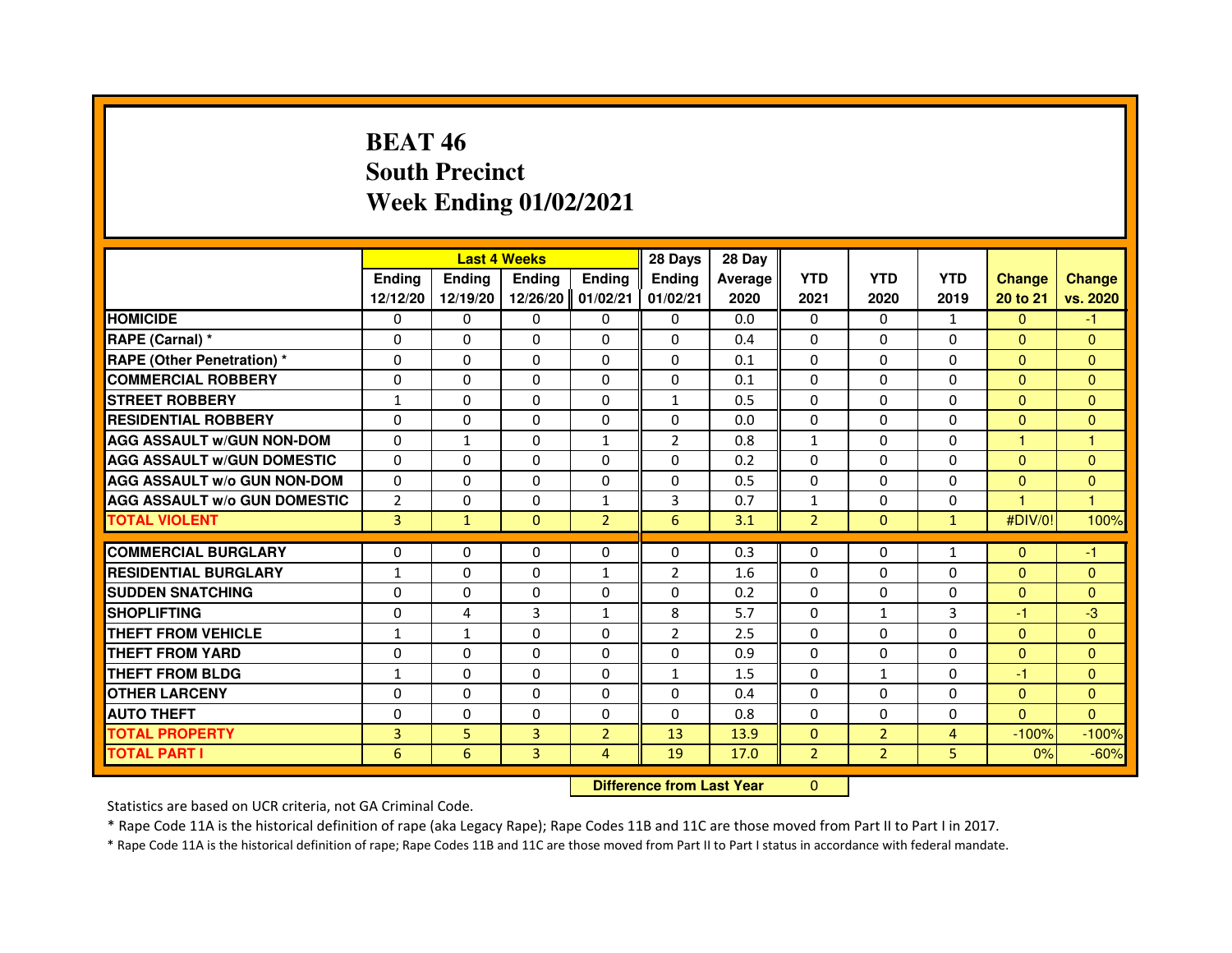# **BEAT 47 South PrecinctWeek Ending 01/02/2021**

|                                     |               | <b>Last 4 Weeks</b>              |                |                | 28 Days        | 28 Day  |              |              |              |                |                |
|-------------------------------------|---------------|----------------------------------|----------------|----------------|----------------|---------|--------------|--------------|--------------|----------------|----------------|
|                                     | <b>Ending</b> | Ending                           | <b>Ending</b>  | Ending         | Ending         | Average | <b>YTD</b>   | <b>YTD</b>   | <b>YTD</b>   | <b>Change</b>  | <b>Change</b>  |
|                                     | 12/12/20      | 12/19/20                         | 12/26/20       | 01/02/21       | 01/02/21       | 2020    | 2021         | 2020         | 2019         | 20 to 21       | vs. 2019       |
| <b>HOMICIDE</b>                     | 0             | $\mathbf{0}$                     | $\mathbf{0}$   | $\Omega$       | 0              | 0.1     | $\Omega$     | $\Omega$     | $\Omega$     | $\mathbf{0}$   | $\mathbf{0}$   |
| RAPE (Carnal) *                     | $\Omega$      | $\Omega$                         | $\Omega$       | $\Omega$       | $\Omega$       | 0.0     | $\Omega$     | $\Omega$     | $\Omega$     | $\Omega$       | $\mathbf{0}$   |
| <b>RAPE (Other Penetration) *</b>   | $\Omega$      | $\Omega$                         | $\Omega$       | $\Omega$       | $\Omega$       | 0.0     | $\Omega$     | $\Omega$     | $\Omega$     | $\Omega$       | $\mathbf{0}$   |
| <b>COMMERCIAL ROBBERY</b>           | 0             | 0                                | 0              | 0              | $\Omega$       | 0.0     | $\Omega$     | $\mathbf{0}$ | 0            | $\mathbf{0}$   | $\mathbf{0}$   |
| <b>STREET ROBBERY</b>               | $\Omega$      | $\Omega$                         | $\Omega$       | $\Omega$       | $\Omega$       | 0.0     | $\Omega$     | $\Omega$     | $\Omega$     | $\Omega$       | $\Omega$       |
| <b>RESIDENTIAL ROBBERY</b>          | 0             | 0                                | 0              | 0              | 0              | 0.1     | 0            | 0            | 0            | $\mathbf{0}$   | $\mathbf{0}$   |
| <b>AGG ASSAULT w/GUN NON-GUN</b>    | $\Omega$      | $\Omega$                         | $\Omega$       | $\Omega$       | $\Omega$       | 0.1     | $\Omega$     | $\Omega$     | 0            | $\Omega$       | $\overline{0}$ |
| <b>AGG ASSAULT W/GUN DOMESTIC</b>   | $\Omega$      | $\Omega$                         | $\Omega$       | $\Omega$       | $\Omega$       | 0.0     | $\Omega$     | $\Omega$     | $\Omega$     | $\overline{0}$ | $\mathbf{0}$   |
| <b>AGG ASSAULT W/o GUN NON-DOM</b>  | $\Omega$      | $\Omega$                         | $\Omega$       | $\Omega$       | $\Omega$       | 0.0     | $\Omega$     | $\Omega$     | $\Omega$     | $\Omega$       | $\mathbf{0}$   |
| <b>AGG ASSAULT W/o GUN DOMESTIC</b> | $\Omega$      | 0                                | $\Omega$       | $\Omega$       | $\Omega$       | 0.2     | $\Omega$     | 0            | $\mathbf{1}$ | $\Omega$       | -1             |
| <b>TOTAL VIOLENT</b>                | $\mathbf{0}$  | $\mathbf{0}$                     | $\mathbf{0}$   | $\mathbf{0}$   | $\mathbf{0}$   | 0.4     | $\mathbf{0}$ | $\mathbf{0}$ | $\mathbf{1}$ | #DIV/0!        | $-100%$        |
| <b>COMMERCIAL BURGLARY</b>          | 0             | 0                                | 0              | 0              | 0              | 0.0     | 0            | 0            | $\Omega$     | $\overline{0}$ | $\mathbf{0}$   |
| <b>RESIDENTIAL BURGLARY</b>         | 0             | $\Omega$                         | $\mathbf{1}$   | $\mathbf{1}$   | 2              | 0.5     | $\Omega$     | $\Omega$     | $\Omega$     | $\Omega$       | $\overline{0}$ |
| <b>SUDDEN SNATCHING</b>             | $\Omega$      | $\Omega$                         | $\Omega$       | $\Omega$       | $\Omega$       | 0.0     | $\Omega$     | $\Omega$     | $\Omega$     | $\Omega$       | $\Omega$       |
| <b>SHOPLIFTING</b>                  | 0             | 0                                | 0              | 0              | 0              | 0.0     | 0            | 0            | $\Omega$     | $\overline{0}$ | $\mathbf{0}$   |
| <b>THEFT FROM VEHICLE</b>           | $\Omega$      | $\Omega$                         | $\mathbf{1}$   | $\mathbf{1}$   | $\overline{2}$ | 1.0     | $\Omega$     | $\Omega$     | 0            | $\Omega$       | $\Omega$       |
| <b>THEFT FROM YARD</b>              | 0             | 0                                | 0              | 0              | 0              | 0.5     | $\mathbf 0$  | 0            | 0            | $\overline{0}$ | $\mathbf{0}$   |
| <b>THEFT FROM BLDG</b>              | $\Omega$      | $\Omega$                         | $\Omega$       | $\Omega$       | $\Omega$       | 0.2     | $\Omega$     | $\Omega$     | $\Omega$     | $\Omega$       | $\mathbf{0}$   |
| <b>OTHER LARCENY</b>                | 0             | 0                                | $\Omega$       | 0              | 0              | 0.2     | 0            | 0            | 0            | $\overline{0}$ | $\mathbf{0}$   |
| <b>AUTO THEFT</b>                   | $\Omega$      | $\Omega$                         | $\Omega$       | $\Omega$       | $\Omega$       | 0.6     | $\Omega$     | $\Omega$     | $\Omega$     | $\Omega$       | $\mathbf{0}$   |
| <b>TOTAL PROPERTY</b>               | $\Omega$      | $\mathbf{0}$                     | $\overline{2}$ | $\overline{2}$ | $\overline{4}$ | 3.1     | $\mathbf{0}$ | $\mathbf{0}$ | $\mathbf{0}$ | #DIV/0!        | #DIV/0!        |
| <b>TOTAL PART I</b>                 | $\mathbf{0}$  | $\mathbf{0}$                     | $\overline{2}$ | $\overline{2}$ | $\overline{4}$ | 3.5     | $\mathbf{0}$ | $\mathbf{0}$ | $\mathbf{1}$ | #DIV/0!        | $-100%$        |
|                                     |               | <b>Difference from Last Year</b> |                | $\mathbf{0}$   |                |         |              |              |              |                |                |

#### **Difference from Last Year**

Statistics are based on UCR criteria, not GA Criminal Code.

\* Rape Code 11A is the historical definition of rape (aka Legacy Rape); Rape Codes 11B and 11C are those moved from Part II to Part I in 2017.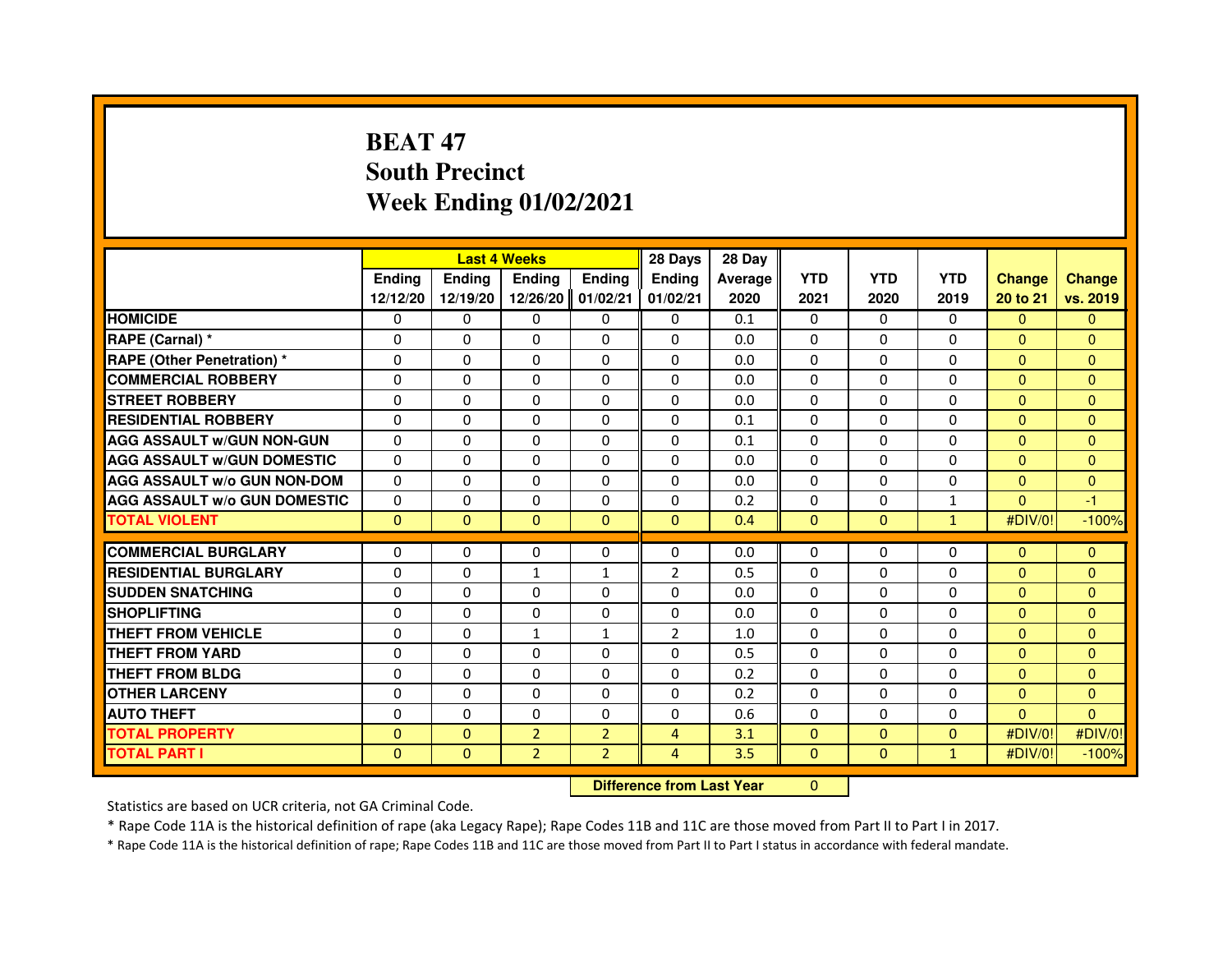### **BEAT 51 East PrecinctWeek Ending 01/02/2021**

|                                     |                |                | <b>Last 4 Weeks</b> |                | 28 Days                          | 28 Day  |                |                |                |                |                      |
|-------------------------------------|----------------|----------------|---------------------|----------------|----------------------------------|---------|----------------|----------------|----------------|----------------|----------------------|
|                                     | <b>Ending</b>  | Ending         | Ending              | <b>Ending</b>  | Ending                           | Average | <b>YTD</b>     | <b>YTD</b>     | <b>YTD</b>     | <b>Change</b>  | <b>Change</b>        |
|                                     | 12/12/20       | 12/19/20       | 12/26/20 01/02/21   |                | 01/02/21                         | 2020    | 2021           | 2020           | 2019           | 20 to 21       | vs. 2019             |
| <b>HOMICIDE</b>                     | 0              | $\Omega$       | $\Omega$            | $\mathbf{0}$   | 0                                | 0.2     | 0              | 0              | $\Omega$       | $\mathbf{0}$   | $\Omega$             |
| RAPE (Carnal) *                     | 0              | 0              | $\Omega$            | 0              | 0                                | 0.1     | 0              | 0              | 0              | $\mathbf{0}$   | $\Omega$             |
| <b>RAPE (Other Penetration) *</b>   | $\Omega$       | $\Omega$       | 0                   | $\Omega$       | $\Omega$                         | 0.1     | $\Omega$       | $\Omega$       | $\Omega$       | $\Omega$       | $\Omega$             |
| <b>COMMERCIAL ROBBERY</b>           | $\Omega$       | $\Omega$       | $\Omega$            | $\Omega$       | $\Omega$                         | 0.0     | $\Omega$       | $\Omega$       | $\Omega$       | $\Omega$       | $\Omega$             |
| <b>STREET ROBBERY</b>               | 0              | 0              | $\mathbf{1}$        | 0              | $\mathbf{1}$                     | 0.3     | $\Omega$       | $\Omega$       | 0              | $\Omega$       | $\Omega$             |
| <b>RESIDENTIAL ROBBERY</b>          | 0              | 0              | 0                   | 0              | 0                                | 0.1     | 0              | 0              | 0              | $\mathbf{0}$   | $\Omega$             |
| <b>AGG ASSAULT w/GUN NON-DOM</b>    | $\Omega$       | $\Omega$       | $\Omega$            | $\Omega$       | $\Omega$                         | 2.1     | $\Omega$       | $\mathbf{1}$   | $\Omega$       | $-1$           | $\Omega$             |
| <b>AGG ASSAULT W/GUN DOMESTIC</b>   | $\Omega$       | $\Omega$       | $\Omega$            | $\Omega$       | $\Omega$                         | 0.2     | $\Omega$       | $\Omega$       | $\Omega$       | $\Omega$       | $\Omega$             |
| <b>AGG ASSAULT W/o GUN NON-DOM</b>  | $\mathbf{1}$   | $\mathbf{1}$   | 0                   | $\mathbf{1}$   | 3                                | 1.5     | $\mathbf{1}$   | 0              | 0              | $\overline{1}$ | 1                    |
| <b>AGG ASSAULT W/o GUN DOMESTIC</b> | $\Omega$       | $\Omega$       | 0                   | $\Omega$       | $\Omega$                         | 1.5     | $\Omega$       | $\Omega$       | $\Omega$       | $\Omega$       | $\Omega$             |
| <b>TOTAL VIOLENT</b>                | $\mathbf{1}$   | $\mathbf{1}$   | $\mathbf{1}$        | $\mathbf{1}$   | $\overline{4}$                   | 6.0     | $\mathbf{1}$   | $\mathbf{1}$   | $\Omega$       | 0%             | #DIV/0!              |
| <b>COMMERCIAL BURGLARY</b>          | 0              | $\mathbf{1}$   | 0                   | 0              | $\mathbf{1}$                     | 0.3     | $\Omega$       | 0              | $\mathbf{1}$   | $\Omega$       | $-1$                 |
| <b>RESIDENTIAL BURGLARY</b>         | $\Omega$       | $\Omega$       | $\Omega$            | $\Omega$       | $\Omega$                         | 1.5     | $\Omega$       | $\Omega$       | $\mathbf{1}$   | $\Omega$       | $-1$                 |
| <b>SUDDEN SNATCHING</b>             | 0              | $\Omega$       | $\Omega$            | $\Omega$       | $\Omega$                         | 0.1     | $\Omega$       | $\Omega$       | $\Omega$       | $\Omega$       | $\mathbf{0}$         |
| <b>SHOPLIFTING</b>                  | $\Omega$       | $\Omega$       | $\Omega$            | $\mathbf{1}$   | $\mathbf{1}$                     | 1.2     | $\mathbf{1}$   | $\mathbf{1}$   | $\Omega$       | $\Omega$       | $\blacktriangleleft$ |
| <b>THEFT FROM VEHICLE</b>           | $\mathbf{1}$   | $\Omega$       | $\Omega$            | $\Omega$       | $\mathbf{1}$                     | 2.2     | $\Omega$       | $\Omega$       | $\Omega$       | $\mathbf{0}$   | $\Omega$             |
| <b>THEFT FROM YARD</b>              | 0              | $\Omega$       | $\Omega$            | $\Omega$       | $\Omega$                         | 1.2     | $\Omega$       | $\Omega$       | $\Omega$       | $\Omega$       | $\Omega$             |
| THEFT FROM BLDG                     | 0              | 0              | $\Omega$            | $\mathbf{1}$   | $\mathbf{1}$                     | 1.8     | 0              | 0              | 0              | $\Omega$       | $\Omega$             |
| <b>OTHER LARCENY</b>                | 0              | 0              | $\Omega$            | 0              | 0                                | 0.6     | $\Omega$       | $\Omega$       | $\Omega$       | $\Omega$       | $\Omega$             |
| <b>AUTO THEFT</b>                   | $\mathbf{1}$   | 0              | $\mathbf{1}$        | $\mathbf{1}$   | 3                                | 1.5     | $\Omega$       | $\Omega$       | 0              | $\overline{0}$ | $\Omega$             |
| <b>TOTAL PROPERTY</b>               | $\overline{2}$ | $\mathbf{1}$   | $\mathbf{1}$        | $\overline{3}$ | $\overline{7}$                   | 10.4    | $\mathbf{1}$   | $\mathbf{1}$   | $\overline{2}$ | 0%             | $-50%$               |
| <b>TOTAL PART I</b>                 | $\overline{3}$ | $\overline{2}$ | $\overline{2}$      | $\overline{4}$ | 11                               | 16.4    | $\overline{2}$ | $\overline{2}$ | $\overline{2}$ | 0%             | 0%                   |
|                                     |                |                |                     |                | <b>Difference from Last Year</b> |         | $\Omega$       |                |                |                |                      |

Statistics are based on UCR criteria, not GA Criminal Code.

\* Rape Code 11A is the historical definition of rape (aka Legacy Rape); Rape Codes 11B and 11C are those moved from Part II to Part I in 2017.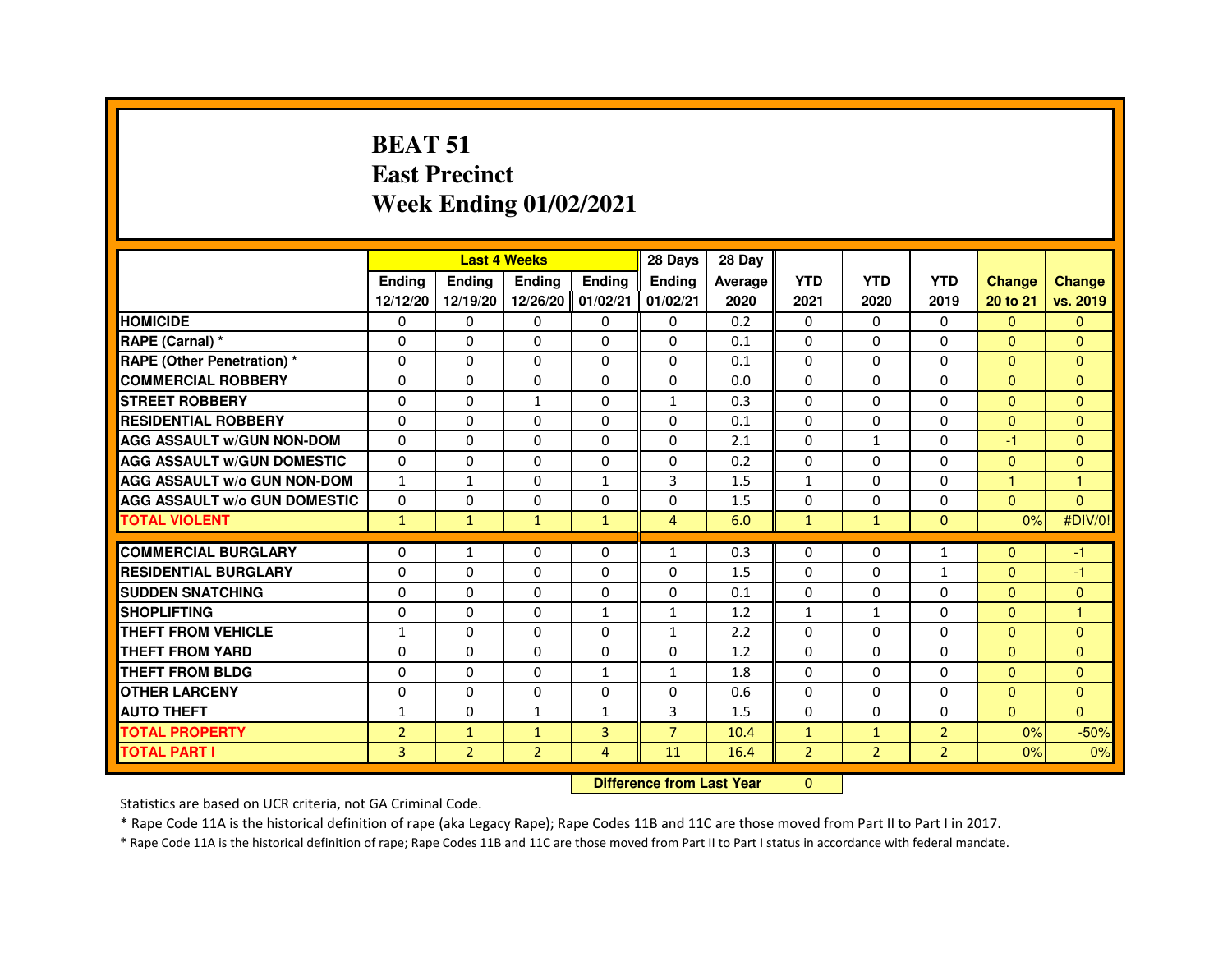# **BEAT 52 East PrecinctWeek Ending 01/02/2021**

|                                     |                | <b>Last 4 Weeks</b> |                   |                | 28 Days                          | 28 Day  |              |              |                |               |                |
|-------------------------------------|----------------|---------------------|-------------------|----------------|----------------------------------|---------|--------------|--------------|----------------|---------------|----------------|
|                                     | <b>Ending</b>  | Ending              | <b>Ending</b>     | <b>Ending</b>  | Ending                           | Average | <b>YTD</b>   | <b>YTD</b>   | <b>YTD</b>     | <b>Change</b> | <b>Change</b>  |
|                                     | 12/12/20       | 12/19/20            | 12/26/20 01/02/21 |                | 01/02/21                         | 2020    | 2021         | 2020         | 2019           | 20 to 21      | vs. 2019       |
| <b>HOMICIDE</b>                     | $\mathbf{1}$   | $\Omega$            | $\Omega$          | $\Omega$       | $\mathbf{1}$                     | 0.1     | $\Omega$     | $\Omega$     | $\Omega$       | $\Omega$      | $\mathbf{0}$   |
| RAPE (Carnal) *                     | 0              | $\mathbf{0}$        | 0                 | $\mathbf{0}$   | $\Omega$                         | 0.1     | $\Omega$     | $\Omega$     | $\Omega$       | $\Omega$      | $\Omega$       |
| <b>RAPE (Other Penetration) *</b>   | 0              | 0                   | 0                 | $\mathbf{0}$   | $\Omega$                         | 0.0     | 0            | 0            | $\Omega$       | $\Omega$      | $\Omega$       |
| <b>COMMERCIAL ROBBERY</b>           | $\mathbf 0$    | $\mathbf{1}$        | $\Omega$          | $\mathbf{0}$   | $\mathbf{1}$                     | 0.2     | $\Omega$     | $\Omega$     | $\Omega$       | $\Omega$      | $\mathbf{0}$   |
| <b>STREET ROBBERY</b>               | $\Omega$       | $\Omega$            | $\Omega$          | $\Omega$       | $\Omega$                         | 0.4     | $\Omega$     | $\Omega$     | $\Omega$       | $\Omega$      | $\Omega$       |
| <b>RESIDENTIAL ROBBERY</b>          | 0              | 0                   | 0                 | 0              | $\Omega$                         | 0.1     | $\Omega$     | 0            | $\Omega$       | $\mathbf{0}$  | $\mathbf{0}$   |
| <b>AGG ASSAULT W/GUN NON-DOM</b>    | 0              | $\mathbf{1}$        | 0                 | $\mathbf{1}$   | $\overline{2}$                   | 1.0     | $\mathbf{1}$ | $\mathbf{1}$ | $\mathbf{1}$   | $\Omega$      | $\mathbf{0}$   |
| <b>AGG ASSAULT W/GUN DOMESTIC</b>   | $\mathbf 0$    | 0                   | $\Omega$          | $\mathbf{0}$   | $\Omega$                         | 0.3     | $\Omega$     | $\Omega$     | $\Omega$       | $\Omega$      | $\overline{0}$ |
| <b>AGG ASSAULT W/o GUN NON-DOM</b>  | $\Omega$       | $\Omega$            | 0                 | $\Omega$       | 0                                | 0.9     | $\Omega$     | $\Omega$     | $\mathbf{1}$   | $\Omega$      | $-1$           |
| <b>AGG ASSAULT W/o GUN DOMESTIC</b> | 0              | 0                   | 0                 | $\mathbf{1}$   | $\mathbf{1}$                     | 1.1     | 0            | 0            | $\Omega$       | $\mathbf{0}$  | $\Omega$       |
| <b>TOTAL VIOLENT</b>                | $\mathbf{1}$   | $\overline{2}$      | $\mathbf{0}$      | $\overline{2}$ | 5                                | 4.1     | $\mathbf{1}$ | $\mathbf{1}$ | $\overline{2}$ | 0%            | $-50%$         |
| <b>COMMERCIAL BURGLARY</b>          | 0              | 0                   | 0                 | $\mathbf{0}$   | 0                                | 0.2     | 0            | 0            | 0              | $\mathbf{0}$  | $\Omega$       |
| <b>RESIDENTIAL BURGLARY</b>         | $\mathbf 0$    | $\Omega$            | $\mathbf{1}$      | $\mathbf{0}$   | $\mathbf{1}$                     | 2.4     | $\Omega$     | $\Omega$     | $\Omega$       | $\Omega$      | $\Omega$       |
| <b>SUDDEN SNATCHING</b>             | 0              | $\Omega$            | $\Omega$          | $\Omega$       | $\Omega$                         | 0.2     | $\Omega$     | $\Omega$     | $\Omega$       | $\Omega$      | $\Omega$       |
| <b>SHOPLIFTING</b>                  | 0              | 0                   | 0                 | $\mathbf{0}$   | $\mathbf{0}$                     | 0.6     | $\mathbf{0}$ | 0            | $\Omega$       | $\mathbf{0}$  | $\Omega$       |
| THEFT FROM VEHICLE                  | 1              | $\Omega$            | $\Omega$          | $\mathbf{1}$   | $\overline{2}$                   | 4.5     | $\Omega$     | $\Omega$     | $\Omega$       | $\Omega$      | $\Omega$       |
| THEFT FROM YARD                     | $\mathbf 0$    | 0                   | $\Omega$          | $\Omega$       | $\Omega$                         | 2.0     | $\Omega$     | $\Omega$     | $\Omega$       | $\Omega$      | $\overline{0}$ |
| <b>THEFT FROM BLDG</b>              | 0              | $\mathbf{1}$        | $\Omega$          | $\Omega$       | $\mathbf{1}$                     | 1.7     | $\Omega$     | $\Omega$     | $\Omega$       | $\Omega$      | $\Omega$       |
| <b>OTHER LARCENY</b>                | 0              | 3                   | 1                 | $\Omega$       | 4                                | 2.0     | $\Omega$     | 0            | 0              | $\Omega$      | $\Omega$       |
| <b>AUTO THEFT</b>                   | $\mathbf 0$    | $\mathbf 0$         | $\Omega$          | $\mathbf{1}$   | $\mathbf{1}$                     | 1.5     | $\Omega$     | $\Omega$     | $\Omega$       | $\Omega$      | $\Omega$       |
| <b>TOTAL PROPERTY</b>               | $\mathbf{1}$   | 4                   | $\overline{2}$    | $\overline{2}$ | 9                                | 15.1    | $\Omega$     | $\mathbf{0}$ | $\Omega$       | #DIV/0!       | #DIV/0!        |
| <b>TOTAL PART I</b>                 | $\overline{2}$ | 6                   | $\overline{2}$    | $\overline{4}$ | 14                               | 19.3    | $\mathbf{1}$ | $\mathbf{1}$ | $\overline{2}$ | 0%            | $-50%$         |
|                                     |                |                     |                   |                | <b>Difference from Last Year</b> |         | $\Omega$     |              |                |               |                |

 **Difference from Last Year**

Statistics are based on UCR criteria, not GA Criminal Code.

\* Rape Code 11A is the historical definition of rape (aka Legacy Rape); Rape Codes 11B and 11C are those moved from Part II to Part I in 2017.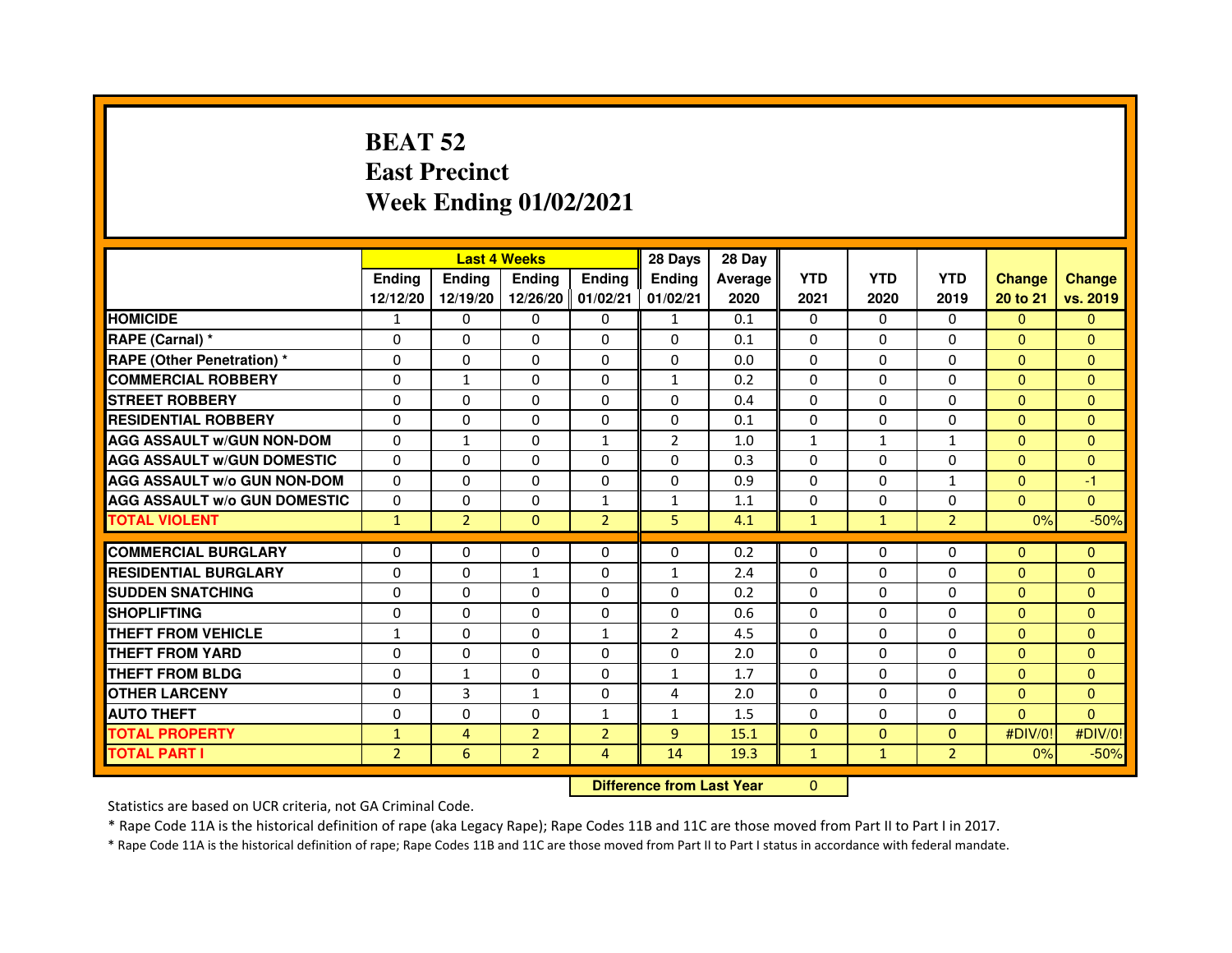# **BEAT 53 East PrecinctWeek Ending 01/02/2021**

|                                     |                |                                  | <b>Last 4 Weeks</b> |                | 28 Days        | 28 Day  |              |              |              |                |                |
|-------------------------------------|----------------|----------------------------------|---------------------|----------------|----------------|---------|--------------|--------------|--------------|----------------|----------------|
|                                     | <b>Ending</b>  | <b>Ending</b>                    | <b>Ending</b>       | Ending         | Ending         | Average | <b>YTD</b>   | <b>YTD</b>   | <b>YTD</b>   | <b>Change</b>  | <b>Change</b>  |
|                                     | 12/12/20       | 12/19/20                         | 12/26/20            | 01/02/21       | 01/02/21       | 2020    | 2021         | 2020         | 2019         | 20 to 21       | vs. 2019       |
| <b>HOMICIDE</b>                     | 0              | $\Omega$                         | $\mathbf{0}$        | 0              | $\mathbf{0}$   | 0.1     | $\Omega$     | $\Omega$     | $\mathbf{0}$ | $\mathbf{0}$   | $\mathbf{0}$   |
| RAPE (Carnal) *                     | $\Omega$       | $\Omega$                         | $\Omega$            | $\Omega$       | $\Omega$       | 0.0     | $\Omega$     | $\Omega$     | $\Omega$     | $\Omega$       | $\Omega$       |
| <b>RAPE (Other Penetration)*</b>    | 0              | 0                                | 1                   | 0              | 1              | 0.2     | $\mathbf{0}$ | $\mathbf{0}$ | 0            | $\Omega$       | $\Omega$       |
| <b>COMMERCIAL ROBBERY</b>           | $\Omega$       | $\Omega$                         | $\Omega$            | $\Omega$       | 0              | 0.0     | $\Omega$     | $\mathbf{0}$ | $\Omega$     | $\Omega$       | $\mathbf{0}$   |
| <b>STREET ROBBERY</b>               | $\Omega$       | $\Omega$                         | $\Omega$            | $\Omega$       | $\Omega$       | 0.6     | $\Omega$     | $\Omega$     | $\Omega$     | $\Omega$       | $\Omega$       |
| <b>RESIDENTIAL ROBBERY</b>          | 0              | 0                                | 0                   | 0              | 0              | 0.1     | $\mathbf{0}$ | $\mathbf{0}$ | 0            | $\mathbf{0}$   | $\mathbf{0}$   |
| <b>AGG ASSAULT W/GUN NON-DOM</b>    | $\Omega$       | $\Omega$                         | 0                   | $\Omega$       | $\Omega$       | 1.2     | $\Omega$     | $\Omega$     | $\mathbf{1}$ | $\Omega$       | $-1$           |
| <b>AGG ASSAULT w/GUN DOMESTIC</b>   | $\Omega$       | $\Omega$                         | $\Omega$            | $\Omega$       | $\Omega$       | 0.4     | $\mathbf{0}$ | $\mathbf{0}$ | $\mathbf 0$  | $\Omega$       | $\mathbf{0}$   |
| <b>AGG ASSAULT W/o GUN NON-DOM</b>  | $\Omega$       | $\Omega$                         | $\mathbf{1}$        | $\Omega$       | $\mathbf{1}$   | 1.2     | $\Omega$     | $\mathbf{1}$ | $\Omega$     | $-1$           | $\Omega$       |
| <b>AGG ASSAULT W/o GUN DOMESTIC</b> | $\Omega$       | 0                                | 0                   | $\Omega$       | $\Omega$       | 1.5     | $\Omega$     | 0            | 0            | $\Omega$       | $\Omega$       |
| <b>TOTAL VIOLENT</b>                | $\mathbf{0}$   | $\mathbf{0}$                     | $\overline{2}$      | $\mathbf{0}$   | $\overline{2}$ | 5.2     | $\mathbf{0}$ | $\mathbf{1}$ | $\mathbf{1}$ | $-100%$        | $-100%$        |
| <b>COMMERCIAL BURGLARY</b>          | 0              | 0                                | 0                   | 0              | $\Omega$       | 0.2     | $\Omega$     | 0            | 0            | $\overline{0}$ | $\mathbf{0}$   |
| <b>RESIDENTIAL BURGLARY</b>         | $\overline{2}$ | $\Omega$                         | $\Omega$            | $\mathbf{1}$   | 3              | 3.0     | $\mathbf{0}$ | $\mathbf{0}$ | 0            | $\Omega$       | $\mathbf{0}$   |
| <b>SUDDEN SNATCHING</b>             | $\Omega$       | $\Omega$                         | $\Omega$            | $\Omega$       | $\Omega$       | 0.0     | $\Omega$     | $\Omega$     | $\Omega$     | $\Omega$       | $\Omega$       |
| <b>SHOPLIFTING</b>                  | 0              | 0                                | 0                   | $\Omega$       | $\Omega$       | 0.2     | $\Omega$     | $\Omega$     | 0            | $\mathbf{0}$   | $\mathbf{0}$   |
| THEFT FROM VEHICLE                  | $\mathbf{1}$   | $\overline{2}$                   | 3                   | $\Omega$       | 6              | 3.6     | $\Omega$     | $\Omega$     | 0            | $\Omega$       | $\Omega$       |
| <b>THEFT FROM YARD</b>              | 0              | 0                                | $\Omega$            | $\Omega$       | 0              | 1.0     | $\Omega$     | 0            | 0            | $\mathbf{0}$   | $\mathbf{0}$   |
| <b>THEFT FROM BLDG</b>              | $\mathbf{1}$   | $\Omega$                         | $\Omega$            | $\Omega$       | $\mathbf{1}$   | 2.4     | $\Omega$     | $\Omega$     | $\Omega$     | $\Omega$       | $\Omega$       |
| <b>OTHER LARCENY</b>                | 0              | 0                                | 0                   | 1              | 1              | 0.5     | $\Omega$     | $\Omega$     | 0            | $\overline{0}$ | $\mathbf{0}$   |
| <b>AUTO THEFT</b>                   | $\Omega$       | 0                                | $\Omega$            | $\overline{2}$ | $\overline{2}$ | 1.6     | $\mathbf{1}$ | $\mathbf{0}$ | 0            | 1              | $\overline{1}$ |
| <b>TOTAL PROPERTY</b>               | $\overline{4}$ | $\overline{2}$                   | 3                   | $\overline{4}$ | 13             | 12.4    | $\mathbf{1}$ | $\mathbf{0}$ | $\Omega$     | #DIV/0!        | #DIV/0!        |
| <b>TOTAL PART I</b>                 | $\overline{4}$ | $\overline{2}$                   | 5                   | 4              | 15             | 17.6    | $\mathbf{1}$ | $\mathbf{1}$ | $\mathbf{1}$ | 0%             | 0%             |
|                                     |                | <b>Difference from Last Year</b> |                     | $\Omega$       |                |         |              |              |              |                |                |

 **Difference from Last Year**

Statistics are based on UCR criteria, not GA Criminal Code.

\* Rape Code 11A is the historical definition of rape (aka Legacy Rape); Rape Codes 11B and 11C are those moved from Part II to Part I in 2017.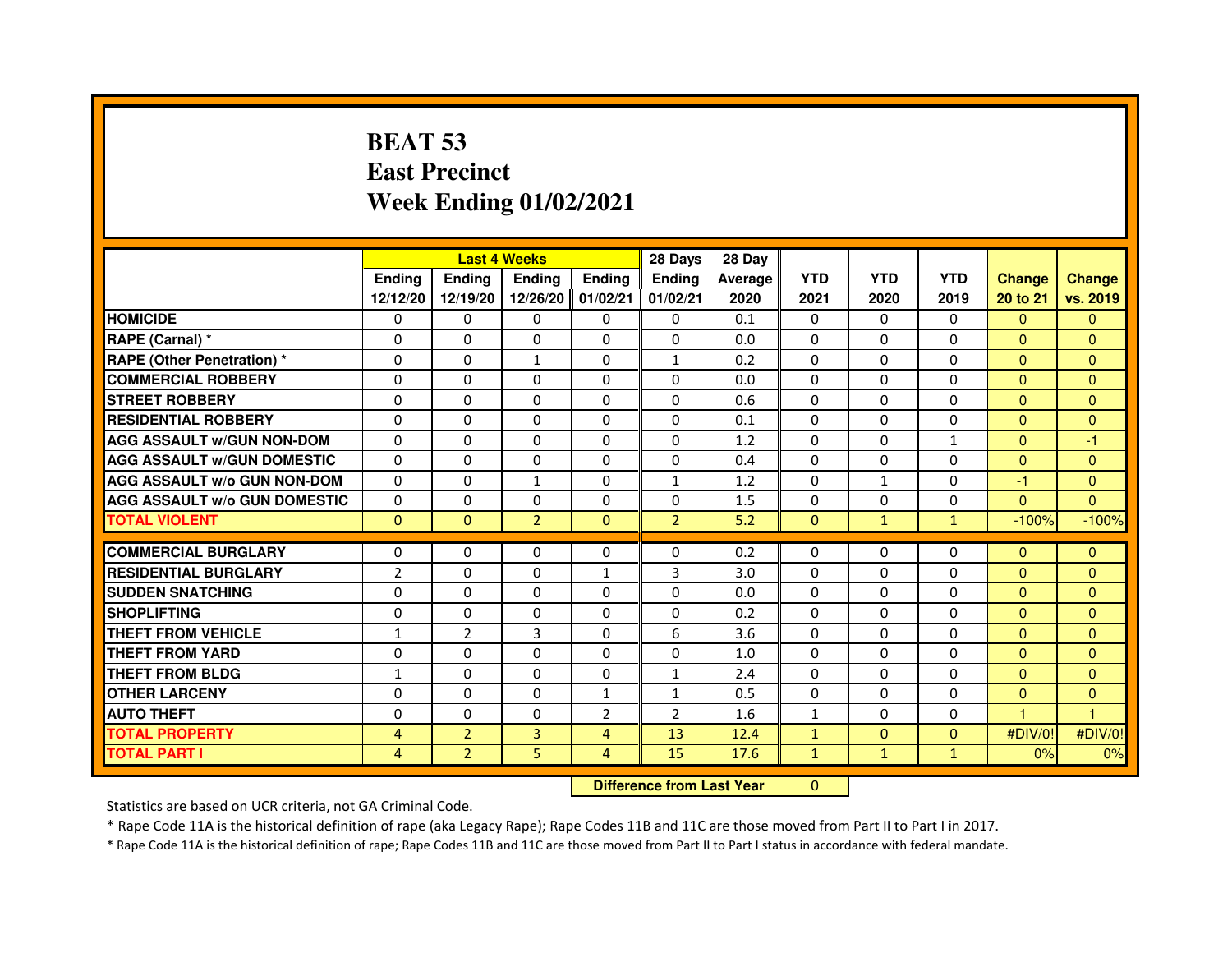# **BEAT 54 East PrecinctWeek Ending 01/02/2021**

|                                     |                | <b>Last 4 Weeks</b> |                   |                | 28 Days                          | 28 Day  |              |              |                |               |                |
|-------------------------------------|----------------|---------------------|-------------------|----------------|----------------------------------|---------|--------------|--------------|----------------|---------------|----------------|
|                                     | <b>Ending</b>  | Ending              | <b>Ending</b>     | <b>Ending</b>  | Ending                           | Average | <b>YTD</b>   | <b>YTD</b>   | <b>YTD</b>     | <b>Change</b> | <b>Change</b>  |
|                                     | 12/12/20       | 12/19/20            | 12/26/20 01/02/21 |                | 01/02/21                         | 2020    | 2021         | 2020         | 2019           | 20 to 21      | vs. 2019       |
| <b>HOMICIDE</b>                     | $\Omega$       | $\Omega$            | $\Omega$          | $\Omega$       | $\Omega$                         | 0.0     | $\Omega$     | $\Omega$     | $\Omega$       | $\Omega$      | $\mathbf{0}$   |
| RAPE (Carnal) *                     | 0              | $\mathbf{0}$        | 0                 | $\mathbf{0}$   | $\Omega$                         | 0.0     | $\Omega$     | $\Omega$     | $\Omega$       | $\Omega$      | $\Omega$       |
| <b>RAPE (Other Penetration) *</b>   | 0              | 0                   | 0                 | $\mathbf{0}$   | $\Omega$                         | 0.2     | 0            | 0            | $\Omega$       | $\Omega$      | $\Omega$       |
| <b>COMMERCIAL ROBBERY</b>           | $\mathbf 0$    | 0                   | $\Omega$          | $\mathbf{0}$   | $\Omega$                         | 0.5     | $\Omega$     | $\mathbf{1}$ | $\Omega$       | $-1$          | $\mathbf{0}$   |
| <b>STREET ROBBERY</b>               | $\Omega$       | $\overline{2}$      | $\Omega$          | $\Omega$       | $\overline{2}$                   | 0.5     | $\Omega$     | $\Omega$     | $\Omega$       | $\Omega$      | $\Omega$       |
| <b>RESIDENTIAL ROBBERY</b>          | 0              | 0                   | 0                 | 0              | $\Omega$                         | 0.0     | $\Omega$     | 0            | $\Omega$       | $\mathbf{0}$  | $\mathbf{0}$   |
| <b>AGG ASSAULT W/GUN NON-DOM</b>    | 0              | $\mathbf 0$         | 0                 | $\mathbf{1}$   | $\mathbf{1}$                     | 1.5     | $\mathbf{1}$ | 0            | $\mathbf{1}$   | 1             | $\mathbf{0}$   |
| <b>AGG ASSAULT W/GUN DOMESTIC</b>   | $\mathbf 0$    | $\mathbf 0$         | $\mathbf 0$       | $\mathbf{0}$   | $\Omega$                         | 0.2     | $\Omega$     | $\Omega$     | $\Omega$       | $\Omega$      | $\overline{0}$ |
| <b>AGG ASSAULT W/o GUN NON-DOM</b>  | $\Omega$       | $\Omega$            | 0                 | $\Omega$       | $\Omega$                         | 0.8     | $\Omega$     | $\Omega$     | $\Omega$       | $\Omega$      | $\Omega$       |
| <b>AGG ASSAULT W/o GUN DOMESTIC</b> | $\mathbf{1}$   | $\mathbf{1}$        | 0                 | 0              | $\overline{2}$                   | 0.2     | 0            | 0            | $\Omega$       | $\mathbf{0}$  | $\Omega$       |
| <b>TOTAL VIOLENT</b>                | $\mathbf{1}$   | 3                   | $\mathbf{0}$      | $\mathbf{1}$   | 5                                | 3.8     | $\mathbf{1}$ | $\mathbf{1}$ | $\mathbf{1}$   | 0%            | 0%             |
| <b>COMMERCIAL BURGLARY</b>          | 0              | 0                   | 0                 | $\mathbf{0}$   | 0                                | 0.1     | 0            | 0            | 0              | $\Omega$      | $\Omega$       |
| <b>RESIDENTIAL BURGLARY</b>         | $\mathbf 0$    | $\mathbf{1}$        | $\Omega$          | $\mathbf{1}$   | $\overline{2}$                   | 2.5     | $\Omega$     | $\Omega$     | $\Omega$       | $\Omega$      | $\Omega$       |
| <b>SUDDEN SNATCHING</b>             | 0              | $\Omega$            | $\Omega$          | $\Omega$       | $\Omega$                         | 0.2     | $\Omega$     | $\Omega$     | $\Omega$       | $\Omega$      | $\Omega$       |
| <b>SHOPLIFTING</b>                  | 0              | 1                   | 0                 | $\mathbf{0}$   | $\mathbf{1}$                     | 4.1     | $\Omega$     | 0            | $\Omega$       | $\Omega$      | $\Omega$       |
| THEFT FROM VEHICLE                  | 1              | $\overline{2}$      | $\Omega$          | $\Omega$       | 3                                | 3.5     | $\Omega$     | $\Omega$     | 3              | $\Omega$      | $-3$           |
| THEFT FROM YARD                     | $\mathbf 0$    | 0                   | $\Omega$          | $\Omega$       | $\Omega$                         | 2.0     | $\Omega$     | $\Omega$     | $\Omega$       | $\Omega$      | $\overline{0}$ |
| <b>THEFT FROM BLDG</b>              | 0              | $\Omega$            | $\mathbf{1}$      | $\Omega$       | $\mathbf{1}$                     | 1.6     | $\Omega$     | $\Omega$     | $\Omega$       | $\Omega$      | $\Omega$       |
| <b>OTHER LARCENY</b>                | 0              | $\Omega$            | 1                 | $\Omega$       | 1                                | 1.1     | $\Omega$     | 0            | 0              | $\Omega$      | $\Omega$       |
| <b>AUTO THEFT</b>                   | $\mathbf 0$    | 0                   | $\Omega$          | $\mathbf{1}$   | $\mathbf{1}$                     | 1.9     | $\Omega$     | $\Omega$     | $\Omega$       | $\Omega$      | $\Omega$       |
| <b>TOTAL PROPERTY</b>               | $\mathbf{1}$   | 4                   | $\overline{2}$    | $\overline{2}$ | 9                                | 16.9    | $\mathbf{0}$ | $\mathbf{0}$ | $\overline{3}$ | #DIV/0!       | $-100%$        |
| <b>TOTAL PART I</b>                 | $\overline{2}$ | $\overline{7}$      | $\overline{2}$    | 3              | 14                               | 20.7    | $\mathbf{1}$ | $\mathbf{1}$ | $\overline{4}$ | 0%            | $-75%$         |
|                                     |                |                     |                   |                | <b>Difference from Last Year</b> |         | $\Omega$     |              |                |               |                |

 **Difference from Last Year**

Statistics are based on UCR criteria, not GA Criminal Code.

\* Rape Code 11A is the historical definition of rape (aka Legacy Rape); Rape Codes 11B and 11C are those moved from Part II to Part I in 2017.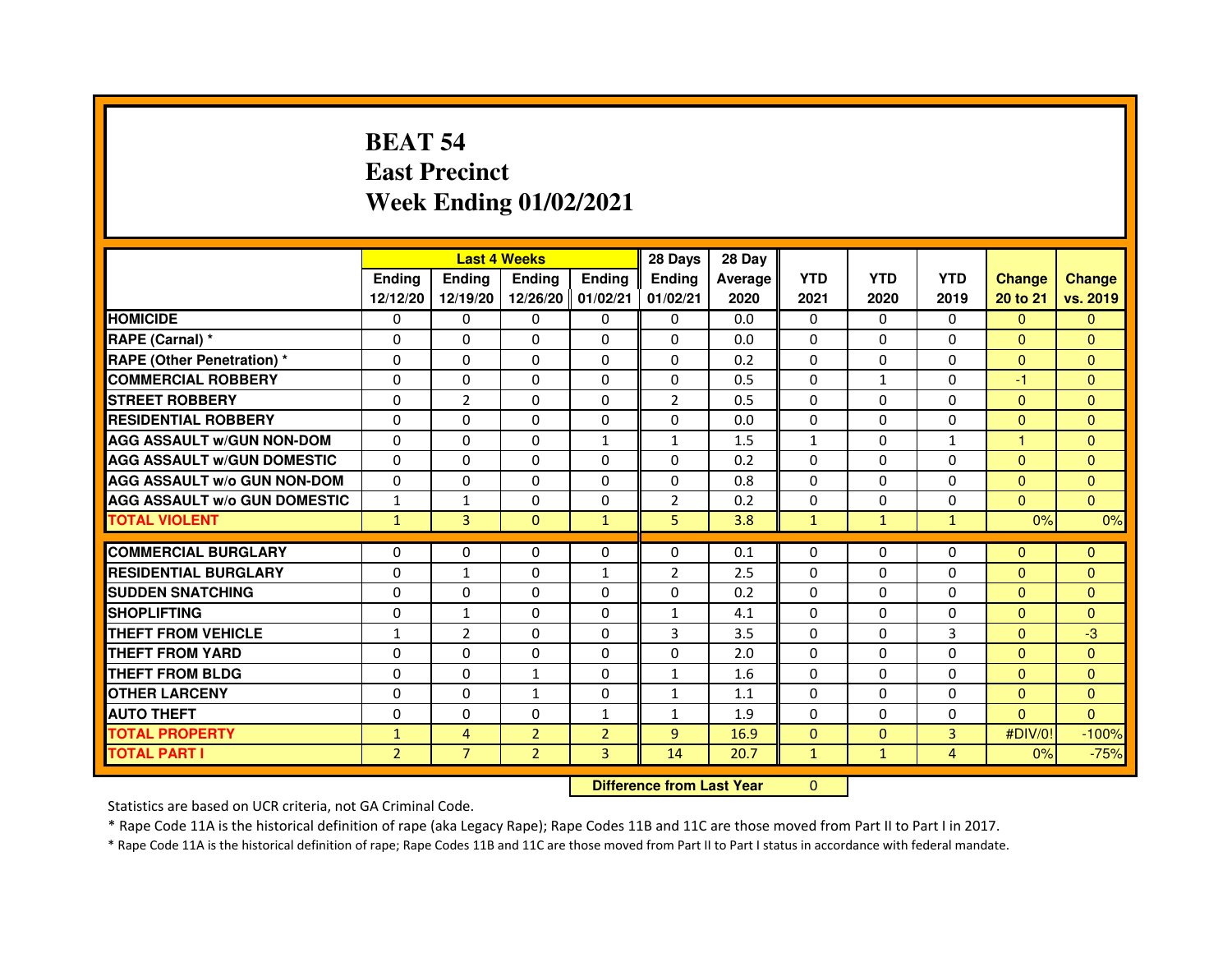# **BEAT 55 East PrecinctWeek Ending 01/02/2021**

|                                     | <b>Last 4 Weeks</b><br><b>Endina</b><br><b>Ending</b><br><b>Endina</b><br><b>Ending</b> |                |                   |                | 28 Days       | 28 Day  |              |              |                |                |                |
|-------------------------------------|-----------------------------------------------------------------------------------------|----------------|-------------------|----------------|---------------|---------|--------------|--------------|----------------|----------------|----------------|
|                                     |                                                                                         |                |                   |                | <b>Endina</b> | Average | <b>YTD</b>   | <b>YTD</b>   | <b>YTD</b>     | <b>Change</b>  | <b>Change</b>  |
|                                     | 12/12/20                                                                                | 12/19/20       | 12/26/20 01/02/21 |                | 01/02/21      | 2020    | 2021         | 2020         | 2019           | 20 to 21       | vs. 2019       |
| <b>HOMICIDE</b>                     | $\Omega$                                                                                | $\Omega$       | $\Omega$          | 0              | 0             | 0.2     | $\mathbf{0}$ | $\mathbf{0}$ | $\Omega$       | $\Omega$       | $\Omega$       |
| RAPE (Carnal) *                     | $\Omega$                                                                                | $\Omega$       | $\Omega$          | $\Omega$       | $\Omega$      | 0.0     | $\Omega$     | $\Omega$     | $\Omega$       | $\Omega$       | $\mathbf{0}$   |
| <b>RAPE (Other Penetration) *</b>   | $\Omega$                                                                                | $\Omega$       | $\Omega$          | $\Omega$       | $\Omega$      | 0.0     | $\Omega$     | $\Omega$     | 0              | $\Omega$       | $\Omega$       |
| <b>COMMERCIAL ROBBERY</b>           | $\Omega$                                                                                | $\Omega$       | 1                 | $\Omega$       | $\mathbf{1}$  | 0.2     | $\Omega$     | 0            | $\Omega$       | $\Omega$       | $\Omega$       |
| <b>STREET ROBBERY</b>               | $\Omega$                                                                                | $\Omega$       | $\Omega$          | $\Omega$       | $\Omega$      | 0.2     | $\Omega$     | $\Omega$     | 0              | $\Omega$       | $\Omega$       |
| <b>RESIDENTIAL ROBBERY</b>          | $\Omega$                                                                                | $\Omega$       | 0                 | $\Omega$       | 0             | 0.1     | 0            | 0            | 0              | $\Omega$       | $\overline{0}$ |
| <b>AGG ASSAULT w/GUN NON- DOM</b>   | $\mathbf{1}$                                                                            | $\mathbf{1}$   | $\mathbf{1}$      | $\Omega$       | 3             | 0.5     | $\Omega$     | $\Omega$     | 0              | $\Omega$       | $\mathbf{0}$   |
| <b>AGG ASSAULT w/GUN DOMESTIC</b>   | $\Omega$                                                                                | $\mathbf{1}$   | $\Omega$          | $\Omega$       | $\mathbf{1}$  | 0.1     | $\Omega$     | $\Omega$     | 0              | $\Omega$       | $\Omega$       |
| <b>AGG ASSAULT w/o GUN NON-DOM</b>  | $\Omega$                                                                                | $\Omega$       | 0                 | $\Omega$       | $\Omega$      | 0.2     | $\Omega$     | 0            | 0              | $\Omega$       | $\Omega$       |
| <b>AGG ASSAULT w/o GUN DOMESTIC</b> | 0                                                                                       | 0              | $\Omega$          | $\Omega$       | $\Omega$      | 0.5     | 0            | 0            | 0              | $\overline{0}$ | $\overline{0}$ |
| <b>TOTAL VIOLENT</b>                | $\mathbf{1}$                                                                            | $\overline{2}$ | $\overline{2}$    | $\mathbf{0}$   | 5             | 2.0     | $\mathbf{0}$ | $\mathbf{0}$ | $\mathbf{0}$   | #DIV/0!        | #DIV/0!        |
| <b>COMMERCIAL BURGLARY</b>          | $\Omega$                                                                                | $\Omega$       | 0                 | $\Omega$       | $\Omega$      | 0.2     | 0            | 0            | 0              | $\Omega$       | $\Omega$       |
| <b>RESIDENTIAL BURGLARY</b>         | $\Omega$                                                                                | 1              | $\Omega$          | $\Omega$       | 1             | 0.6     | $\Omega$     | $\Omega$     | 0              | $\Omega$       | $\Omega$       |
| <b>SUDDEN SNATCHING</b>             | 0                                                                                       | $\Omega$       | 0                 | $\Omega$       | $\Omega$      | 0.0     | 0            | 0            | 0              | $\overline{0}$ | $\overline{0}$ |
| <b>SHOPLIFTING</b>                  | 5                                                                                       | $\overline{2}$ | $\mathbf{1}$      | $\overline{2}$ | 10            | 9.7     | $\mathbf{1}$ | $\Omega$     | $\overline{2}$ | 1              | -1             |
| THEFT FROM VEHICLE                  | $\mathbf{1}$                                                                            | $\Omega$       | $\Omega$          | $\overline{2}$ | 3             | 2.5     | $\Omega$     | $\Omega$     | 0              | $\Omega$       | $\Omega$       |
| <b>THEFT FROM YARD</b>              | $\mathbf{1}$                                                                            | $\Omega$       | $\Omega$          | $\Omega$       | $\mathbf{1}$  | 1.1     | $\Omega$     | $\Omega$     | $\Omega$       | $\Omega$       | $\overline{0}$ |
| <b>THEFT FROM BLDG</b>              | 0                                                                                       | 0              | 0                 | 0              | 0             | 1.1     | $\Omega$     | 0            | 0              | $\Omega$       | $\Omega$       |
| <b>OTHER LARCENY</b>                | 0                                                                                       | $\mathbf{1}$   | 0                 | 0              | $\mathbf{1}$  | 0.2     | 0            | 0            | 0              | $\overline{0}$ | $\Omega$       |
| <b>AUTO THEFT</b>                   | 0                                                                                       | 0              | $\Omega$          | $\Omega$       | $\Omega$      | 1.1     | $\Omega$     | 0            | $\mathbf{1}$   | $\Omega$       | $-1$           |
| <b>TOTAL PROPERTY</b>               | $\overline{7}$                                                                          | $\overline{4}$ | $\mathbf{1}$      | $\overline{4}$ | 16            | 16.5    | $\mathbf{1}$ | $\mathbf{0}$ | 3              | #DIV/0!        | $-67%$         |
| <b>TOTAL PART I</b>                 | 8                                                                                       | 6              | 3                 | 4              | 21            | 18.5    | $\mathbf{1}$ | $\mathbf{0}$ | $\overline{3}$ | #DIV/0!        | $-67%$         |

 **Difference from Last Year**

<sup>1</sup>

Statistics are based on UCR criteria, not GA Criminal Code.

\* Rape Code 11A is the historical definition of rape (aka Legacy Rape); Rape Codes 11B and 11C are those moved from Part II to Part I in 2017.